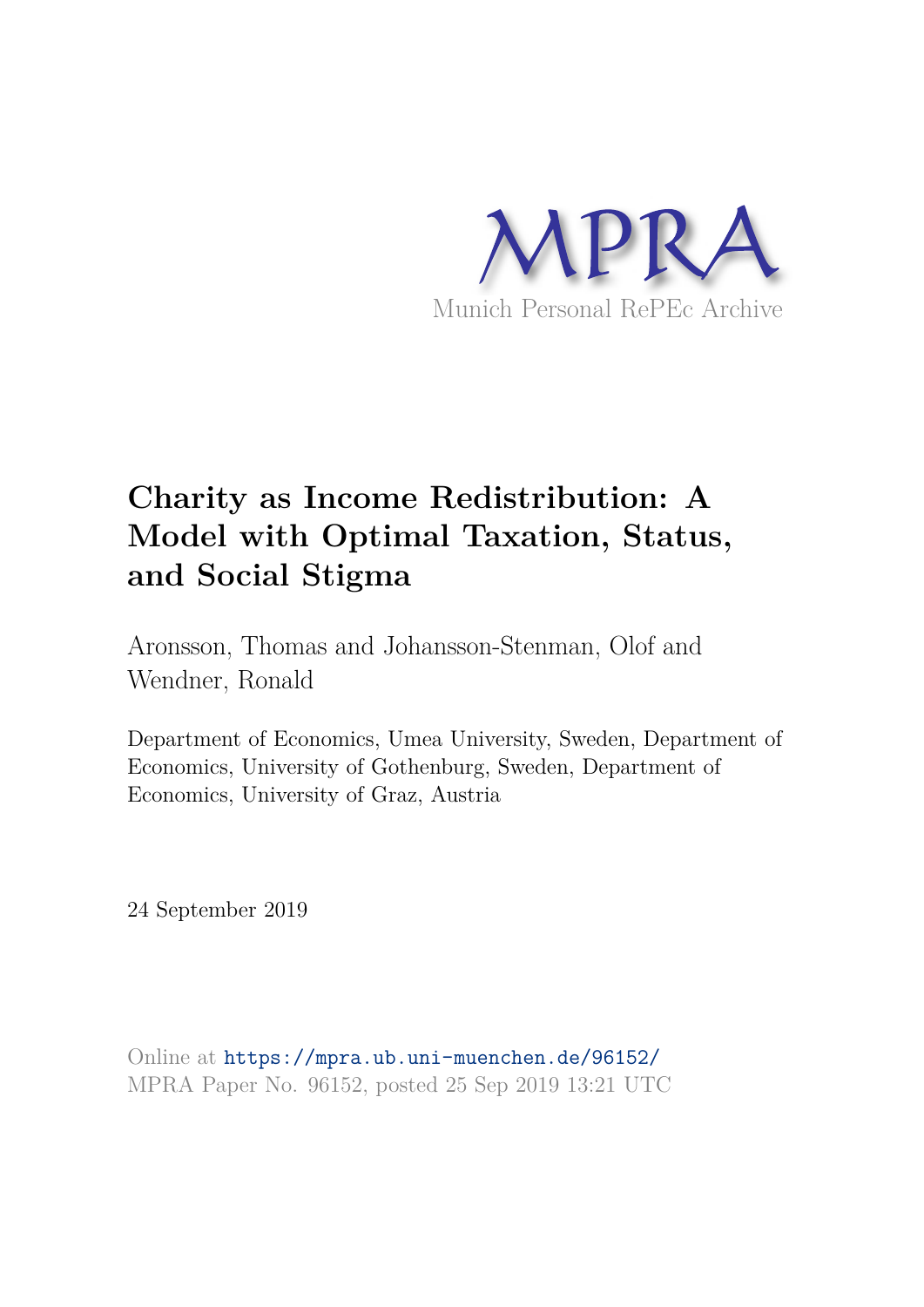# Charity as Income Redistribution: A Model with Optimal Taxation, Status, and Social Stigma\*

Thomas Aronsson a Olof Johansson-Stenman b Ronald Wendner c

a Department of Economics, Umeå School of Business, Economics and Statistics, Umeå University, Sweden

b Department of Economics, School of Business, Economics and Law, University of Gothenburg, Sweden

c Department of Economics, School of Business, Economics and Social Sciences, University of Graz, Austria

September 2019

#### **Abstract**

In light of the increasing inequality in many countries, this paper analyzes redistributive charitable giving from the rich to the poor in a model of optimal nonlinear income taxation. Our framework integrates (i) public and private redistribution, (ii) the warm glow of giving and stigma of receiving charitable donations, and (iii) status concerns emanating from social comparisons with respect to charitable donations and private consumption. Whether charity should be taxed or supported largely depends on the relative strengths of the warm glow of giving and the stigma of receiving charity, respectively, and on the positional externalities caused by charitable donations. In addition, imposing stigma on the mimicker (which relaxes the self-selection constraint) strengthens the case for subsidizing charity. We also consider a case where the government is unable to target the charitable giving through a direct tax instrument, and we examine how the optimal marginal income tax structure should be adjusted in response to charitable giving. Numerical simulations demonstrate that the quantitative effects of the aforementioned mechanisms can be substantial.

**Keywords:** Conspicuous consumption, conspicuous charitable giving, social status, optimal income taxation, warm glow, stigma **JEL Classification:** D03, D62, H21, H23

<sup>\*</sup> The authors would like to thank participants at the workshop on Status, Social Beliefs, and Public Policy in Berlin 2017 and the IIPF conference in Glasgow 2019, as well as Spencer Bastani, Katharina Jenderny, Tobias König, Dylan Moore, and Tomas Sjögren for helpful comments and suggestions. Research grants from the Bank of Sweden Tercentenary Foundation, the Swedish Council for Working Life and Social Research, and the Swedish Tax Agency (all of them through project number RS10-1319:1), as well as from the Swedish Research Council (ref 2016-02371), are also gratefully acknowledged. The usual disclaimer applies.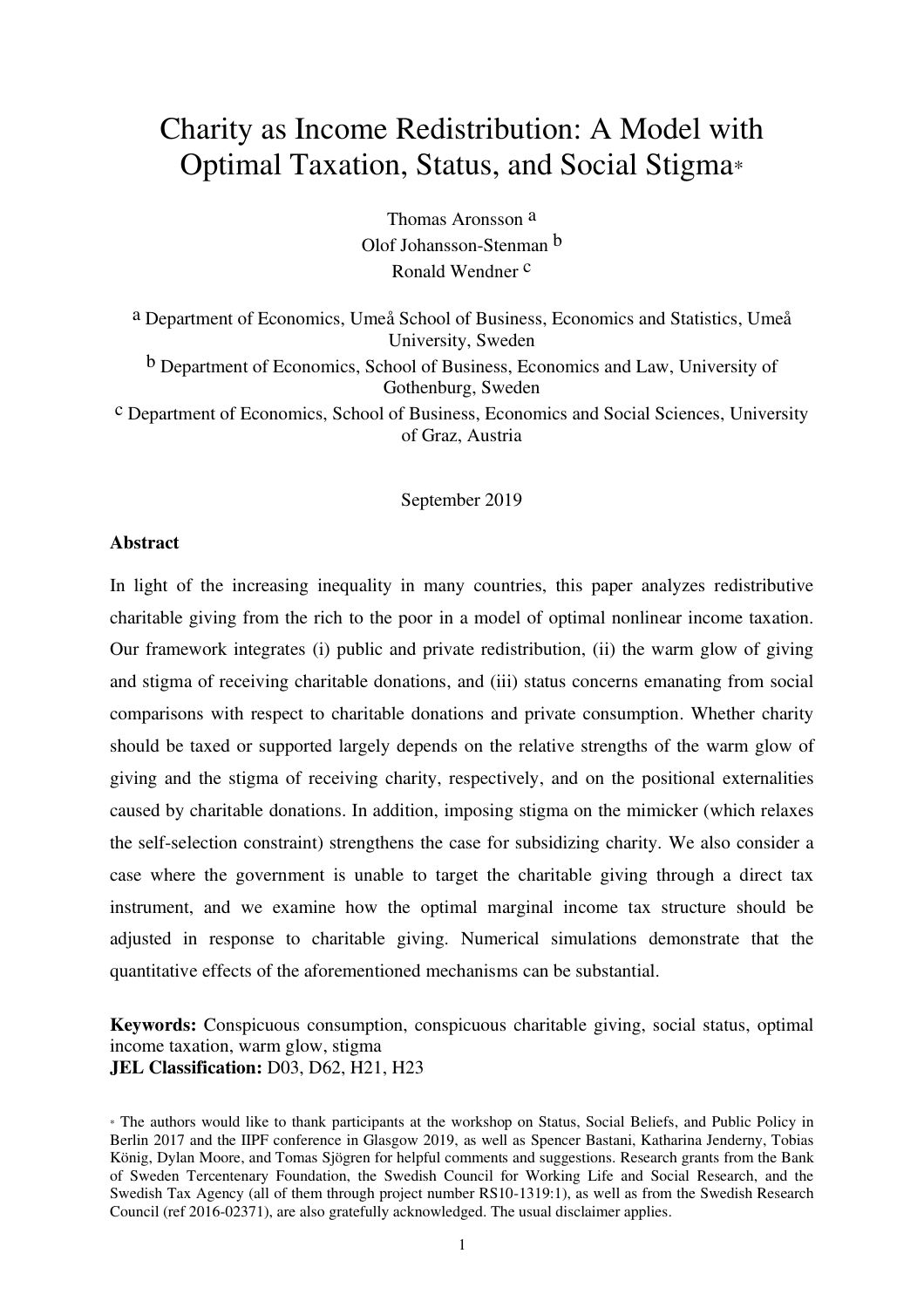#### **1. Introduction**

While redistribution from the rich to the poor is a core governmental task in modern societies, income and wealth inequalities have increased sharply in many countries in recent decades, and are moreover typically expected to increase further.1 At the same time, people donate substantial amounts of money to charities,2 where currently only a small fraction serves the aim of helping the poor, suggesting that private charity could play an increasingly important rule over time to combat increasing inequalities. Since redistribution via the tax system is typically associated with social costs, due to incentive effects, one may wonder whether private redistribution through charitable giving ought to be encouraged via the tax system in order to play a more important role? Indeed, private charitable giving is already now explicitly supported in many countries, e.g., through tax deductions, effectively implying subsidization of charity relative to private consumption. Are there good reasons for this policy in cases where the charitable giving aims at reducing the inequality and/or poverty and, if so, under what conditions?3 What would an optimal policy look like? The objective of the present paper is to answer these questions based on a model of optimal nonlinear income taxation in which there is redistribution both through the tax system and via charitable giving. In doing so, we will address a variety of mechanisms that may underlie society's tradeoff between charitable giving and private consumption such as the social status attached to donations and consumption, respectively, the warm glow of giving, and the stigma of receiving charity.

Our study contributes to the literature in at least four ways. First, we integrate redistributive charitable giving from donors to recipients into a discrete version of the Mirleesian optimal tax problem. This means that our approach differs in a fundamental way from earlier studies on charitable giving and optimal redistributive taxation, where charitable giving is typically described as voluntary contributions to a public good. Second, our study is also the first to analyze how an optimal tax policy ought to respond to the potential social stigma faced by the receivers of charity. That is, we do not only model the warm glow of giving on behalf of the donors, but also acknowledge a corresponding negative stigma effect for the receivers, such

<sup>1</sup> According to Saez and Zucman (2016), the share of total US wealth of the top 1 percent increased from below 25 percent in 1978 to above 40 percent in 2012; during the same period, the share of total wealth of the top 0.1 percent roughly tripled, while the share of the top 0.01 percent increased by more than a factor five.

<sup>2</sup> For example, the total U.S. charitable giving amounted to about 430 Billion USD or slightly above 2 percent of GDP in 2018 (Giving USA Foundation, 2019).

<sup>3</sup> We will solely focus on this kind of charitable giving since we believe that the value added in terms of additional insights of a more general setting in this regard would be limited in relation to the increased complexity. As described below, there are many policy-related papers focusing on charitable giving in terms of voluntary contributions to a public good.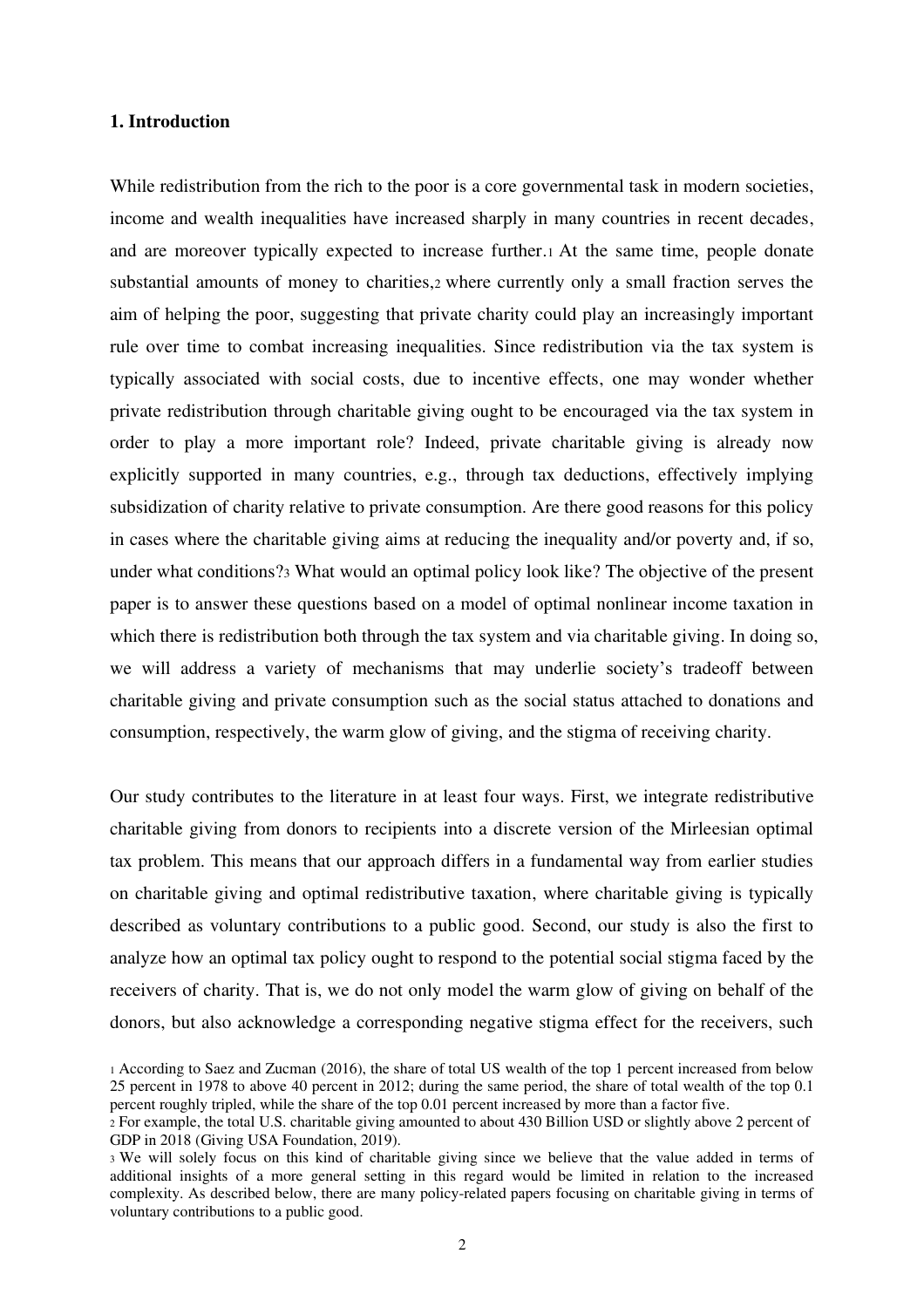that the receivers would have preferred to obtain the same consumption possibilities through some other means than charity (in our case through the general income tax system). Third, together with our companion paper Aronsson, Johansson-Stenman, and Wendner (2019), the present study contributes by integrating simultaneous status motives for charitable giving and private consumption in the analysis (the difference between the two papers will be described below). Fourth, we distinguish between a case where the government is able to target the charitable giving through a direct tax instrument and a case where it is not, which will be described more thoroughly below.

While a broad perspective adds complexity, we believe that these elements and their interactions are crucial in order to understand the incentives facing donors and receivers of charity, and more generally the key mechanisms underlying the optimal tax treatment of charitable giving. Indeed, it turns out that assumptions regarding the warm glow of giving and the stigma of receiving charity, the strength of relative giving concerns versus the strength of relative consumption concerns, and transaction costs associated with charitable giving, respectively, are all key to understanding whether charity should be taxed or supported.

We follow the conventional theory of charitable giving in assuming that individuals experience a warm glow from donating. This is an important assumption and means that an individual *A* derives utility from donating a certain amount to a poor individual *B*, while *A* does not derive any utility if individual *C* donates to *B* or the government transfers money to *B.* By contrast, an individual motivated by pure altruism would only care about the utility of individual *B* and not about his or her own contribution to it. The warm glow of giving assumption is supported by strong empirical evidence; see in particular Andreoni (1989, 1990).

We also follow a more recent strand of literature in assuming a prestige motive behind charitable giving, i.e., that charitable giving signals status (see, e.g., Glazer and Konrad, 1996; Harbaugh, 1998a; Cartwright and Patel, 2013). Empirical and experimental evidence demonstrates that donations are typically higher if they are observable than if they are not, and that the way in which they are reported also affects their size (e.g., Harbaugh, 1998b; Andreoni and Petrie, 2004; Alpizar et al., 2008). Furthermore, charitable giving seems to increase with the contributions made by other people (Andreoni and Petrie, 2004; Alpizar et al., 2008), suggesting that charitable giving resembles a positional good.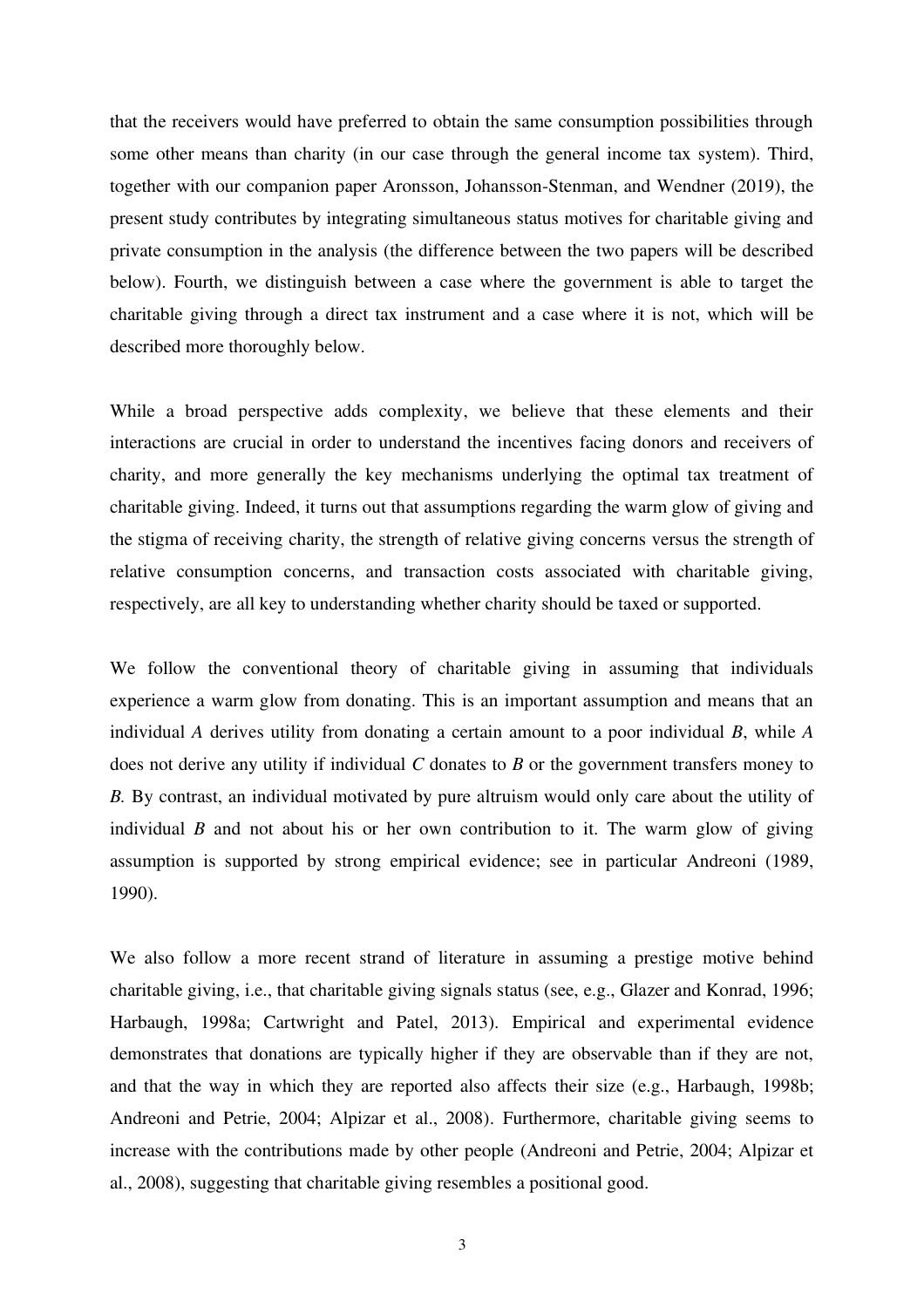In addition to the status motive behind charitable giving, a vast empirical literature shows that relative income and consumption concerns are important for individual well-being, suggesting a status motive also behind private consumption. For instance, happiness research has repeatedly found that people derive well-being from their own income or consumption relative to that of referent others, and quasi-experimental research shows that a substantial fraction of a person's utility gain from increased consumption might be due to the person's resulting increase in relative consumption (see, e.g., Johansson-Stenman et al., 2002; Solnick and Hemenway, 2005; and Carlsson et al., 2007, for evidence based on questionnaireexperimental research, and Easterlin. 2001; Blanchflower and Oswald. 2004; Ferrer-i-Carbonell, 2005; and Clark and Senik, 2010, for evidence based on happiness research). This is directly relevant in the context of charitable giving, since relative consumption concerns typically influence the decisions to donate and, therefore, the optimal policy responses to charitable giving.

By analogy to the warm glow of giving, we assume that recipients of charity suffer from social stigma or shame in the sense that they derive disutility from receiving charity (for a given consumption level). While poverty in itself can also be associated with shame, as noted by Sen (1983, 1999), there is ample empirical evidence from sociological studies of social stigma related to receiving charity and targeted welfare benefits; see, e.g., Chase and Walker (2013) and Baumberg (2016). There is also an economics literature on the implications of social stigma. For instance, Moffitt (1983) defines welfare stigma as the corresponding lack of self-respect due to an inability to support oneself, while Besley and Coate (1992) and Kleven and Kopczuk (2011) analyze how social stigma may matter for public policy. Moreover, a robust finding in the literature on subjective well-being is that unemployment tends to imply reduced well-being, also when correcting for the income loss that unemployment gives rise to (e.g., Clark and Oswald, 1994; Blanchflower and Oswald, 2004). This is clearly at odds with the assumptions normally made in economics, since unemployment implies more leisure, but it is consistent with the idea of a stigma associated with living on welfare. While one can argue that there may be a stigma component also from favorable treatment through the tax system, we will focus on the stigma of receiving charitable donations in what follows, by assuming that potential charity recipients prefer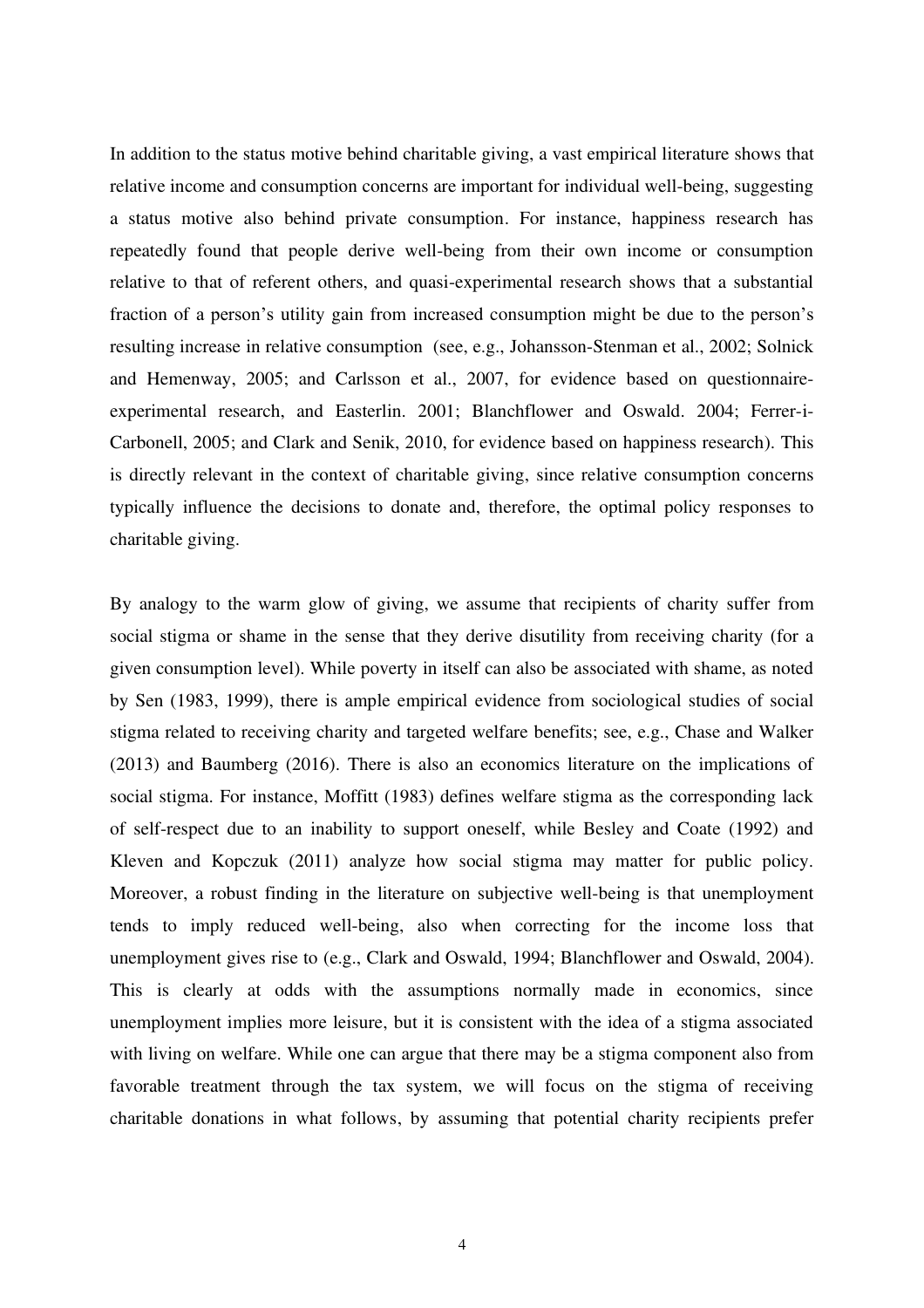redistribution through the tax system over receiving the same funds through charitable donations.<sup>4</sup>

Several earlier studies, including Feldstein (1980), Warr (1983), Roberts (1987), Saez (2004), Diamond (2006), Blumkin and Sadka (2007), and Aronsson, Johansson-Stenman, and Wendner (2019), have examined optimal tax policy in various settings in economies where charitable giving is modelled in terms of voluntary contributions to a public good. An important task of the government is then to simultaneously decide how much of the public good it should provide directly and the extent to which it should support private contributions. Saez (2004) integrates charitable giving into a model of optimal linear taxation and characterizes the optimal subsidy (or tax) attached to voluntary contributions to the public good. Diamond (2006) extends the analysis to a model of optimal nonlinear taxation and shows that voluntary contributions to the public good by those with the highest earning ability lead to higher welfare through a relaxation of the incentive constraint.

Similar to our study, Blumkin and Sadka (2007) and Aronsson, Johansson-Stenman, and Wendner (2019) analyze status-related motives behind charitable giving, albeit in very different contexts. In the model by Blumkin and Sadka, status signaling constitutes the only motive for charitable giving. They examine the welfare effects of introducing a tax on charitable giving under an optimal linear income tax and find that the optimal tax on such giving is non-negative. Aronsson, Johansson-Stenman, and Wendner (2019), a companion paper to the present one that shares some important model assumptions, analyze the optimal tax treatment of voluntary contributions to a public good, to which the government also contributes through public revenue. That paper compares the policies decided on by a conventional welfarist government (which respects all aspects of consumer preferences and bases the social objective thereupon) with the policies chosen by different paternalist governments (which do not respect welfare effects from social comparisons and the warm glow of giving, respectively). A major finding is that welfarist and paternalist governments may choose quite similar policies despite that their motives for influencing voluntary contributions to public goods differ in fundamental ways.

The studies closest in spirit to ours are Atkinson (1976) and Kaplow (1995, 1998), in the sense that these papers also consider pure redistribution in terms of private consumption

<sup>4</sup> It is possible to interpret the stigma from receiving charity in our model as a net stigma effect compared with the stigma of receiving the same amount through the tax system.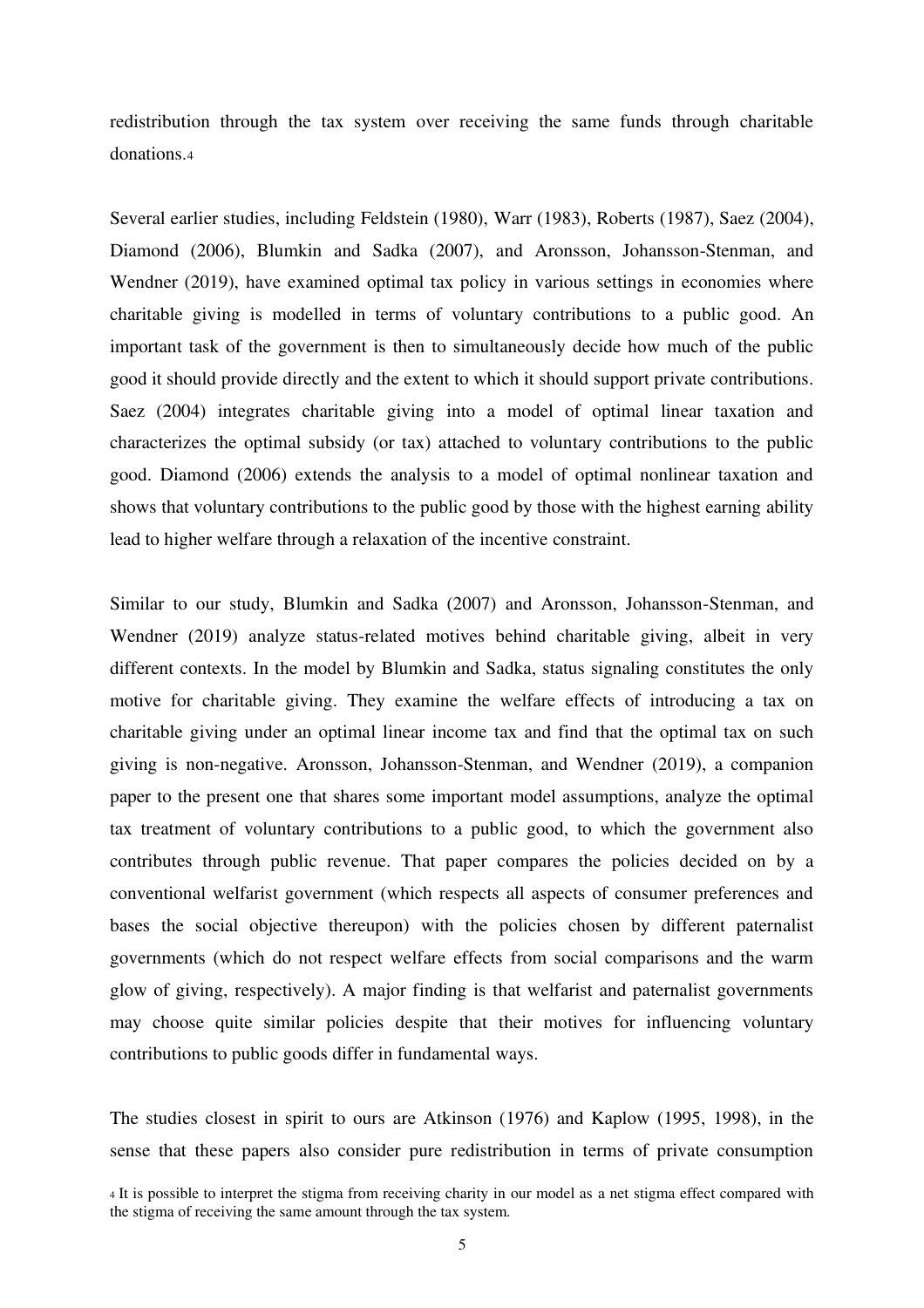through charitable gifts. Kaplow analyzes model economies where the donor is altruistic, and concludes that the equilibrium implies under-provision of donations relative to a first-best social welfare optimum (based on a utilitarian social welfare function), since each donor will only take into account their own utility associated with the donation (regardless of whether the donation per se is motivated by altruism or warm glow) and not the utility of the receiver.<sup>5</sup> Therefore, a Pigouvian subsidy would take the economy to the first-best optimum. Atkinson uses a similar framework to examine the conditions under which tax deductions for charitable contributions are preferable to a tax credit, and vice versa. Yet, none of these studies attempt to integrate charitable giving into a framework of optimal redistributive taxation.

Albeit based on a very different model, we follow Atkinson and Kaplow in considering pure redistribution, in terms of private consumption, through charitable donations from the rich to the poor, or more specifically in our model setup from individuals with high earning ability to individuals with low earning ability. <sup>6</sup> This approach is arguably relevant for at least two reasons. First, most earlier studies on the tax treatment of charitable donations referred to above have focused on public goods aspects and thus paid less attention to aspects associated with redistribution. Second, it allows us to examine the interesting question of whether – and if so to what extent – the government should redistribute via the tax system, and to what extent it should support private redistribution through gifts. We assume that the government redistributes by using a nonlinear income tax, possibly combined with a tax instrument directly targeting charitable giving, and that earning ability is private information. Diamond (2006) and Aronsson, Johansson-Stenman, and Wendner (2019) also consider models with nonlinear taxation, yet they focus on contributions to public goods instead of pure redistribution. As in Diamond (2006), we find that a subsidy for charitable giving works as a mechanism to relax the self-selection constraint, although for a completely different reason: the stigma of receiving charity makes mimicking less attractive.

Our paper also contributes to a strand of literature dealing with optimal taxation in economies where people derive well-being from their relative consumption compared with referent others. A major issue in this literature has been to examine how positional concerns ought to affect the structure of marginal income taxation and/or commodity taxation, which a number

<sup>5</sup> The donor only recognizes the recipient's preferences indirectly (since the donor derives utility from the wellbeing of the recipient), whereas the social welfare function also directly reflects the preferences of the recipient. <sup>6</sup> See Auten et al. (2002) and Clotfelter (1992, 2014) for extensive empirical analyses of the redistributive effects of charity.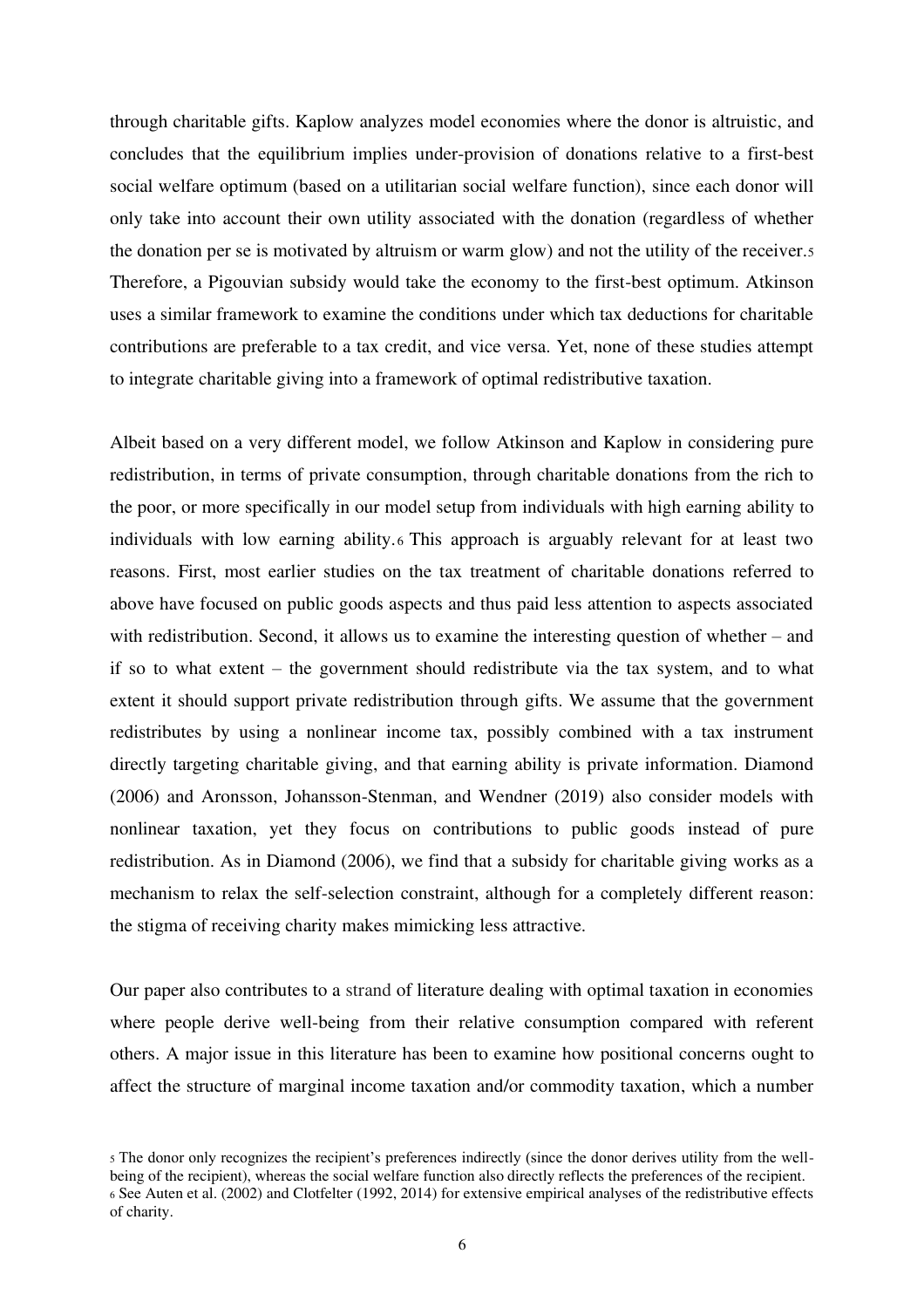of studies have addressed based on various models and tax instruments.7 It is now well established that a negative consumption externality caused by such comparisons calls for higher marginal tax rates and more redistribution compared with conventional models of optimal taxation (where people do not care about their relative consumption). <sup>8</sup> Yet, this literature addresses neither the consequences of positional concerns in terms of redistributive charitable giving nor the optimal tax policy implications thereof, which are major issues in the present paper.

In summary, the present paper integrates pure redistribution through charitable giving into a framework of optimal redistributive income taxation by simultaneously examining warmglow of giving, transaction costs, status concerns, and social stigma of receiving charity. This contribution is significant for at least four reasons: *First*, the analysis of several different motives for redistribution through charitable giving makes it possible to pin down more clearly the crucial conditions under which charitable giving should be supported or not. *Second*, if individuals try to signal status through both consumption and charitable giving – as the evidence presented above seems to suggest – the joint policy implications ought to be addressed simultaneously in the same framework. Indeed, our results show that relative consumption concerns directly affect the optimal policy targeted at charitable giving, which suggests that policies targeting different positional externalities may interact in important ways. *Third*, we offer a broad perspective on the tax policy implications of charitable giving by distinguishing between a case where the government can influence charitable giving through a direct tax instrument and one where it can not. This distinction is practically relevant: whereas many countries rely on direct tax incentives (such as various deduction schemes) to influence charitable giving, some others do not. It is therefore important to compare the optimal tax policies under a full set of tax instruments (including a direct instrument targeting the level of charitable giving) with the optimal tax policy that would follow in the absence of such an instrument. A setting where the government lacks a direct tax instrument for targeting charitable giving is also interesting more generally as it exemplifies a realistic case where the government has fewer effective tax instruments than variables it wishes to influence. This may be due to an inability of perfectly observing charitable giving

<sup>7</sup> See, e.g., Boskin and Sheshinski (1978), Layard (1980), Oswald (1983), Dupor and Liu (2003), Aronsson and Johansson-Stenman (2008, 2010), Eckerstorfer and Wendner (2013), and Kanbur and Tuomala (2013).

<sup>8</sup> A corrective tax element of similar magnitude typically follows if the government is paternalist in the sense of not respecting the consumer preference for relative consumption. Although such a government is not concerned with externality correction, it would like each individual to behave as if the preference for relative concerns were absent. In turn, this calls for a corrective tax element closely related to the positional externality; see Aronsson and Johansson-Stenman (2018).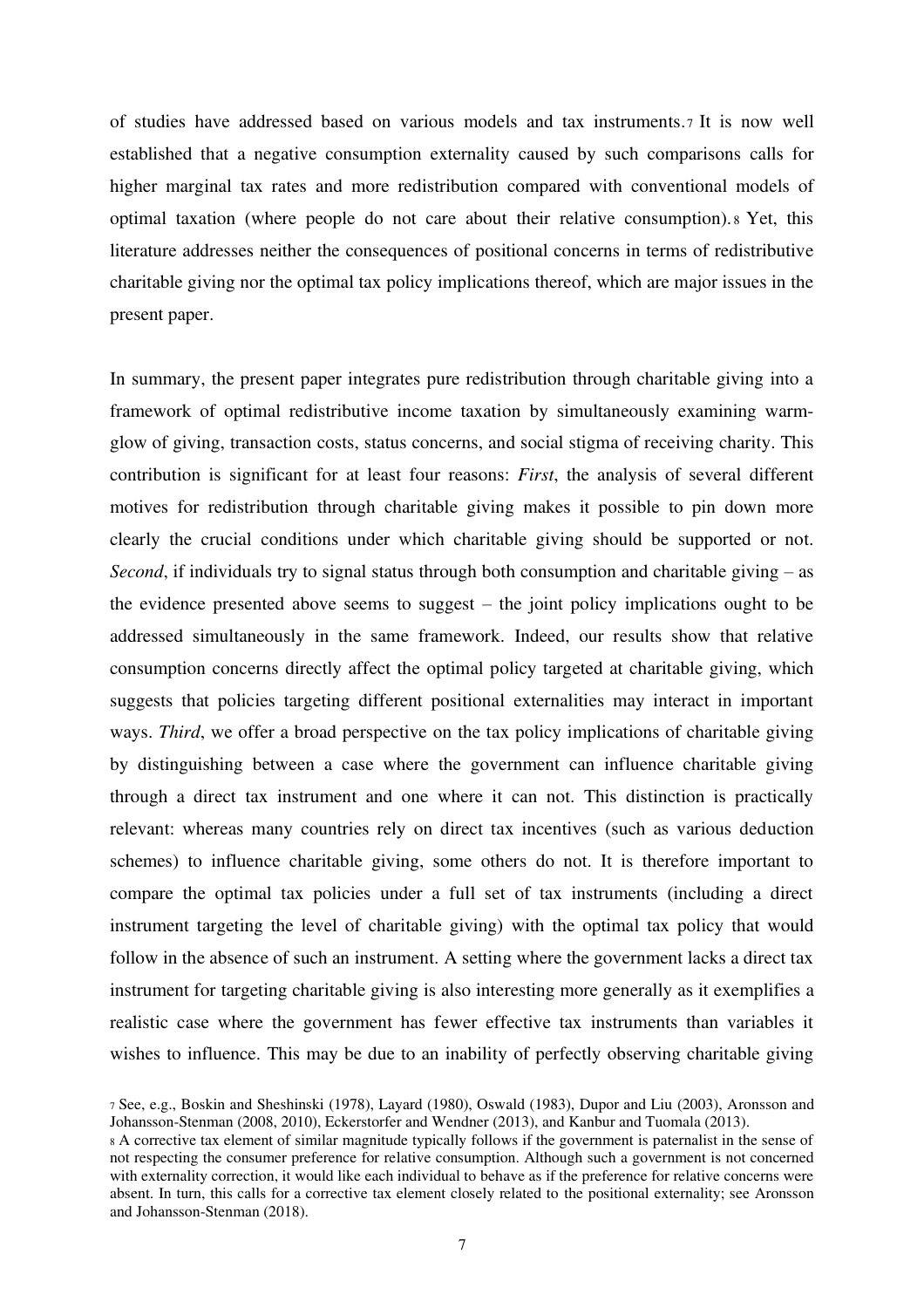by the government, or due to political restrictions. *Fourth*, by using an optimal income tax model with information asymmetries, we are able to relate the tax policy implications of private redistribution through charitable giving more closely to the modern literature on optimal redistributive taxation. Thus, our approach differs from Atkinson (1976) and Kaplow (1995, 1998), who did not formally address redistribution through optimal taxation. In addition to the added realism, allowing for nonlinear taxation has the obvious advantage over more restrictive tax instruments in that the results are straightforward to interpret: tax wedges relate directly to information limitations and externalities in our model instead of to an amalgam of these motives for taxation and an arbitrary linearity restriction. In this sense, our study also complements Diamond (2006) and Aronsson, Johansson-Stenman, and Wendner (2018) by examining other aspects of charitable giving than they did.

The paper is organized as follows. Section 2 presents a baseline model where consumers differ in earning ability, which is private information, while both income and charitable giving are observable to the government. As we simplify by distinguishing between only two ability types, we also assume that high-ability individuals are the sole contributors to charity and that all low-ability individuals receive an equal share of these gifts.9 Very briefly, we show in Section 3 that charity may either be taxed or subsidized at the margin in the secondbest optimum, depending on the relative strengths of the warm glow of giving and stigma from receiving charity, respectively, and on the positional externalities caused by charitable donations. We also show that positional consumption externalities directly affect this marginal tax/subsidy if charitable giving is associated with transaction costs.

In Section 4, we relax the assumption that the government can control charitable giving through a direct instrument. This is primarily motivated by the fact that many countries, for whatever reason, simply do not use any direct tax incentives related to charitable giving. Regardless of the reasons for this (e.g., due to political or administrative arguments and restrictions), it is thus important to analyze how the absence of a direct tax instrument affects the optimal marginal income tax structure. The income taxes will then also work as indirect instruments for controlling charitable giving, which affects the marginal tax rate of the highability type. Yet, the sign of this tax rate is in general ambiguous (even if we were to assume that relative consumption concerns per se motivate a higher marginal income tax rate); we give a detailed characterization of the mechanisms underlying the optimal marginal tax rates.

<sup>9</sup> Thus, our model is an extension of Stiglitz' (1982) two-type model of optimal income taxation.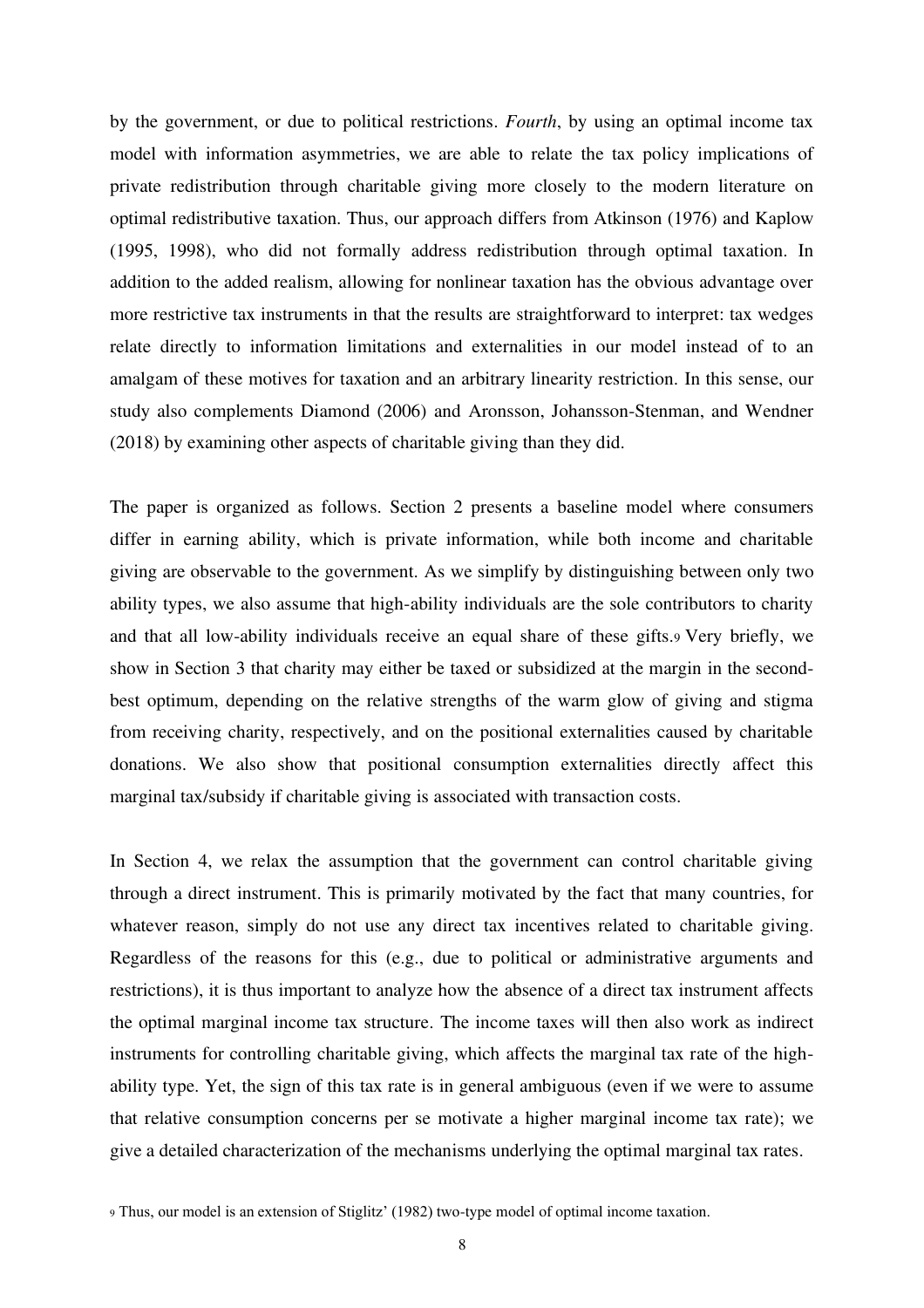In Section 5, we present extensive numerical simulations. These illustrate some of the most important theoretical results presented in Sections 3 and 4, and also quantify how the marginal tax and redistribution policies vary with key parameters of the model based on explicit functional form assumptions. Section 6 concludes the paper, and the Appendix presents the proofs and mathematical results that support the analysis in the main text.

#### **2. A Model with Social Comparisons and Charitable Giving**

Consider an economy comprising N individuals, of whom  $n<sup>1</sup>$  are of a low-ability type (type 1) and  $n^2$  are of a high-ability type (type 2). This distinction refers to earning ability, which we interpret to mean that high-ability individuals earn a higher before-tax wage rate than lowability individuals. Following Aronsson and Johansson-Stenman (2008), each individual of ability type *i* (*i*=1,2) derives utility from their own absolute consumption,  $c^i$ , and leisure time,  $z^i$ , as well as from their own consumption relative to a reference consumption level,  $\Delta c^{i} = c^{i} - \overline{c}$ . The reference consumption level is given by the average consumption in the economy as follows: 10

$$
\overline{c} \equiv \frac{n^1 c^1 + n^2 c^2}{N} \,. \tag{1}
$$

Individuals also derive utility from their net charitable giving,  $g^i$ , such that each individual prefers to give rather than receive charity for a given consumption level. Those who give to charity experience a warm glow effect, whereas those who receive charity face a stigma effect. In addition to pure warm glow, donors care about their relative contribution, i.e., how much they give compared with other contributors, whereas those who receive charity analogously care about how much they receive compared with other recipients. In other words, each individual cares about  $\Delta g^i = g^i - \overline{g}^i$ , where  $\overline{g}^i$  is the average net contribution of type *i*. Since all individuals of type *i* are identical, it follows that  $\overline{g}^i = g^i$  in equilibrium. This means that the warm-glow effect of the absolute donation is not the only motive for charitable giving; individuals also derive utility from giving more than their referent others. By a symmetrical

<sup>10</sup> The difference comparison, where each individual's relative consumption is given by the difference between the individual's own consumption and the reference consumption level, is commonly used in the literature (e.g., Galí, 1994; Akerlof, 1997; Ljungqvist and Uhlig, 2000; Bowles and Park, 2005; and Aronsson and Johansson-Stenman, 2008, 2010, 2014). A quotient formulation of the relative consumption (as in Boskin and Sheshinski, 1978; Layard, 1980; Abel, 2005; and Wendner and Goulder, 2008) would give the same qualitative results in terms of policy incentives.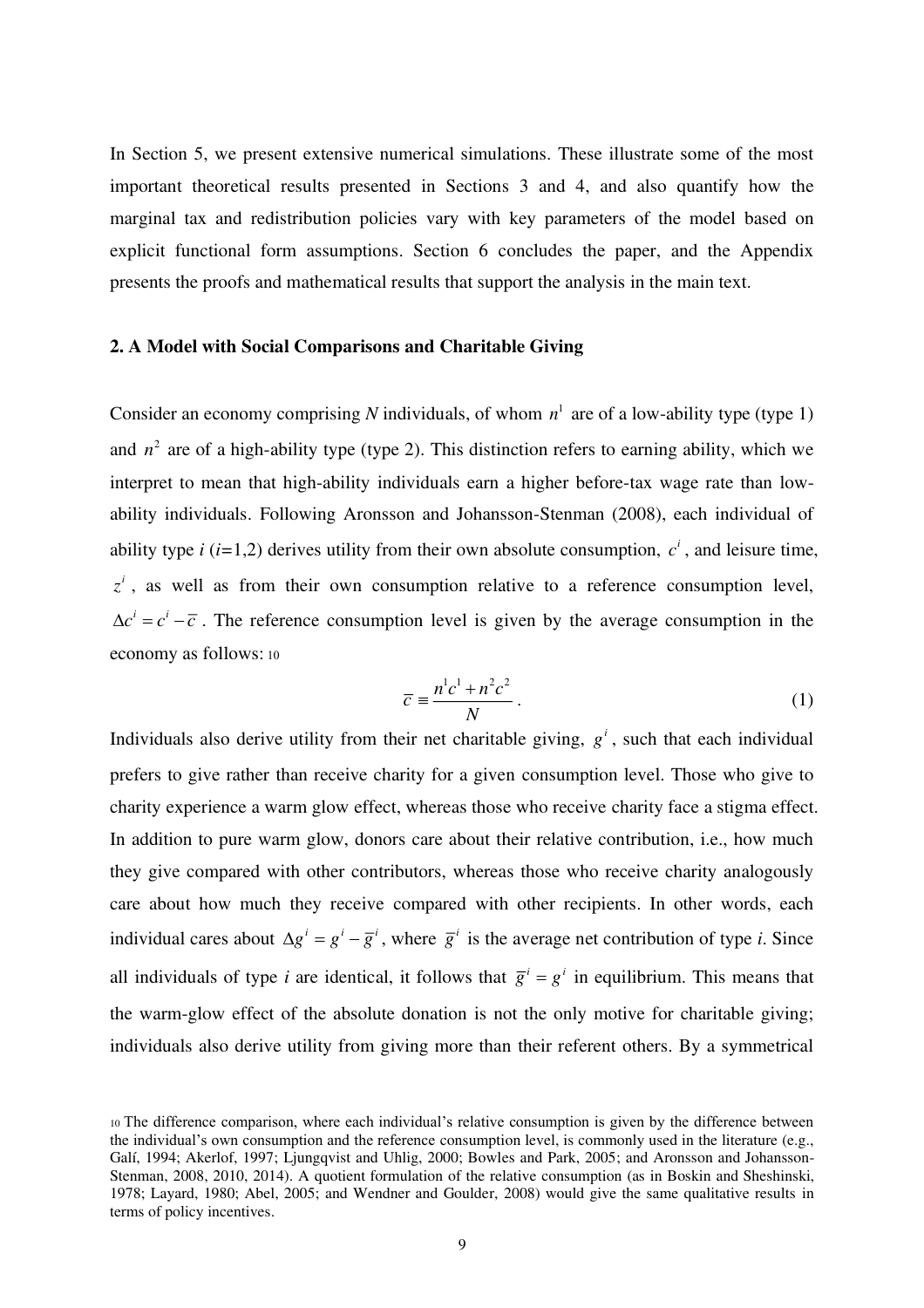argument, receivers of charitable donations do not only face a direct stigma effect attached to the absolute donation, but may also derive disutility by receiving more than others.

We will solely focus on the case where, in equilibrium, high-ability individuals contribute to charity and low-ability individuals receive charitable donations. We also assume that there is a transaction cost associated with charity such that the total amount received by low-ability individuals is less than the amount spent on charitable giving by high-ability individuals (although we will also consider the limit case of zero transaction costs). For the low-ability individuals to receive  $g^2$  dollars, the high-ability individuals will have to spend  $g^2 + \mu(g^2)$ dollars, where  $\mu(g^2) \ge 0$  is the transaction cost of giving to charity.<sup>11</sup> The marginal resource cost is assumed to be non-negative,  $\mu_{g} (g^{2}) = \partial \mu (g^{2}) / \partial g^{2} \ge 0$ . A natural interpretation is that a higher amount donated typically requires the household to collect more information on presumptive charities.

## *2.1 Preferences and Behavior*

We assume that the utility function facing any individual of ability-type *i* takes the following form:

$$
U^{i} = v^{i}(c^{i}, z^{i}, g^{i}, \Delta c^{i}, \Delta g^{i}) = u^{i}(c^{i}, z^{i}, g^{i}, \overline{c}, \overline{g}^{i}).
$$
\n(2)

The function  $v^i(\cdot)$  defines utility as a function of the individual's own consumption, leisure, and net charitable giving, respectively, as well as of the individual's relative consumption and relative net charitable giving.  $v^i(\cdot)$  is strictly quasi-concave, increasing in  $c^i$  and  $z^i$ , and nondecreasing in  $g^i$ ,  $\Delta c^i$ , and  $\Delta g^i$ . The function  $u^i(\cdot)$  is a reduced form that helps shorten some of the notation. Equation (2) implies the following relationships between  $u^i(\cdot)$  and  $v^i(\cdot)$ :  $v^i = v^i + v^i = 0$  $u_c^i = v_c^i + v_{\Delta c}^i > 0$ ,  $u_z^i = v_z^i > 0$  $u_z^i = v_z^i > 0$ ,  $u_{\overline{c}}^i = -v_{\Delta c}^i \le 0$  $u_{\bar{c}}^{i} = -v_{\Delta c}^{i} \le 0$ ,  $u_{g}^{i} = v_{g}^{i} + v_{\Delta g}^{i} \ge 0$  $u_g^i = v_g^i + v_{\Delta g}^i \ge 0$ , and  $u_{\overline{g}^i}^i = -v_{\Delta g}^i \le 0$  $u^i_{\bar{g}^i} = -v^i_{\Delta g} \leq 0$ , where subscripts denote partial derivatives.

Let us also consider a less general, leisure separable version of the utility function written as follows (if based on the reduced form utility formulation in equation [2]):

$$
U^i = V^i(h(c^i, g^i, \overline{c}, \overline{g}^i), z^i).
$$
 (3)

<sup>11</sup> Since many options are available for charitable donations, this assumption is clearly reasonable. In addition, such a cost is also interesting from the perspective of policy incentives, as it contributes to intertwine the policies used to correct for positional consumption externalities and positional gifts externalities.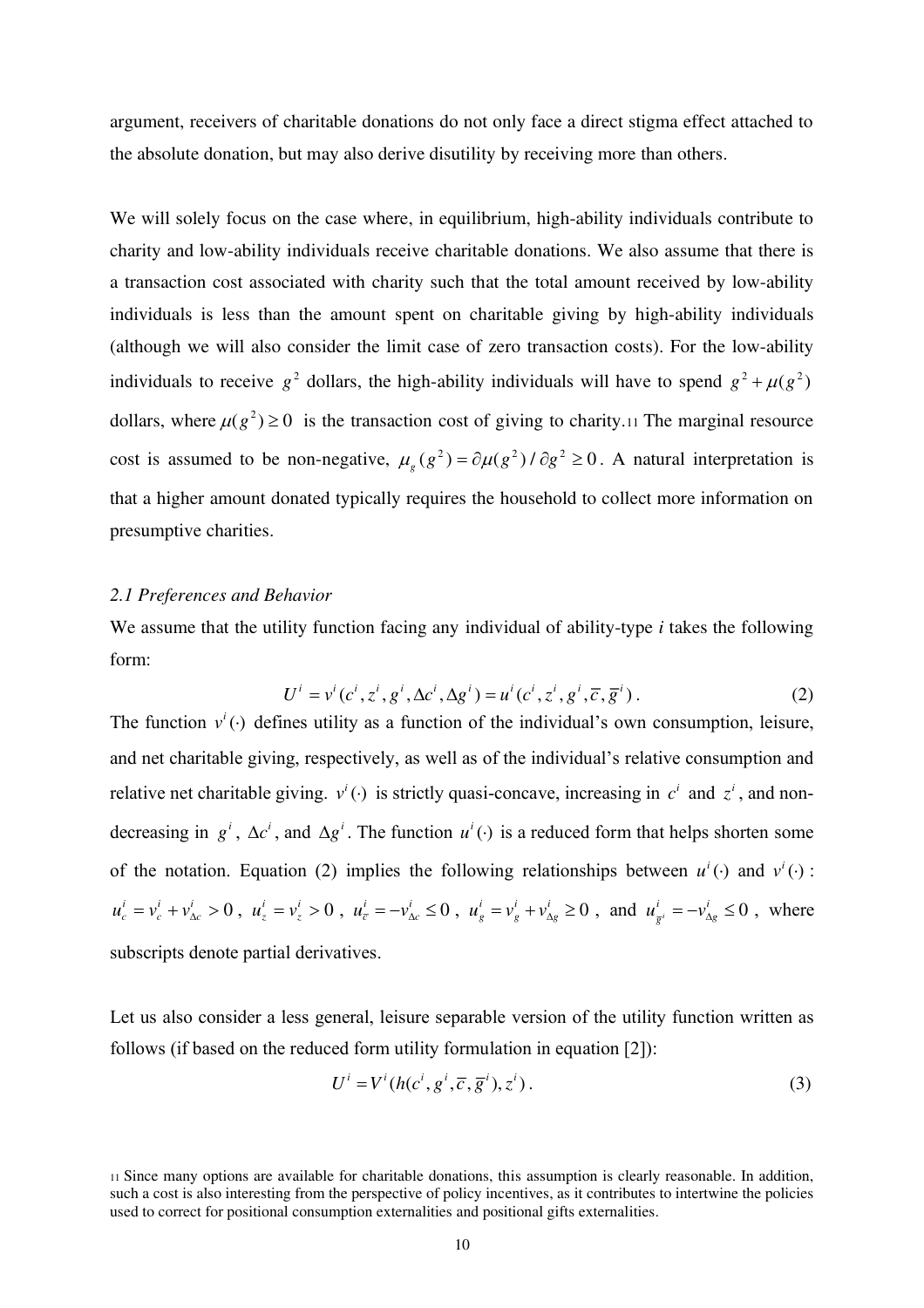The leisure separable utility function in equation (3) implies that the marginal rates of substitution between  $c^i$ ,  $g^i$ ,  $\overline{c}$ , and  $\overline{g}^i$  are all independent of leisure. Note that while the utility function may still vary between types, the sub-utility function *h* is the same among types. Leisure separable utility functions play an important role in the literature on optimal taxation. It is thus useful to compare the results derived from the general utility function in equation (2) with those that follow from the leisure separable utility function.

In our two-type setting, high-ability individuals contribute to charity and low-ability individuals receive charitable donations.12 Note that the charitable donation received by each low-ability individual is given by  $g^1 = -n^2 g^2 / n^1$ . The individual budget constraint facing each type can then be written as

$$
w^{1}l^{1} + g^{2}n^{2} / n^{1} - c^{1} - T(w^{1}l^{1}, 0) = 0,
$$
\n(4a)

$$
w^{2}l^{2}-c^{2}-g^{2}-\mu(g^{2})-T(w^{2}l^{2},g^{2})=0,
$$
\t(4b)

where  $l^i$  denotes work hours, defined as a time endowment (normalized to unity) less the time spent on leisure, i.e.,  $l^{i} = 1 - z^{i}$ , and  $w^{i}$  denotes the hourly before-tax wage rate. The function  $T(w^{i}l^{i}, g^{i})$  is a general tax function through which the tax payment depends on both income and charitable giving. Thus, we assume that there is no tax on receiving charity, such that  $T(w^{1}l^{1}, g^{1}) = T(w^{1}l^{1}, 0)$ .

 An individual chooses consumption and labor supply, as well as giving if being a high-ability type, to maximize utility given by equation (2) subject to the budget constraint in equations (4a) and (4b), while treating the reference consumption,  $\bar{c}$ , reference giving,  $\bar{g}^i$ , wage rate per unit of labor,  $w<sup>i</sup>$ , and the parameters of the tax system (including the structure of marginal tax rates) as exogenous. In addition to equations (4a) and (4b), an interior solution satisfies the following first-order conditions for work hours:

$$
MRS_{z,c}^{i} \equiv \frac{u_{z}^{i}}{u_{c}^{i}} = \frac{v_{z}^{i}}{v_{c}^{i} + v_{\Delta c}^{i}} = w^{i} (1 - T_{wl}^{i}), \ i = 1, 2, \tag{5}
$$

and the following first-order condition for charitable giving:

<sup>12</sup> Instead of assuming that all low-ability individuals receive charitable donations, an alternative would be to assume that they differ in their preferences for charitable donations (such as in the stigma perceived), meaning that only some of them will accept donations in the end. Yet another alternative would be to assume that charitable donations are allocated by lottery among the low-ability individuals. Both of these assumptions would increase the analytical complexity of the model, while the main mechanisms driving the results would be the same as below.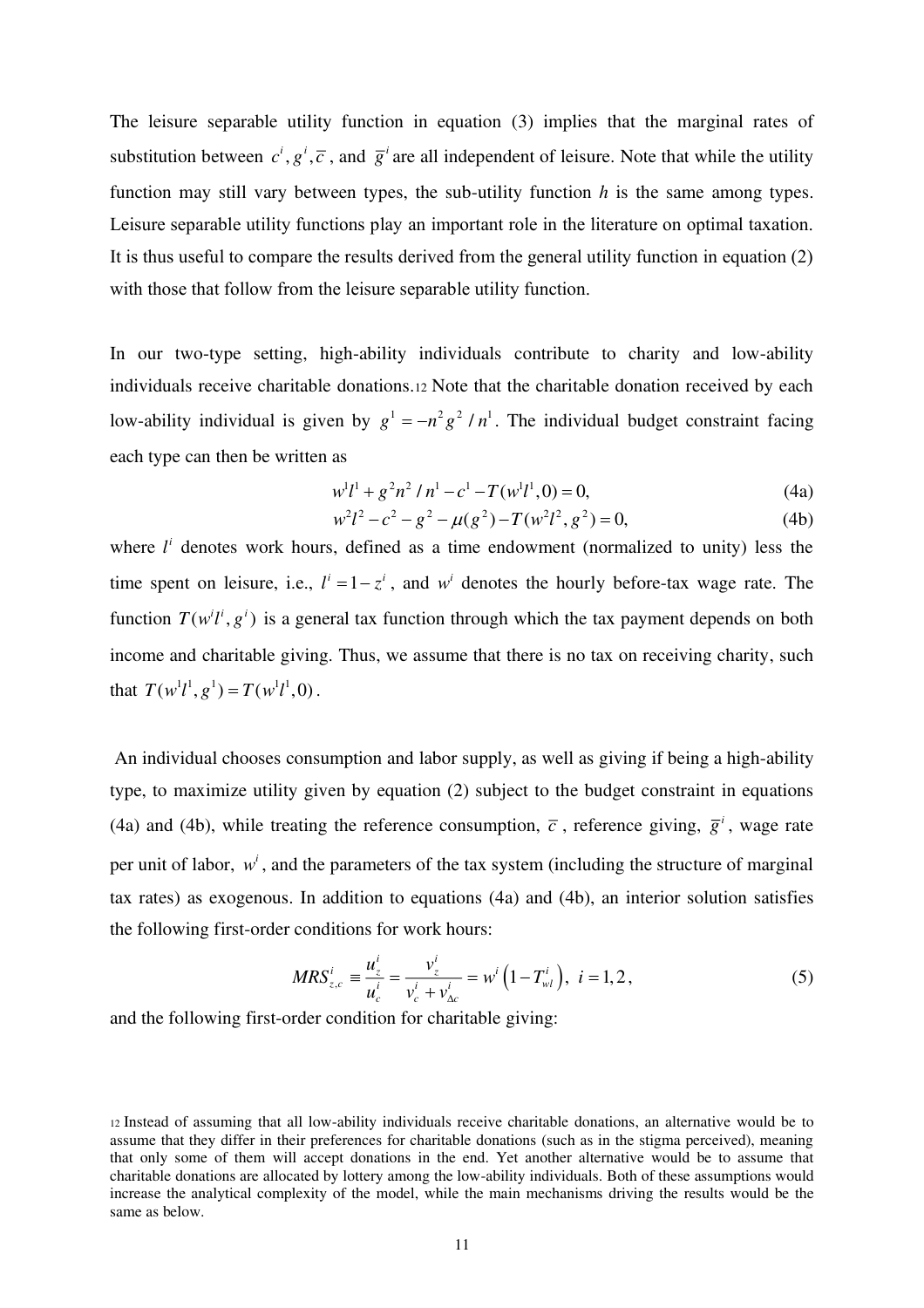$$
MRS_{g,c}^2 \equiv \frac{u_g^2}{u_c^2} = \frac{v_g^2 + v_{\Delta g}^2}{v_c^2 + v_{\Delta c}^2} = 1 + T_g^2 + \mu_g \,. \tag{6}
$$

 $T_w^i$  is the marginal income tax rate facing each individual of ability-type *i*, and  $T_g^2$  is the marginal tax (if positive) or subsidy (if negative) on charitable giving faced by high-ability individuals.

Turning to the production side of the economy, we follow much earlier literature in assuming for both ability types a linear technology with labor of as the only input, and that the labor market is competitive. Consequently, the marginal labor productivities, as measured by the before-tax wage rates, are fixed.<sup>13</sup>

## *2.2 The Problem of the Government*

We assume that the government is able to observe income and charitable giving at the individual level, while earning ability (as measured by the before-tax wage rate) is private information. This means that the government can (i) tax income according to a nonlinear schedule and (ii) directly tax or subsidize charitable giving. In Section 4, we consider a more restrictive case where the government lacks a direct instrument for taxing or subsidizing charitable giving, although it can still implement a nonlinear income tax. We also assume that the government wants to redistribute from the high-ability to the low-ability type. This means that we must add a self-selection constraint, such that high-ability individuals (weakly) prefer the allocation intended for their type over the allocation intended for the low-ability type. By using  $g^1 = -n^2 g^2 / n^1$  and  $\Delta g^1 = g^1 - \overline{g}^1 = -n^2 (g^2 - \overline{g}^2) / n^1 = -n^2 \Delta g^2 / n^1$ , the utility function of a potential mimicker, denoted by a hat,14 is given by

$$
\hat{U}^2 = \hat{v}^2 (c^1, 1 - \phi l^1, -n^2 g^2 / n^1, \Delta c^1, -n^2 \Delta g^2 / n^1) \n= \hat{u}^2 (c^1, 1 - \phi l^1, -n^2 g^2 / n^1, \overline{c}, -n^2 \overline{g}^2 / n^1),
$$

where  $\phi = w_1 / w_2$  denotes the relative wage rate and  $\phi l^1$  represents the mimicker's labor supply. The potential mimicker is a high-ability individual who chooses to earn the same income as the low-ability type. Furthermore, since charitable giving is observable, a potential mimicker will receive as much charity as the true low-ability individuals. Consequently, the mimicker will be subject to the same stigma and relative stigma effects. Thus, if expressed in terms of the function  $v^2(\cdot)$  in equation (2), the self-selection constraint can be written as

<sup>13</sup> This property simplifies the calculations; it is not important for the optimal tax treatment of charitable giving. <sup>14</sup> Note that the mimicker and the true high-ability type share a common utility function. The hat symbol just allows us to separate them in a simple way.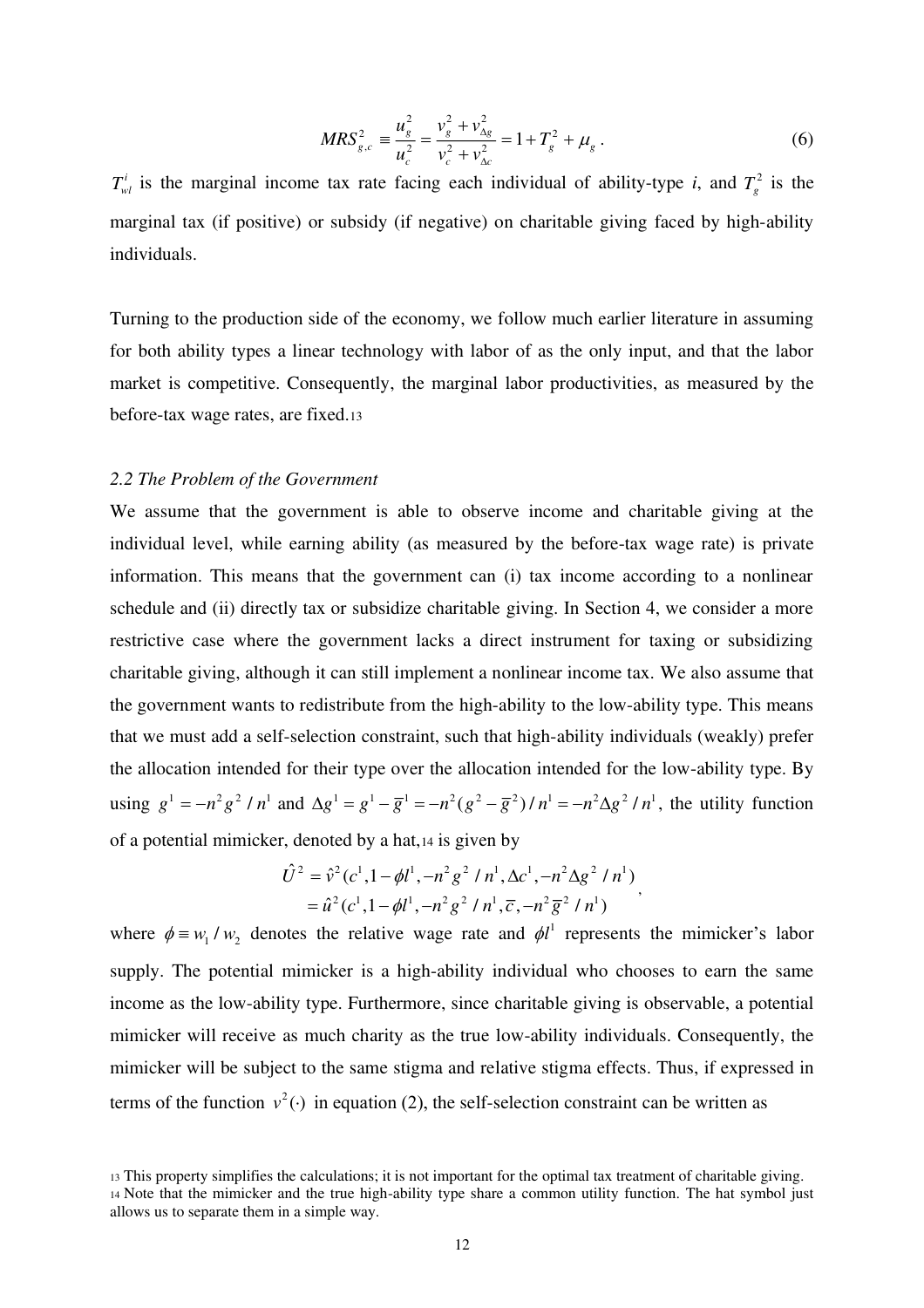$$
v2(c2, z2, g2, \Delta c2, \Delta g2) \ge \hat{v}2(c1, 1 - \phi l1, -n2 g2 / n1, \Delta c1, -n2 \Delta g2 / n1). \qquad (7)
$$
  
The economy's resource constraint is given by

$$
\sum_{i=1}^{2} n^i w^i l = \sum_{i=1}^{2} n^i c^i + n^2 \mu(g^2).
$$
 (8)

Equation (8) means that output is used for private consumption and the transaction cost associated with charitable giving. The direct transfer of charitable giving washes out of the resource constraint, as the donations are just a flow of resources from the high- to the lowability type.

We consider the general social objective of reaching a Pareto-efficient allocation by maximizing the utility of the low-ability type subject to a minimum utility level for the highability type and to the self-selection and resource constraints in equations (7) and (8). Furthermore, the government internalizes the positional externalities by taking into account that  $\bar{c}$  and  $\bar{g}^2$  are endogenous. The socially optimal resource allocation solves the following problem:

$$
\begin{split}\n\max_{c^1, c^2, l^1, l^2, g^2} \ L &= v^1(c^1, z^1, -g^2n^2/n^1, \Delta c^1, -n^2\Delta g^2/n^1) \\
&+ \delta \Big[ v^2(c^2, z^2, g^2, \Delta c^2, \Delta g^2) - \overline{U}^2 \Big] + \gamma \Bigg[ \sum_{i=1}^2 n^i w^i l^i - \sum_{i=1}^2 n^i c^i - n^2 \mu(g^2) \Bigg] \quad , \text{(9)} \\
&+ \lambda \Big[ v^2(c^2, z^2, g^2, \Delta c^2, \Delta g^2) - \hat{v}^2(c^1, 1 - \phi l^1, -g^2n^2/n^1, \Delta c^1, -n^2\Delta g^2/n^1) \Bigg]\n\end{split}
$$

subject to  $\overline{c} = (n^1c^1 + n^2c^2)/N$  and  $\overline{g}^2 = g^2$ . The parameter  $\overline{U}^2$  represents a fixed minimum utility level for the high-ability type, while the Lagrange multipliers refer to the minimum utility restriction ( $\delta$ ), the resource constraint ( $\gamma$ ), and the self-selection constraint ( $\lambda$ ). The social first-order conditions for an interior solution are as follows:

$$
L_{c} = v_c^1 + v_{\Delta c}^1 - \lambda \left(\hat{v}_c^2 + \hat{v}_{\Delta c}^2\right) - \gamma n^1 + \frac{n^1}{N} L_{\bar{c}} = 0 \quad , \tag{10}
$$

$$
L_{c^2} = (\delta + \lambda) (v_c^2 + v_{\Delta c}^2) - \gamma n^2 + \frac{n^2}{N} L_c = 0,
$$
 (11)

$$
L_{\mu} = -v_{z}^{1} + \lambda \phi \hat{v}_{z}^{2} + \gamma n^{1} w^{1} = 0 , \qquad (12)
$$

$$
L_{l^2} = -(\delta + \lambda)v_z^2 + \gamma n^2 w^2 = 0,
$$
\n(13)

$$
L_{g^2} = (\delta + \lambda)v_g^2 - v_g^1 n^2 / n^1 + \lambda \hat{v}_g^2 n^2 / n^1 - \gamma n^2 \mu_g(g^2) = 0.
$$
 (14)

In equations (10) and (11),  $L<sub>\zeta</sub>$  denotes the partial welfare effect of increased reference consumption,  $\overline{c}$ , given by

$$
L_{\overline{c}} = -v_{\Delta c}^1 - (\delta + \lambda)v_{\Delta c}^2 + \lambda \hat{v}_{\Delta c}^2.
$$
 (15)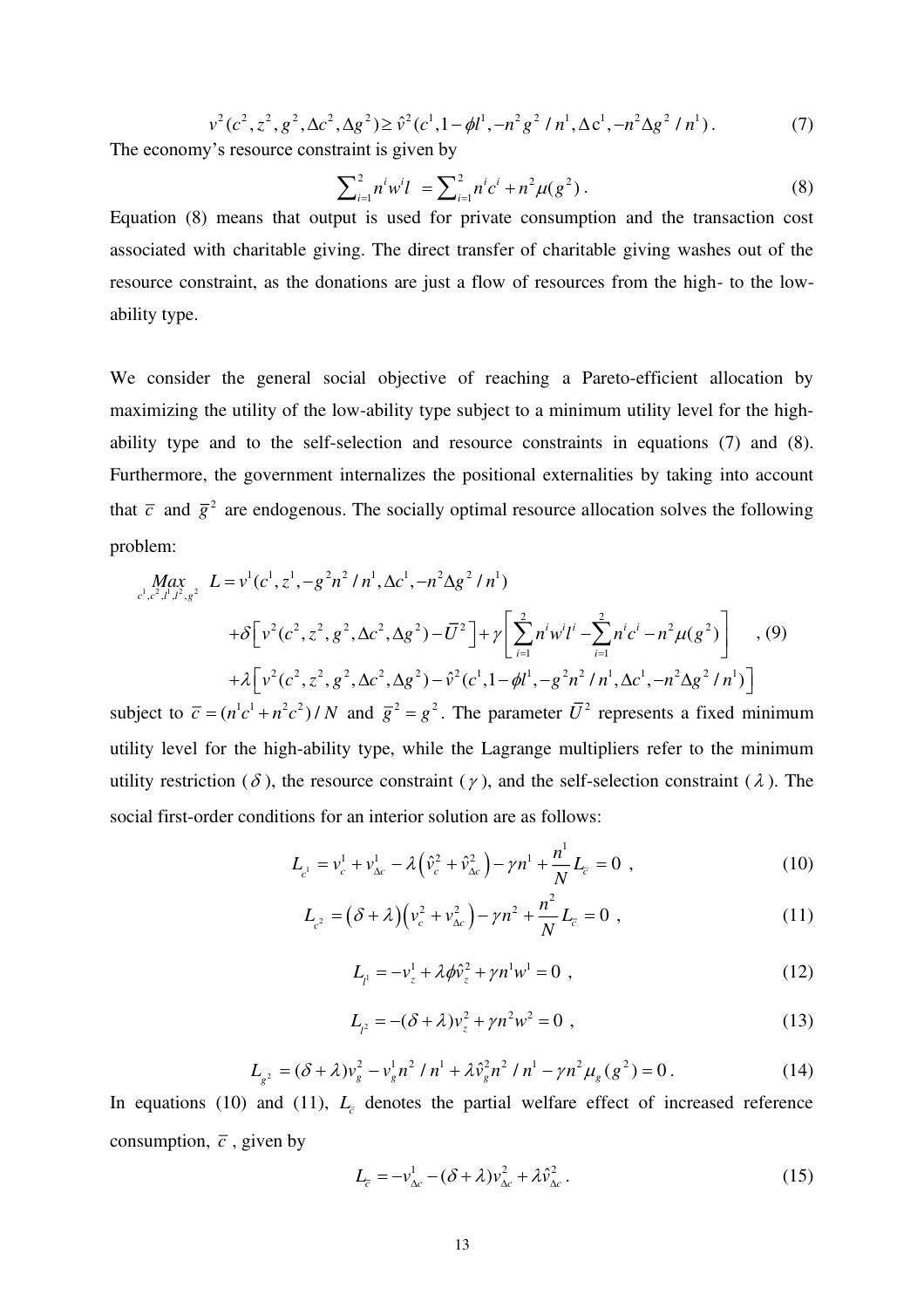The right-hand side of equation (15) is ambiguous in sign, since an increase in  $\bar{c}$  reduces the utility for both the true ability types (which contributes to lower welfare) and the mimicker (which contributes to higher welfare).

# **3. Optimal Taxation**

In this section, we derive and present the optimal marginal tax rates by comparing the social first-order conditions in equations (10)–(14) with the private first-order conditions given in equations (5) and (6). To simplify the presentation of the results, we start by considering a simplified version of the model where the transaction cost of charitable giving is zero. In this case, the marginal tax/subsidy attached to charitable contribution will be shown to only reflect the warm glow of giving and stigma of receiving charity as well as the positional gift externality; it does not directly depend on the positional consumption externality.

As will be shown, the policy rules for marginal taxation (of income and charitable giving) depend on the extent to which the relative consumption and relative charitable giving, respectively, affect individual well-being. It is, therefore, instructive to introduce the following degrees of consumption positionality,  $\alpha^i$ , and gifts positionality,  $\beta^i$ :

$$
\alpha^i = \frac{v_{\Delta c}^i}{v_c^i + v_{\Delta c}^i} \tag{16}
$$

$$
\beta^i = \frac{v_{\Delta g}^i}{v_g^i + v_{\Delta g}^i} \tag{17}
$$

where  $0 \le \alpha^i, \beta^i < 1$  by the assumptions made earlier. The degree of consumption positionality measures the share of the marginal utility of consumption arising from an increase in relative consumption (e.g., Johansson-Stenman et al., 2002).

Similarly, the degree of gifts positionality is measured as the share of the marginal utility of charitable giving arising from an increase in relative charitable giving. Thus,  $\beta^2$  reflects the share of the utility gain for a high-ability individual of an additional dollar spent on charitable giving that is attributable to increased relative giving (compared with other high-ability individuals). Correspondingly, low-ability individuals who receive charity will experience a utility decrease (for a given consumption level) for two reasons: due to an increased absolute amount of charity received and due to an increased amount of charity received relative to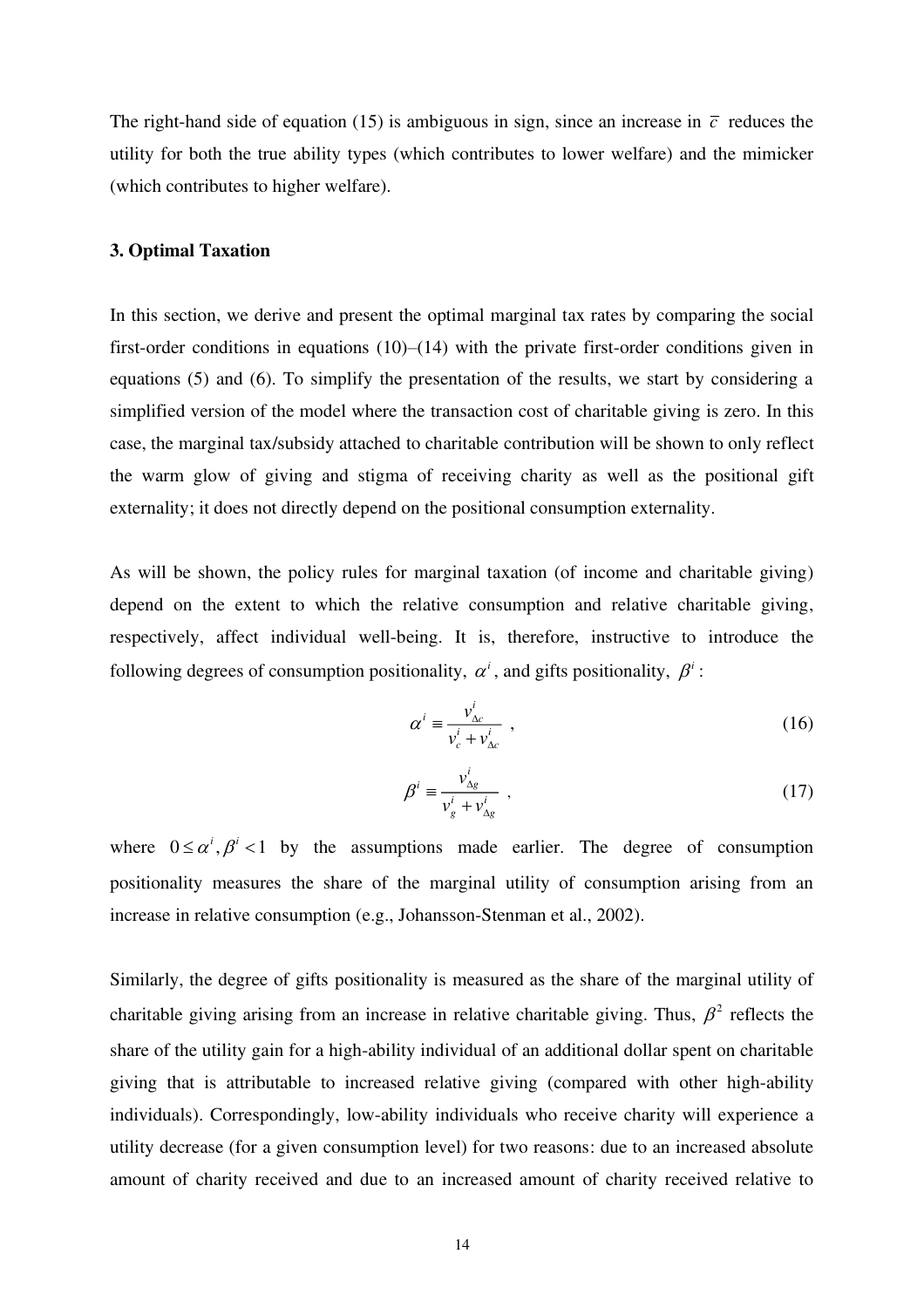what others receive. The parameter  $\beta^1$  reflects the share of the utility decrease attributable to the increased relative charity received.

Finally, we also define the average degree of consumption positionality,  $\overline{\alpha} = (\alpha^1 n^1 + \alpha^2 n^2)/N$ , which reflects the marginal positional consumption externality per unit of consumption, and an indicator of the difference in the degree of consumption positionality between the mimicker and the low-ability type,  $\alpha^d \equiv (\hat{\alpha}^2 - \alpha^1) \lambda \hat{u}_c^2 / (\gamma N)$ . Quasiexperimental research estimates  $\bar{\alpha}$  to be in the 0.2–0.5 range (see, e.g., Johansson-Stenman et al., 2002; Clark and Senik, 2005; Carlsson et al., 2007; and the overview given in Wendner and Goulder, 2008). Despite the empirical evidence for status signaling and/or positional concerns with respect to charitable giving mentioned in the introduction, we are not aware of any direct estimate of the degree of gifts positionality.

#### *3.1 Optimal Marginal Income Tax Rates*

The policy rules for marginal income taxation take the same form irrespective of whether charitable giving is costly. It is straightforward to show (see the Appendix) that the optimal marginal income tax rates are given as follows (for *i=*1, 2):

$$
T_{wl}^i(w^i l^i, g^i) = \tau^i + [1 - \tau^i] \overline{\alpha} - [1 - \tau^i][1 - \overline{\alpha}] \frac{\alpha^d}{1 - \alpha^d} \tag{18a}
$$

In the leisure separable case, i.e., given preferences according to equation (3b),  $\hat{\alpha}^2 = \alpha^1$  such that  $\alpha^d = 0$ , and equation (18a) reduces to

$$
T_{wl}^i(w^i t^i, g^i) = \tau^i + [1 - \tau^i] \overline{\alpha} \tag{18b}
$$

The variable  $\tau^i$  is a short notation for the marginal income tax formula faced by type *i* in the standard two-type model, in which there are no concerns about either relative consumption or charity. Note that the marginal income tax rates in (18a) are identical to the ones derived by Aronsson and Johansson-Stenman (2008) in a model without charitable giving. The reason equation (18a) applies here as well is that the government can control charitable giving through a direct tax instrument, meaning that charitable giving will not change the policy rule for marginal income taxation. As we show in Section 4, without a direct tax instrument for influencing the level of charitable giving, equation (18a) would no longer apply.

Briefly, the policy rule for marginal income taxation can be decomposed into three components. The first,  $\tau^i$ , denotes the policy rule for marginal taxation that would be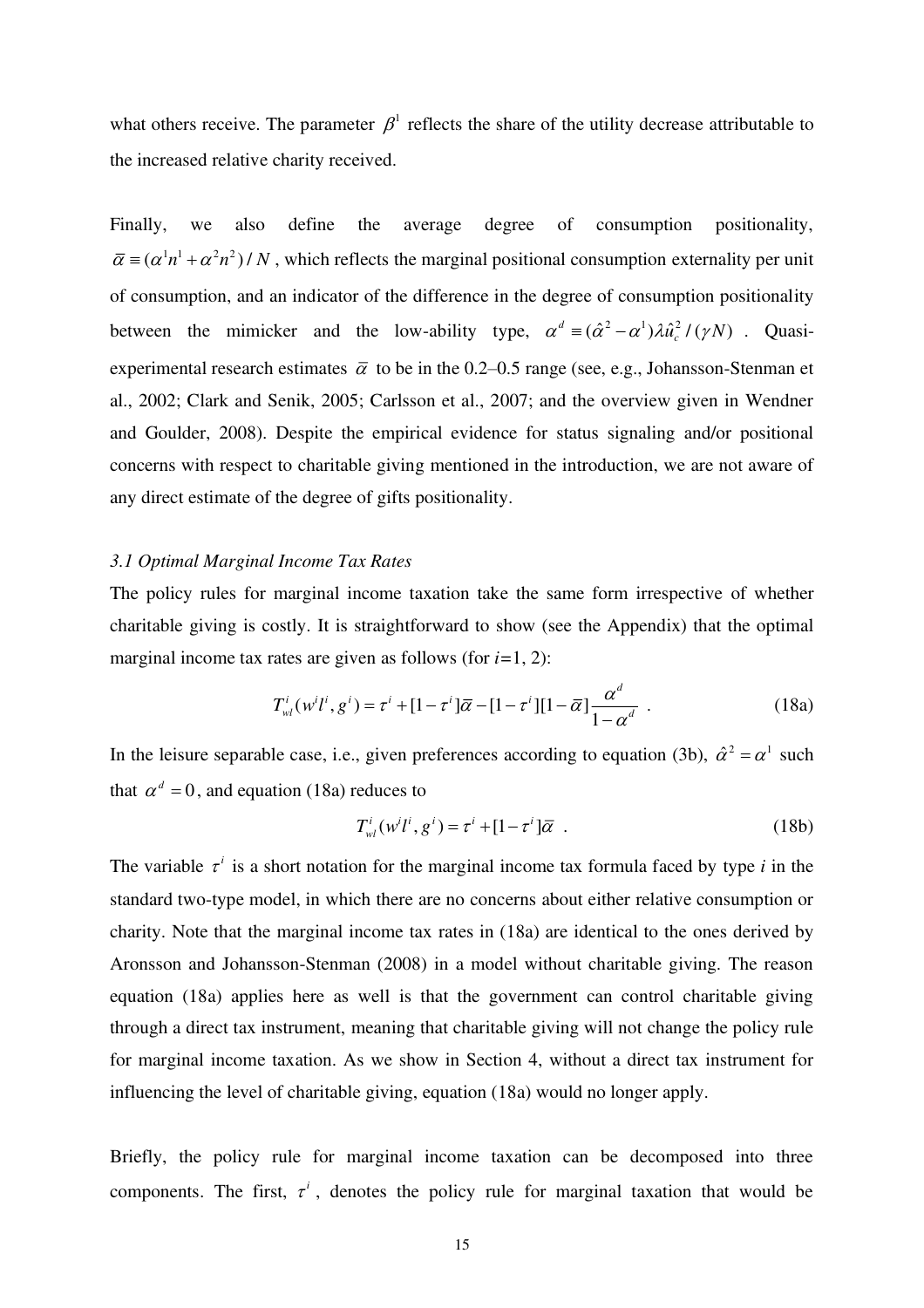implemented in the absence of any positional consumption externality. This component is typically positive for the low-ability types and serves to relax the self-selection constraint by exploiting that the low-ability type attaches a higher marginal value to leisure than a potential mimicker does, while it is zero for the high-ability type under the assumption of a fixed relative wage rate. <sup>15</sup> The second component on the right-hand side of equation (18a) represents a corrective tax element and depends on the average degree of positionality,  $\overline{\alpha}$ , which is a measure of the positional consumption externality per unit of consumption. Note that this effect is scaled down by  $1 - \tau^1 < 1$  for the low-ability type, since the fraction of an additional unit of income already taxed away for other reasons does not give rise to any externalities. Finally, the third component reflects how the government exploits differences in the degree of positionality between the mimicker and the (mimicked) low-ability type to relax the self-selection constraint. If a potential mimicker is more positional than the low-ability type ( $\alpha^d > 0$ ), the government can relax the self-selection constraint through a policy-induced increase in the level of reference consumption,  $\bar{c}$ , which, in turn, constitutes an incentive to implement a lower marginal income tax rate than otherwise. By analogy, if the low-ability type is more positional than a potential mimicker ( $\alpha^d < 0$ ), there is a corresponding motive to increase the marginal income tax rate beyond the level represented by the sum of the first two terms. These mechanisms are discussed at length in Aronsson and Johansson-Stenman (2008) and will not be discussed further here.

#### *3.2 Optimal Marginal Tax/Subsidy Rates for Charity without Transaction Costs*

We will now turn to the marginal tax/subsidy on charitable giving. To simplify the presentation and interpretation, we begin with the case most commonly analyzed in the literature, where there are no transaction costs of giving, i.e., where  $\mu_g(g^2) = 0$  for  $g^2$ . Immediately from equation (14), we obtain the following social first-order condition for charitable giving:

$$
(\delta + \lambda)v_g^2 n^1 / n^2 = v_g^1 - \lambda \hat{v}_g^2 > 0.
$$
 (19)

Equation (19) implies that the social marginal utility of charitable giving (the left-hand side) is equal to a "net marginal stigma cost," i.e., the social marginal stigma cost imposed on the low-ability type,  $v_g^1 > 0$ , adjusted for the social marginal benefit of imposing stigma on the mimicker,  $\lambda \hat{v}_g^2 > 0$ , which contributes to relax the self-selection constraint. It is worth noting

<sup>15</sup> See, e.g., Stiglitz (1982).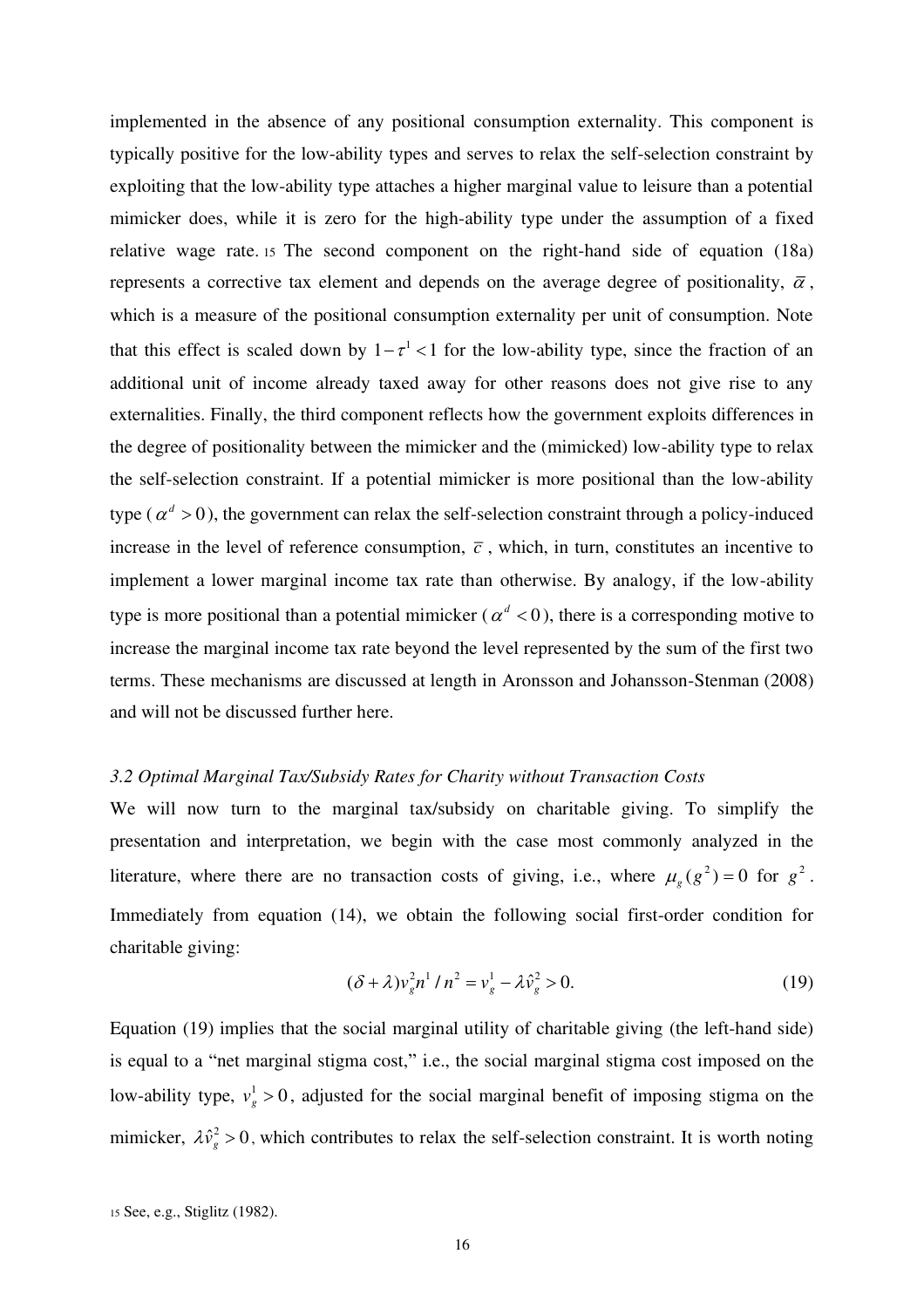that the social marginal benefits and costs of charitable giving are measured with the indicator of relative giving,  $\Delta g^2$ , held constant, since the externalities that relative concerns about charity give rise to are internalized in the social optimum.

In the absence of any stigma effect, in which case  $v_g^1 - \lambda \hat{v}_g^2 = 0$ , an interior social optimum (if it exists) would imply  $v_g^2 = 0$ . If being a receiver of charity is associated with stigma, and if the self-selection constraint is not binding ( $\lambda = 0$ ), the first-order condition (19) means  $v_g^2 > 0$ , i.e., a lower level of charitable giving due to the marginal utility cost of stigma for the low-ability type. This stigma effect is intuitive. Yet, if the self-selection constraint *is* binding  $($  > 0), the stigma effect on the mimicker relaxes the self-selection constraint. As a consequence, *more* charitable giving is optimal (i.e.,  $v_g^2$  is lowered by the term  $\lambda \hat{v}_g^2$ ).

By noting that equation (19) requires  $v_g^1 - \lambda \hat{v}_g^2 > 0$ , the marginal tax/subsidy on charitable giving is characterized as follows:

**Proposition 1.** *Without transaction costs, the optimal marginal tax/subsidy rate for charitable giving can be written as* 

$$
T_g^2 = \frac{1}{(1 - \beta^2)} \frac{v_g^1 - \lambda \hat{v}_g^2}{\Psi} - 1,
$$
 (20*a*)

where  $\Psi = v_c^1 + v_{\Delta c}^1 - \lambda (\hat{v}_c^2 + \hat{v}_{\Delta c}^2) = v_c^1 / (1 - \alpha^1) - \lambda \hat{v}_c^2 / (1 - \hat{\alpha}^2)$ . In the leisure separable case *where the utility function takes the form of equation (3), equation (20) simplifies to read* 

$$
T_s^2 = \frac{1 - \alpha^1}{1 - \beta^2} \frac{v_s^1}{v_c^1} - 1 \,. \tag{21}
$$

Proof: See the Appendix.

To interpret Proposition 1, we begin with the leisure separable case and by noting that the policy rule in equation (21) coincides with the policy rule that would apply under first-best conditions where the self-selection constraint does not bind (i.e., if  $\lambda = 0$ ). 16 The ratio  $v_g^1 / v_c^1$  is

<sup>16</sup> Under leisure separability (as formalized in equation [3]), there is no distributional benefit of deviating from the first-best policy rule in equation (21). In other words, efficiency concerns alone govern the marginal tax/subsidy on charitable giving, whereas the marginal income tax policy reflects both the incentive to relax the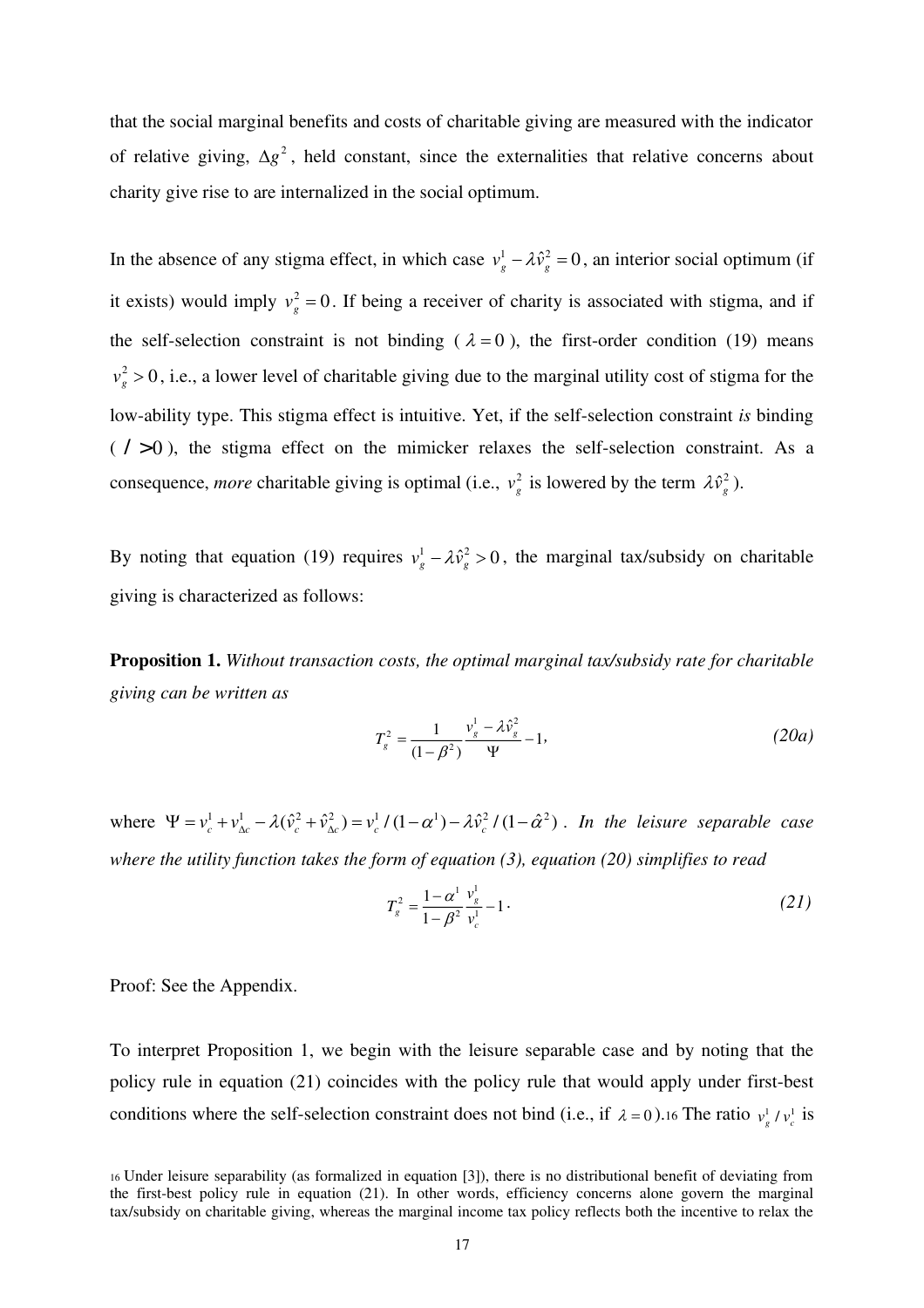a low-ability individual's marginal willingness to pay to avoid the stigma from receiving charitable donations, measured with the relative charitable benefit  $(\Delta g^1)$  and the relative consumption ( $\Delta c^1$ ) held constant. As the government recognizes that relative comparisons are pure waste from society's point of view,  $v_g^1 / v_c^1$  is interpretable as a measure of social marginal willingness to pay to avoid stigma. If the relative concerns were absent, such that  $\alpha^1 = \beta^2 = 0$ , this marginal willingness to pay would be the sole determinant of the optimal marginal tax/subsidy on charitable giving, i.e., equation (21) would read  $T_a^2 = v_a^1 / v_a^1 - 1$ . In the extreme case where the stigma effect is so large that individuals of the low-ability type are indifferent between accepting and not accepting additional charity, then  $v_g^1 / v_c^1 = 1$  and  $T_g^2 = 0$ , i.e., charity should be neither taxed nor subsidized at the margin. In the other extreme case of no stigma effect, such that  $v_g^1 = 0$ , it follows that  $T_g^2 = -1$ , i.e., a marginal subsidy rate of 100 percent.17 In all cases in between these extremes, i.e., where  $0 < v_g^1 / v_c^1 < 1$ , it follows that  $-1 < T_g^2 < 0$ , implying that charity should be subsidized, although at a rate of less than 100 percent.

The key here is that charitable giving leads to higher utility for the donor (high-ability type) without influencing the economy's resource constraint. Moreover, we know the size of this utility increase for the donor: since high-ability individuals give for free, and since they maximize their utility by doing so, we know that the marginal benefit of giving an additional dollar equals the marginal benefit of consuming it. Thus, if there were no stigma effect, there would be an external benefit that is equally large as the donation itself, implying an optimal subsidy rate of 100 percent. It is interesting to compare this finding with the results of Kaplow (1995), who in his equation (5) derived an expression for the optimal subsidy rate in the absence of any social stigma for the receivers. He assumed a utilitarian social welfare function and that the subsidy is financed by a lump-sum tax. The result of Kaplow is still not a 100% subsidy, however, other than in a special case. This may seem puzzling, since our more general Pareto efficiency objective implicitly encompasses all Paretian social welfare functions, including Kaplow's utilitarian one. Yet, it is straightforward to show that this discrepancy disappears if one adds an optimal redistributive lump-sum tax in Kaplow's model, thus implying a subsidy rate of 100 percent in his extended model.

self-selection constraint (which opens up for more redistribution) and the correction for the positional consumption externality. That the first-best policy rule for the tax on charitable giving carries over to the leisure separable case under optimal income taxation is analogous to results derived for commodity taxation by Atkinson and Stiglitz (1976) and public good provision by Boadway and Keen (1993).

<sup>17</sup> According to equation (19), to arrive at this extreme (yet interior) solution,  $v_{\sigma}^2$  $v_g^2$  must approach zero when the gift reaches a certain level.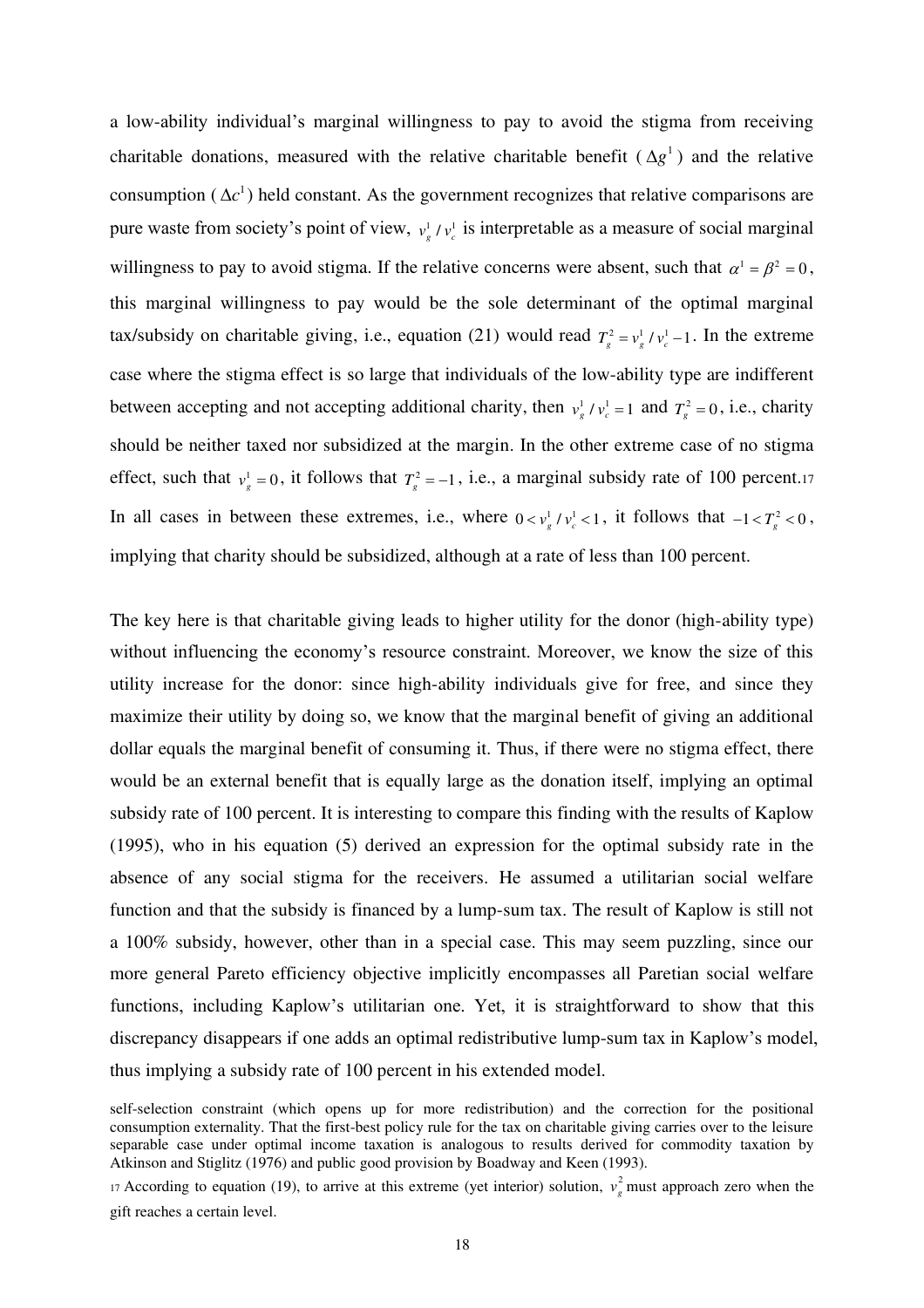Yet, the larger the stigma effect, the lower the external benefit and consequently the lower the marginal subsidy. In other words, the sole reason for the subsidy is the warm glow of giving. Without it, there would only be a social cost of charitable giving due to the stigma effect (the transfer of consumption possibilities from high-ability to low-ability individuals does not give rise to any social benefit, since the government can redistribute income without costs if the self-selection constraint does not bind). We will return to the warm glow issue below.

The multiplier  $(1 - \alpha^1) / (1 - \beta^2)$  in equation (21) may either scale up or scale down the marginal subsidy (or may even turn it into a marginal tax) depending on whether the lowability type's degree of consumption positionality exceeds or falls short of the positional gift externality that each high-ability individual imposes on other people of the same type through charitable contributions (measured by  $\beta^2$ ). An increase in  $\alpha^1$  increases the marginal subsidy for charitable giving, ceteris paribus, as it means an even greater tendency for low-ability individuals to overestimate the marginal utility of consumption; thus,  $v_g^1 / v_c^1$  overestimates each low-ability individual's marginal willingness to pay for avoiding stigma, and the factor  $1-\alpha^1$  corrects for this discrepancy. 18 Similarly, an increase in  $\beta^2$  reduces the marginal subsidy (or increases the marginal tax) on charitable giving. 19 The intuition is that  $\beta^2$ represents the fraction of type 2 individuals' marginal utility of charitable giving that is social waste, due to that their concerns about relative contribution lead to an externality, meaning that only  $1 - \beta^2$  of an additional dollar contributed gives rise to warm glow. The condition for when charity should be taxed, rather than subsidized, then follows from equation (21):

$$
T_g^2 > (<0 \text{ iff } v_g^1 > (<)\frac{1-\beta^2}{1-\alpha^1}v_c^1.
$$

Let us return to the general policy rule in equation (20a), which is based on the assumptions that the self-selection constraint binds  $(\lambda > 0)$  and that leisure is not in general separable in terms of the utility function. Compared with equation (21), the most important implication is that the government has an incentive to relax the self-selection constraint by exploiting that charitable benefits lead to disutility for the mimicker due to the stigma effect.20 However,

<sup>18</sup> Note that this component has nothing to do with correction for positional consumption externalities, which is accomplished through marginal income taxation. Instead, this component arises because relative consumption concerns lead to a discrepancy between the private and social marginal utility of consumption.

<sup>19</sup> This result resembles the finding of Blumkin and Sadka (2007a), although their model differs from ours in several important ways.

<sup>20</sup> Diamond (2006) also finds that subsidized contributions may relax the self-selection constraint, although for reasons other than those discussed here. In his model, individuals may voluntarily contribute to a public good,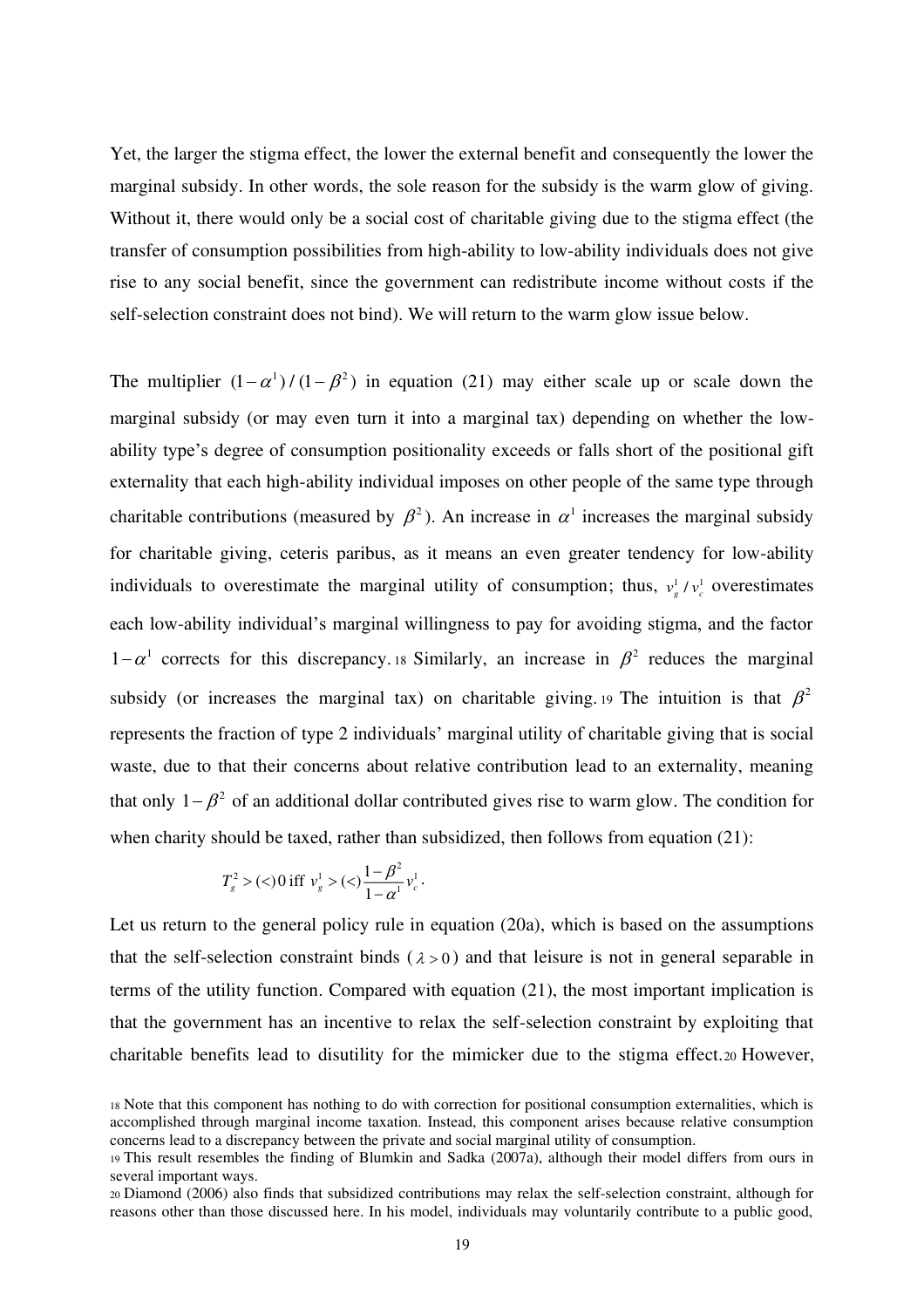consider first an interesting special case of equation (20a), namely the case of no stigma effects, which reproduces one of the extreme results discussed in the context of equation (21):

**Corollary 1.** *Without transaction costs, and in the absence of any stigma effects, the optimal marginal tax/subsidy rate for charitable giving can be written as* 

$$
T_s^2 = -1,\tag{20b}
$$

This result follows immediately from equation (20) if  $\lambda \hat{v}_g^2 = v_g^1 = 0$ . The intuition is again that charitable giving leads to higher utility for the donors without influencing the economy's resource constraint, while the receivers are indifferent between public and private redistribution. In the opposite extreme case where there is no warm glow of giving but a negative stigma effect of receiving donations, it follows from equation (19) that  $v_g^1 - \lambda \hat{v}_g^2 = 0$ , i.e., an interior solution for charitable giving (if it exists) requires that the net marginal stigma cost is zero. To accomplish this, a 100 percent marginal subsidy rate is required here as well, although for a different reason.21 In the more interesting scenario with both warm glow and stigma effects, the optimal second-best policy is typically to subsidize charitable giving at a marginal rate of less than 100 percent or, if the net marginal stigma cost is large enough, tax charitable giving at the margin.

By comparing equations (18a) and (20a), we can see that relative concerns affect the policy rule for marginal income taxation in a different way compared with the policy rule for marginal taxation/subsidization of charitable giving. While relative consumption concerns give rise to an externality-correcting motive for income taxation, which shows up as a direct effect in the policy rules for marginal income taxation, there is no such direct externalitycorrecting charity tax in the absence of warm-glow and stigma effects. In our model, where all contributors to charity are identical, the only effect of the positional gift externality is to weaken (strengthen) the already existing incentive to subsidize (tax) charitable giving at the margin due to warm glow and stigma.

and the utility gain of a subsidy on voluntary contributions by the highest income-earners leads to a relaxation of the self-selection constraint (as it makes it less attractive for them to become mimickers).

<sup>21</sup> At this marginal rate, and in the absence of a warm glow, the high-ability type would be indifferent between charitable giving and private consumption (suggesting that the subsidy rate must exceed 100 percent for inframarginal units to induce the desired level of gifts).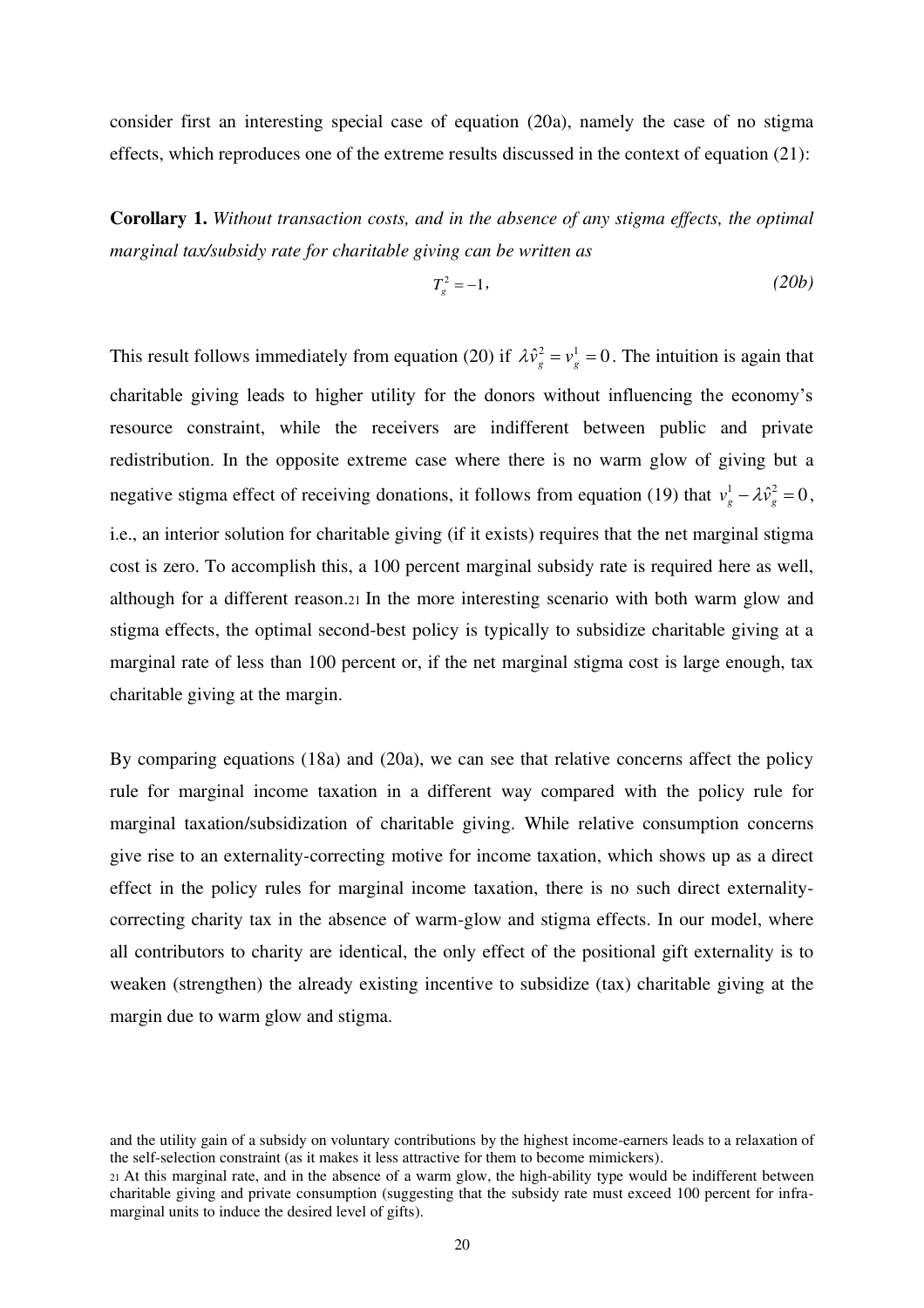To see the intuition behind the tax treatment of positional gift externalities more clearly, consider the simplified case where there is neither an absolute warm-glow effect of giving nor an absolute stigma effect of receiving charitable donations, but where high-ability individuals still care about relative giving and low-ability ones care about relative stigma. It would then follow that  $u^i_g = v^i_{Ag} = -u^i_{\overline{g}}$  and  $u^i_{\overline{g}} = -v^i_{Ag} < 0$  $u_{\overline{g}}^i = -v_{\Delta g}^i < 0$  for *i*=1,2. As a consequence, the social firstorder condition for charitable giving (equation [19]) would be redundant; in fact, it would always be satisfied since  $v_g^1 = 0$ ,  $v_g^2 = 0$ , and  $\hat{v}_g^2 = 0$  irrespective of the level of  $g^2$ . Intuitively, if there is neither a warm glow motive to support charitable giving, nor a stigma motive to counteract it, there are no such welfare effects on which to base public policy either. This illustrates the importance of warm-glow and stigma effects for the rationale behind taxes/subsidies on charitable giving.

#### *3.3 Optimal Marginal Tax/Subsidy Rates for Charity with Transaction Costs*

Let us now turn to the general and more realistic version of the model set out above with transaction costs of charitable giving. Proceeding in the same way as before, we derive the following analogue to equation (19) with transaction costs:

$$
(\delta + \lambda)v_s^2 = \gamma n^2 \mu_g (g^2) + n^2 (v_g^1 - \lambda \hat{v}_g^2) / n^1 > 0.
$$
 (22)

Equation (22) thus shows that the social marginal utility of charitable giving by the highability type,  $(\delta + \lambda)v_g^2$ , balances the marginal transaction cost as given by  $\gamma n^2 \mu_g(g^2)$  plus the net marginal stigma cost,  $(v_g^1 - \lambda \hat{v}_g^2)$ . According to equation (22), in the presence of a marginal cost of giving, the optimal level of giving should be reduced compared with a situation where this marginal cost is nil (as in equation [19]). We can now derive:

**Proposition 2.** *With a positive marginal transaction cost of charitable giving, the optimal marginal tax/subsidy rate for charitable giving is by* 

$$
T_g^2 = \frac{1}{(1 - \beta^2)} \frac{v_g^1 - \lambda \hat{v}_g^2}{\Psi} + \left[ \frac{1 - \overline{\alpha}}{(1 - \alpha^d)(1 - \beta^2)} - 1 \right] \mu_g(g^2) - 1, \tag{23a}
$$

*In addition to the effects of charitable giving identified in Proposition 1, the positive marginal cost of charitable giving affects the optimal marginal tax/subsidy rate in the following ways:* 

*(i)* If  $\frac{1-\bar{\alpha}}{(1-\frac{d}{d}+1-\alpha^2)}-1>0$  $(1 - \alpha^d)(1 - \beta^2)$ α  $\alpha^d$ )(1– $\beta$  $\frac{-\alpha}{\alpha}$  – 1>  $-\alpha^d$ )(1– *, a higher marginal transaction cost reduces the optimal marginal* 

*subsidy (increases the optimal marginal tax) on charitable giving, and*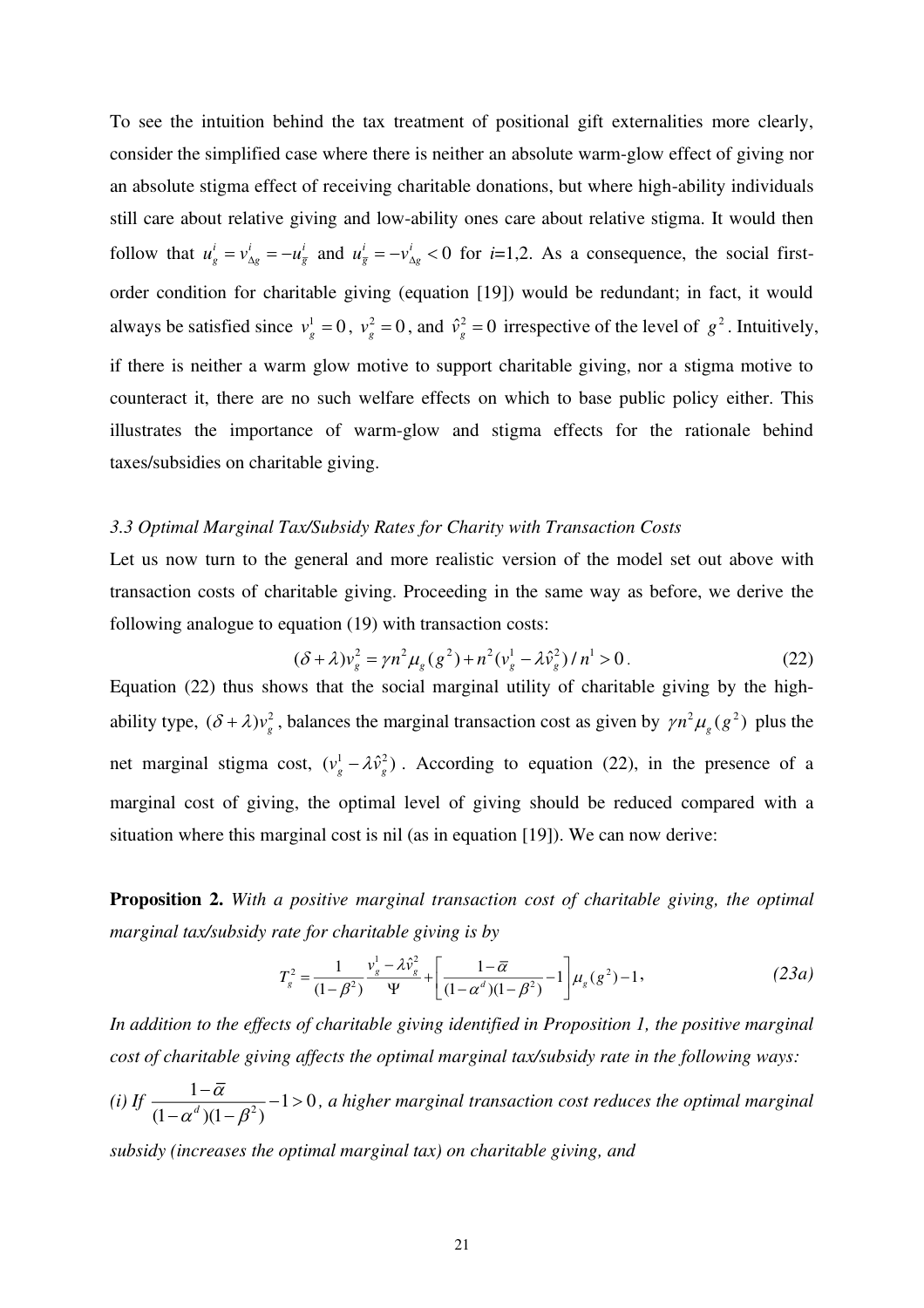(*ii*) *if*  $\frac{1-\overline{\alpha}}{(1-\frac{d}{\alpha})(1-\alpha^2)}-1<0$  $(1 - \alpha^d)(1 - \beta^2)$ α  $\alpha^d$ )(1– $\beta$  $\frac{-\alpha}{\alpha}$  – 1 <  $-\alpha^d$ )(1– *, a higher marginal transaction cost increases the optimal* 

*marginal subsidy (reduces the optimal marginal tax) on charitable giving, ceteris paribus. (iii) In the leisure separable case, equation (23) simplifies to*

$$
T_g^2 = \frac{1 - \alpha^1}{1 - \beta^2} \frac{v_s^1}{v_c^1} + \frac{\beta^2 - \overline{\alpha}}{1 - \beta^2} \mu_g(g^2) - 1 \tag{23b}
$$

Proof: See the Appendix.

The first term on the right-hand side of equation (23a) is equivalent to its counterpart in equation (20), which we discussed at some length above, whereas the second term is novel and refers to the marginal transaction cost attached to charitable giving. In turn, this marginal transaction cost affects the optimal marginal subsidy/tax via two distinct mechanisms. First, since charitable giving necessitates resource use, and in order to attain a given optimal allocation, the marginal subsidy must be larger or the tax lower (in absolute terms) than without the transaction cost. This is captured by the second component in square brackets.

Second, the marginal transaction cost also affects the marginal tax (subsidy) on charitable giving via the relative concerns about both consumption and giving, as expressed by the multiplier  $(1 - \overline{\alpha})/[(1 - \alpha^d)(1 - \beta^2)]$ . As a consequence, by introducing a cost of giving, the optimal marginal subsidy/tax attached to charitable contributions will be adjusted in response to positional consumption externalities, which was not the case when this cost was nil (see Proposition 1). This is seen from the appearance of the average degree of consumption positionality,  $\overline{\alpha}$ , which is a measure of the marginal positional consumption externality per unit of consumption (recall that the relative consumption concerns are driven by mean-value comparisons). The average degree of positionality  $\overline{\phantom{a}}$  in the numerator of the multiplier,  $(1)$ , contributes to increase the marginal subsidy (or decrease the marginal tax) on charitable giving, ceteris paribus. The intuition is that resources are lost in the process of charitable contributions. Therefore, a higher marginal subsidy or lower marginal tax shifts the households' expenditure away from consumption and thus counteracts the positional consumption externality. The denominator  $[(1 - \alpha^d)(1 - \beta^2)]$  either reinforces ( $\alpha^d < 0$ ) or counteracts ( $\alpha^d > 0$ ) this effect depending on whether a potential mimicker is more or less positional in terms of consumption than the low-ability type. If the low-ability type is more positional than the mimicker ( $\alpha^d$  < 0), then decreased consumption contributes to relax the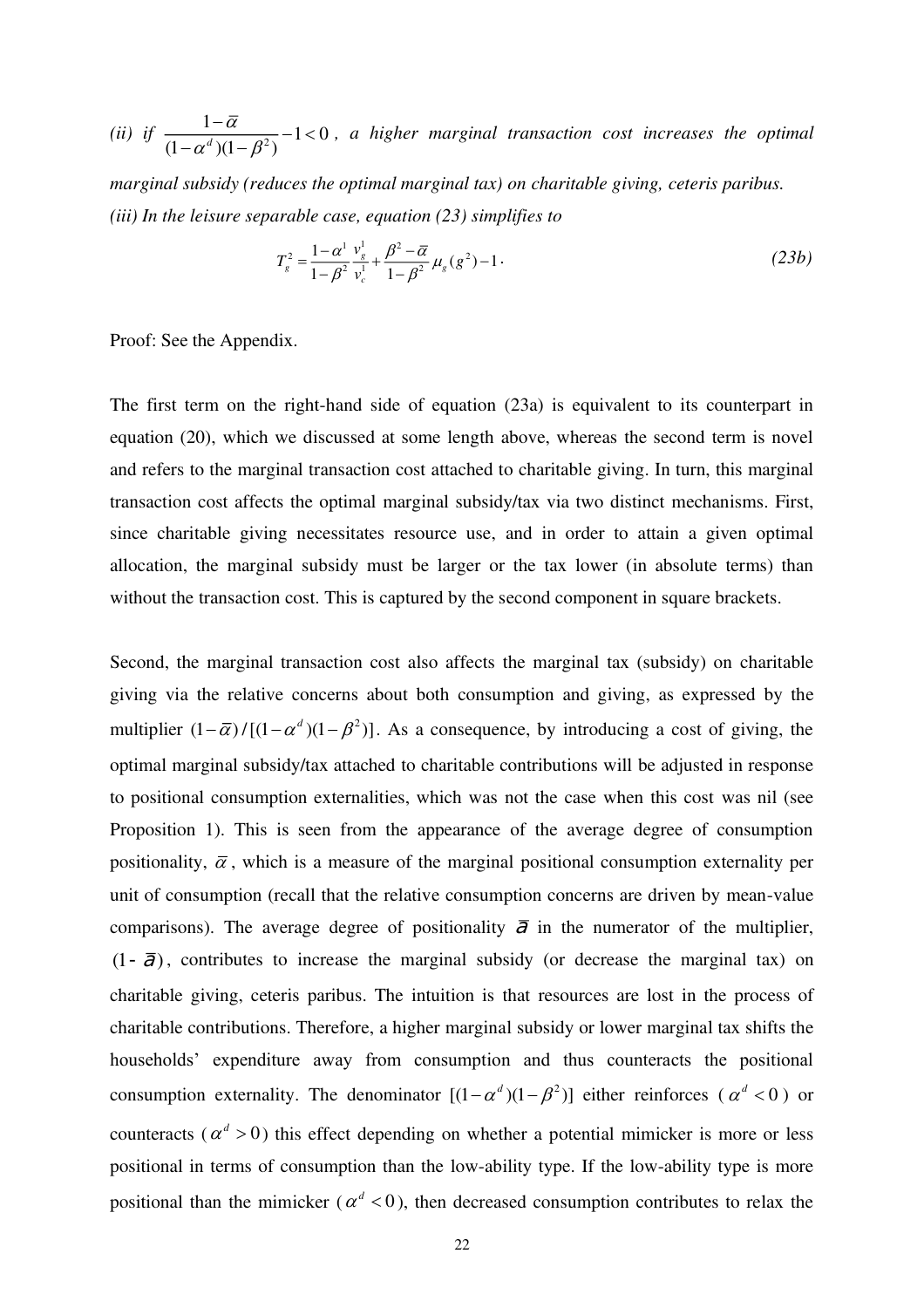self-selection constraint and thus reinforces the social benefit of a decrease in the positional consumption externality. Instead, if the mimicker is more positional than the low-ability type  $(\alpha^d > 0)$ , increased consumption contributes to a relaxation of the self-selection constraint. Finally, the higher the high-ability individuals' degree of positionality in charitable giving,  $\beta^2$ , the lower the marginal subsidy (the higher the marginal tax) on charitable giving, as the government realizes that relative giving is pure waste.

The components in square brackets in equation (23a) can be understood in terms of a discrepancy between the private and social marginal transaction cost of charitable giving, where the discrepancy depends on the externalities that relative concerns about consumption and donations give rise to. This discrepancy is relevant since the transaction cost means that charitable contributions will reduce the total resources available for private consumption, ceteris paribus. Consider first the special case where  $\alpha^d = 0$ , i.e., where the mimicker and the low-ability type are equally consumption positional, in which case an increase in  $\mu_g(g^2)$ contributes to increase (decrease) the right-hand side of equation (22) if  $\beta^2$  > (<)  $\bar{\alpha}$ . This means that the larger the positional gift externality compared with the positional consumption externality, the more the marginal transaction cost of charitable giving will contribute to reduce the marginal subsidy (or increase the marginal tax) on charitable giving. The intuition is that the private marginal transaction cost underestimates its social counterpart if  $\beta^2 > \bar{\alpha}$ , which the lower marginal subsidy or higher marginal tax serves to adjust for. 22 An analogous interpretation in terms of increased marginal subsidies (or lower marginal taxation) of charitable giving follows when  $\beta^2 < \bar{\alpha}$ .

By relaxing the assumption that  $\alpha^d = 0$ , we can also see that the more consumption positional the mimicker is relative to the low-ability type, i.e., the larger the  $\alpha^d$ , the more  $\mu_g(g^2)$  will underestimate the social marginal transaction cost of charitable giving. The intuition is that the government may in this case relax the self-selection constraint by a policy-induced increase in private consumption, meaning that increased charitable giving is associated with an additional cost for that particular reason. By analogy, if the low-ability type is more consumption positional than the mimicker, such that  $\alpha^d < 0$ , increased charitable giving has

<sup>22</sup> This result is further emphasized if we assume away the relative consumption comparisons completely such that  $\bar{\alpha} = 0$ , in which case  $\beta^2 > 0$  means that the second term on the right-hand side of equation (23) is positive.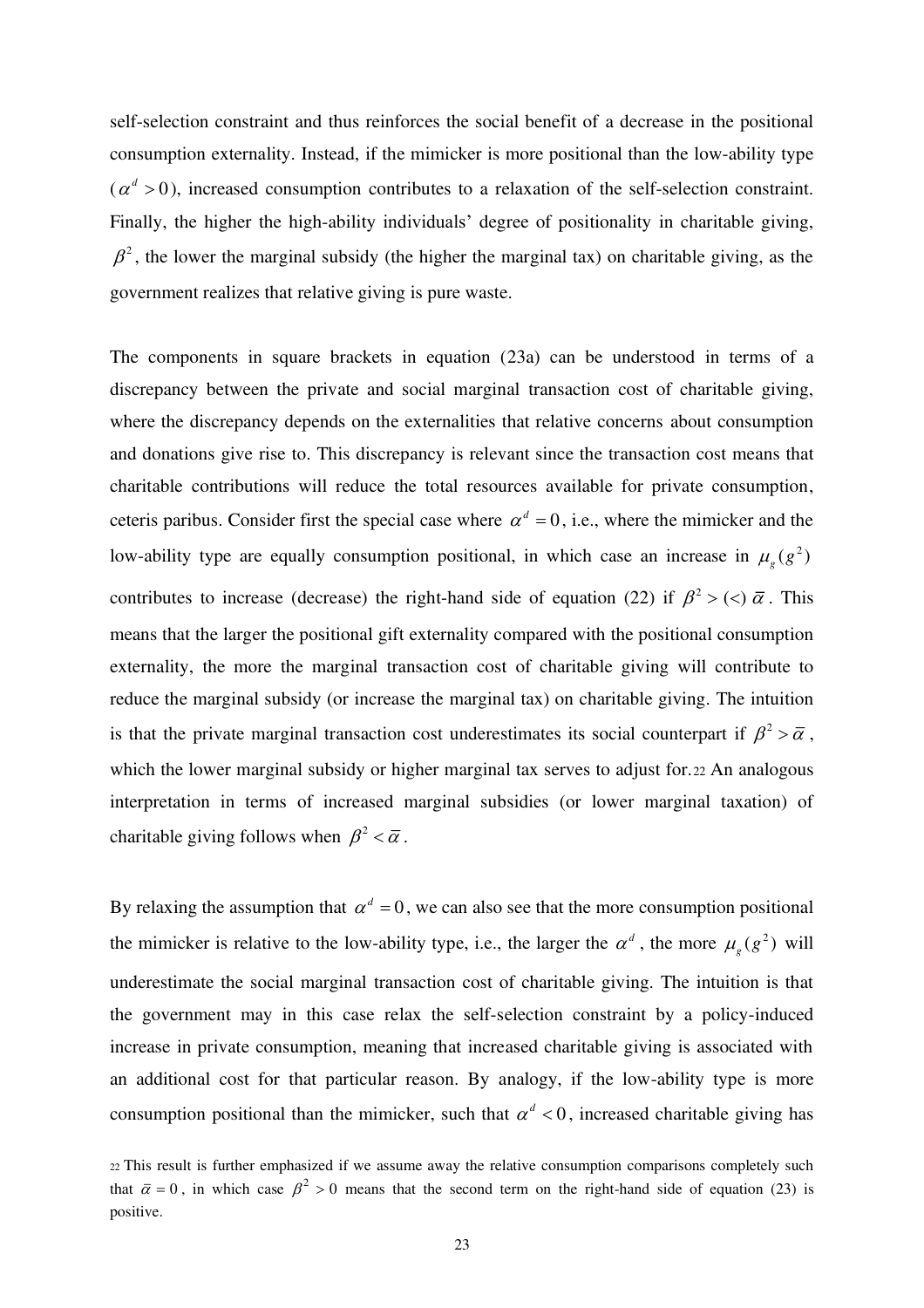the beneficial side effect of relaxing the self-selection constraint through a policy-induced decrease in private consumption, which motivates increased marginal subsidization (or decreased marginal taxation) of charitable giving at the margin.

Finally, note that if  $\bar{\alpha} = \alpha^d = \beta^2 = 0$ , i.e., if neither consumption nor charitable giving were positional goods, then the second term on the right-hand side of equation (23a) would vanish. In this case, there is no longer any discrepancy between the private and social marginal transaction cost of charitable giving, meaning that there is no reason for the government to adjust the marginal subsidy/tax formula in response to the transaction cost. Equation (23a) will then coincide with equation (20a).

#### **4. Optimal Income Taxation without a Direct Instrument to Control Charitable Giving**

In the previous sections, we examined a case where the government is able to effectively control charitable giving through a direct tax or subsidy. Although this case is interesting and accords well with the idea that high-income consumers may have positional preferences for charitable giving, it is still not necessarily the case that the government is able to target these contributions perfectly through a direct tax instrument. One reason for this is, of course, that charitable contributions are not necessarily fully observable at the individual level. For example, individuals may have an incentive to exaggerate their charitable giving to benefit from the subsidy, or to underreport their contributions to avoid paying the tax. Furthermore, charitable giving is often organized by non-governmental entities with their own interests and incentives. Another reason is that the tax treatment of charitable giving might be politically controversial; in fact, several countries have chosen not to influence the level of charitable giving through direct tax incentives. Therefore, in this section, we analyze a scenario where the government is not able to influence the charitable giving through a direct instrument, i.e., the redistribution and correction policies are solely based on income taxation.23 To simplify the analysis, we abstract from the transaction cost of charitable giving addressed in Subsection 3.3, which is not essential for the main insights derived here.

<sup>23</sup> An alternative might be to allow for an intermediate case, e.g., a limited form of tax deduction or an arbitrary marginal tax/subsidy. However, as long as the tax treatment of charitable contributions deviates from the flexible policy examined in the previous section, the incentive to affect the charitable contributions through marginal income taxation presented below will prevail. To characterize these tax policy incentives in the simplest possible way, we focus on the extreme case where the government lacks a direct instrument for taxing or subsidizing charitable giving.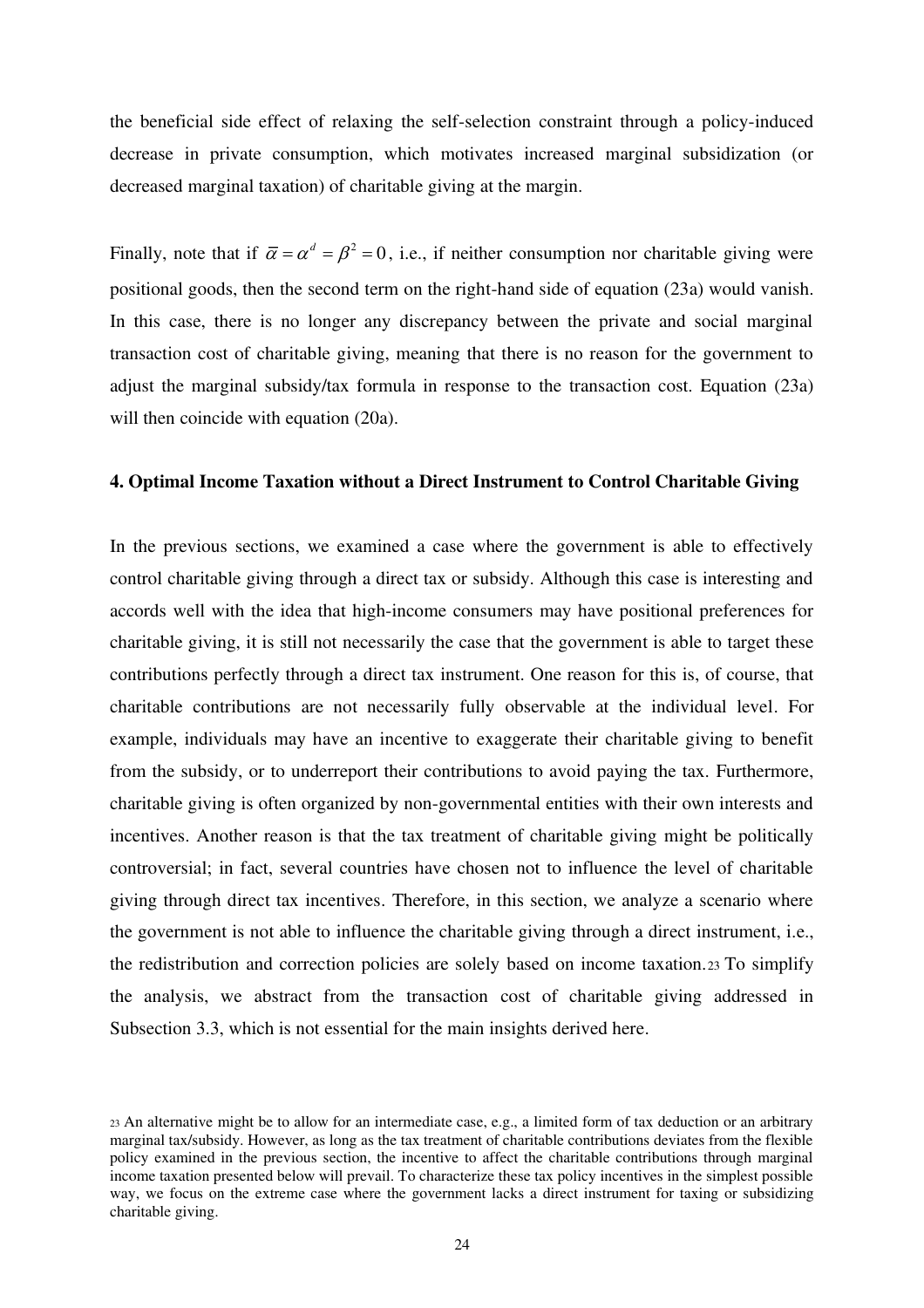#### *4.1 Individual Behavior*

The tax function will now be written  $T^i = T(w^i l^i)$ , as the tax payment (positive or negative) solely depends on the individual's income. The budget constraints facing low-ability and high-ability individuals then become

$$
w^{1}l^{1} - T(w^{1}l^{1}) + n^{2}g^{2} / n^{1} - c^{1} = 0,
$$
\n(24a)

$$
w^2 l^2 - T(w^2 l^2) - g^2 - c^2 = 0,
$$
\t(24b)

respectively. The decision problem faced by the low-ability type takes exactly the same form as in the previous section, meaning that equation (5) still represents the first-order condition for work hours. For the high-ability type, the first-order condition for work hours in equation (5) also remains valid, while the first-order condition for charitable giving changes to read

$$
-u_c^2 + u_g^2 \le 0 \ (= 0 \text{ if } g^2 > 0).
$$
 (25)

To be able to influence charitable giving through the income tax, the government may utilize that (25) implicitly defines charitable giving as a function of the private consumption and hours of work of the high-ability type. More specifically, if (25) holds as a strict equality, we can solve for  $g^2$  as a function of  $c^2$ ,  $z^2$ ,  $\overline{c}$ , and  $\overline{g}^2$ , i.e.,  $g^2 = \overline{g}^2(c^2, z^2, \overline{c}, \overline{g}^2)$ . By using  $g^2 = \overline{g}^2$ , we obtain the reduced form

$$
g^2 = g^2(c^2, z^2, \overline{c}).
$$
 (26)

Equation (26) is interpretable as the reaction function for  $g^2$  perceived by the government, since the government recognizes the relationship between  $g^2$  and  $\bar{g}^2$ . In the general case, the comparative statics of equation (26) are ambiguous. To gain some additional insights and provide intuition, we also consider a simplified version of equation (26) based on a separable utility function for the high-ability type:

$$
U^{2} = v^{2}(c^{2}, z^{2}, g^{2}, \Delta c^{2}, \Delta g^{2}) = \tilde{v}(c^{2}, z^{2}) + h(g^{2}) + k(\Delta c^{2}) + q(\Delta g^{2}),
$$
\n(27)

where each sub-utility function is increasing in its respective argument and strictly concave, and consumption and leisure are weak (Edgeworth) complements such that  $\bar{v}_{cz}^2 \ge 0$ . Then, if  $g^2 > 0$ , (25) simplifies to

$$
-\left(\tilde{v}_c(c^2, z^2) + k_{\Delta c}(\Delta c^2)\right) + h_g(g^2) + q_{\Delta g}(\Delta g^2) = 0.
$$
\n(28a)

Totally differentiating and using  $\overline{g}^2 = g^2$  give

(i) 
$$
\frac{\partial g^2}{\partial c^2} > 0
$$
, (ii)  $\frac{\partial g^2}{\partial z^2} \le 0$ , (iii)  $\frac{\partial g^2}{\partial \overline{c}} < 0$ . (28b)

The comparative statics in (28b) have straightforward interpretations. An increase in private consumption leads to decreased marginal utility of consumption, which in turn leads the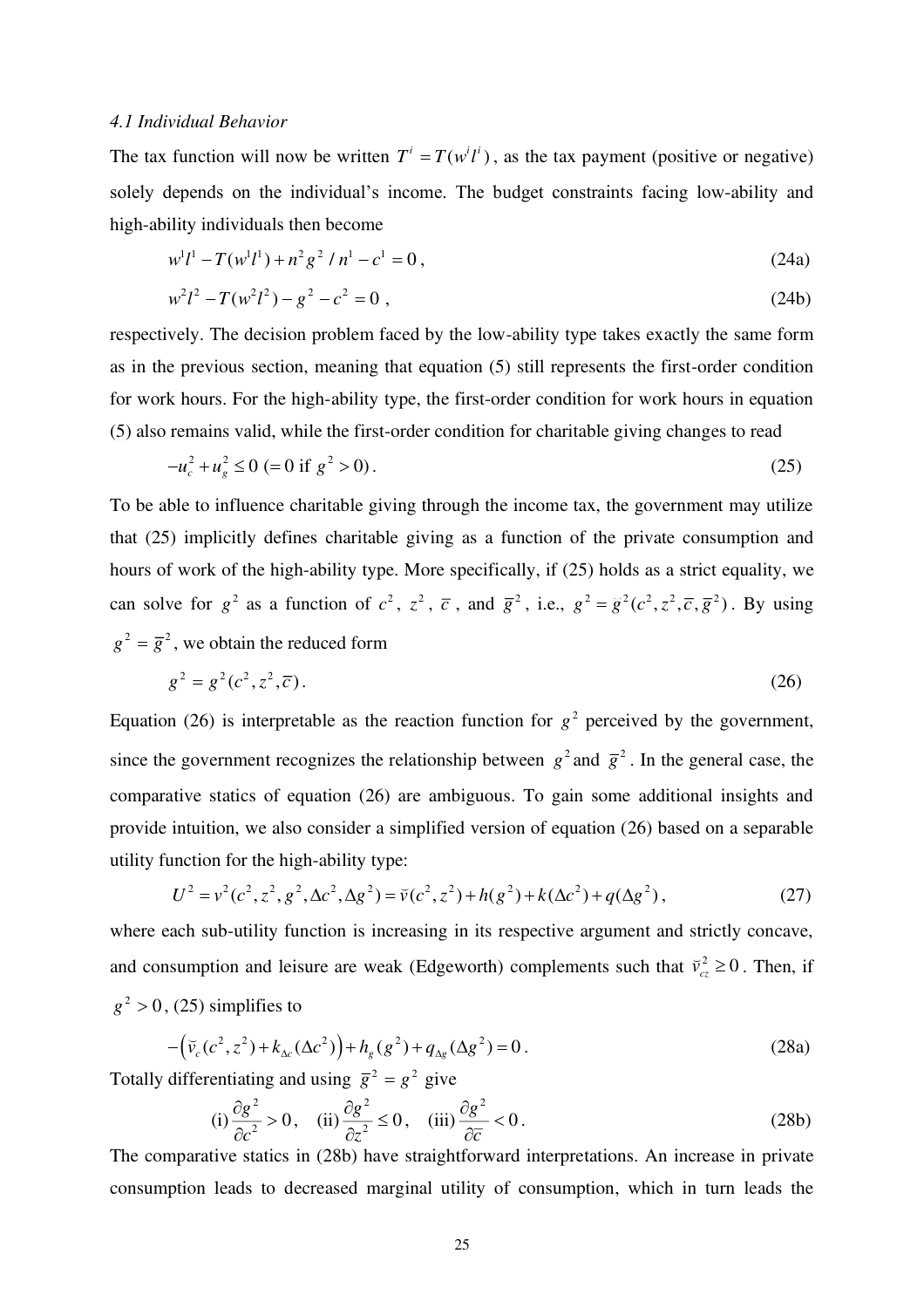individual to redirect spending toward more charitable giving, ceteris paribus. Increased use of leisure instead increases the marginal utility of consumption (by the assumption of complementary) and leads to increased private consumption and less charitable giving, ceteris paribus. Finally, since the individuals are positional in terms of consumption, it follows that an increase in the reference consumption increases the marginal utility of consumption, ceteris paribus, which leads to less charitable giving.

#### *4.2 The Government*

As in the previous sections, the government attempts to correct for positional externalities, emanating from both consumption and charitable giving, and also to redistribute between the two ability types. In this case, however, it lacks a direct instrument to subsidize or tax charity. By using  $g^1 = -n^2 g^2 / n^1$  and  $\bar{g}^1 = -n^2 \bar{g}^2 / n^1$  as before, the public decision problem is to choose  $l^1$ ,  $c^1$ ,  $l^2$ , and  $c^2$  to maximize utility for the low-ability type while holding utility fixed for the high-ability type subject to the self-selection constraint and the resource constraint, implying that we can write the Lagrangean as

$$
L = u^{1}(c^{1}, z^{1}, -n^{2}g^{2}/n^{1}, \overline{c}, -n^{2}\overline{g}^{2}/n^{1}) + \delta[u^{2}(c^{2}, z^{2}, g^{2}, \overline{c}, \overline{g}^{2}) - \overline{U}^{2}]
$$
  
+  $\lambda[u^{2}(c^{2}, z^{2}, g^{2}, \overline{c}, \overline{g}^{2}) - \hat{u}^{2}(c^{1}, 1 - \phi l^{1}, -n^{2}g^{2}/n^{1}, \overline{c}, -n^{2}\overline{g}^{2}/n^{1})] \cdot$  (29)  
+  $\gamma \sum_{i} n^{i} [w^{i}l^{i} - c^{i}]$ 

However,  $g^2$  is not a direct choice variable anymore and can therefore only be affected indirectly. It is here instead given by equation (26), i.e.,  $g^2 = g^2(c^2, z^2, \overline{c})$ . We continue to assume that the mimicker does not contribute to charity, which is perhaps somewhat more questionable here, since the model no longer requires that charitable giving is observable to the government.24 For purposes of comparison, we would like to keep the model as close as possible to that of the previous section (except that the government can no longer directly control charitable giving), which means that we assume that the mimicker does not contribute to charity.

The social first-order conditions can then be written as

$$
l^{1}: \t -u_{z}^{1} + \lambda \phi \hat{u}_{z}^{2} + \gamma n^{1} w^{1} = 0 \t , \t (30)
$$

<sup>24</sup> On the one hand, the mimicker is no longer restricted in his/her contribution behavior and may therefore want to contribute to charitable giving. On the other hand, the mimicker is also a recipient of charity, and it may seem somewhat counterintuitive to contribute to and benefit from charitable giving at the same time. In addition, recall that the mimicker has the same income as the low-ability type.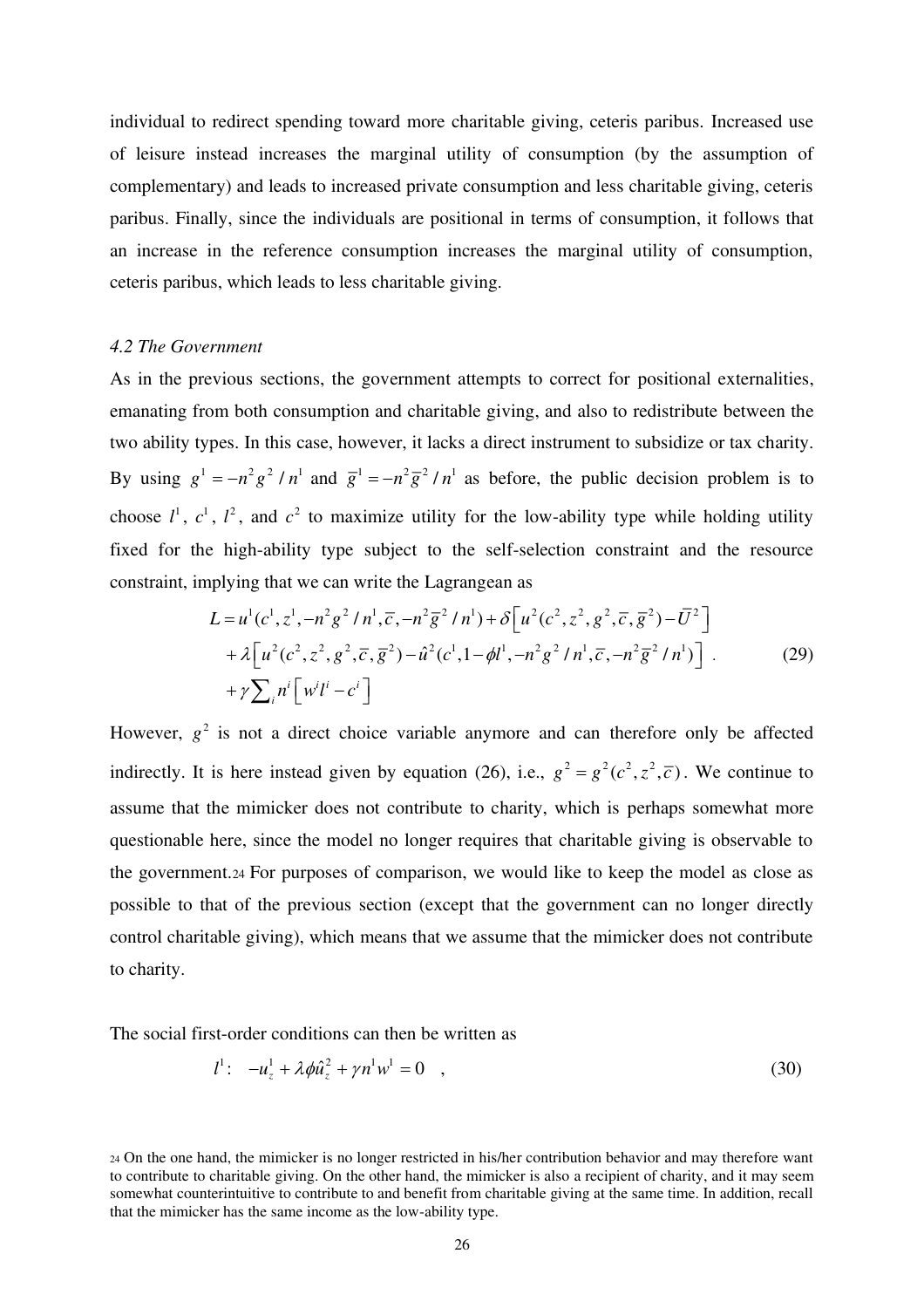$$
c^{1}: \quad u_{c}^{1} - \lambda \hat{u}_{c}^{2} - \gamma n^{1} + L_{\overline{c}} \frac{n^{1}}{N} = 0,
$$
\n(31)

$$
l^{2}: \quad -(\delta + \lambda)u_{z}^{2} + \gamma n^{2}w^{2} - L_{g^{2}}\frac{\partial g^{2}}{\partial z^{2}} = 0\,,\tag{32}
$$

$$
c^{2}: (\delta + \lambda)u_{c}^{2} - \gamma n^{2} + L_{\overline{c}} \frac{n^{2}}{N} + L_{g^{2}} \frac{\partial g^{2}}{\partial c^{2}} = 0.
$$
 (33)

The social first-order conditions for  $l^1$  and  $c^1$ , given by equations (30) and (31), take the same general form as in the previous section. Yet, as we will show below, the marginal income tax rate implemented for the low-ability type will differ from the policy implemented in the previous section due to interaction effects between the positional consumption and gifts externalities. In addition, the social first-order conditions for  $l^2$  and  $c^2$  in equations (32) and (33) are directly dependent on the welfare effect of charitable giving (through the partial derivative of the Lagrangean with respect to  $g^2$ ), since changes in the hours of work and private consumption of the high-ability type affect charitable giving through the reaction function given in equation (26). This will be discussed further below.

To gain further insight into the implications of charitable giving for optimal income taxation, we differentiate the Lagrangean with respect to  $\bar{c}$  and  $g^2$ , while using  $g^2 = \bar{g}^2$ . This gives

$$
L_{\overline{c}} = u_{\overline{c}}^1 + (\delta + \lambda)u_{\overline{c}}^2 - \lambda \hat{u}_{\overline{c}}^2 + L_g \frac{\partial g^2}{\partial \overline{c}} , \qquad (34a)
$$

$$
L_{g^2} = (\delta + \lambda)u_g^2 - n^2(u_g^1 - \lambda \hat{u}_g^2)/n^1 + L_{\bar{g}^2},
$$
\n(34b)

where

$$
L_{\bar{g}^2} \equiv (\delta + \lambda)u_{\bar{g}}^2 - n^2(u_{\bar{g}}^1 - \lambda \hat{u}_{\bar{g}}^2)/n^1.
$$
 (34c)

Recall from the previous section that  $u_{\overline{c}}^i = -\alpha^i u_c^i$ ,  $\hat{u}_{\overline{c}}^2 = -\hat{\alpha}^2 \hat{u}_c^2$ , and  $u_{\overline{g}}^i = -\beta^i u_g^i$  for  $i=1,2$ . By using equations  $(31)$ ,  $(33)$ ,  $(34a)$ ,  $(34b)$ , and  $(34c)$ , we can then derive

$$
L_{g^2} = (\delta + \lambda)u_g^2 (1 - \beta^2) - n^2 \left(u_g^1 (1 - \beta^1) - \lambda \hat{u}_g^2 (1 - \hat{\beta}^2)\right) / n^1
$$
  
=  $(\delta + \lambda)v_g^2 - n^2 (v_g^1 - \lambda \hat{v}_g^2) / n^1$  (35a)

$$
L_{\overline{c}} = -\gamma N \frac{\overline{\alpha} - \alpha^d}{1 - \overline{\alpha}} + \frac{1}{1 - \overline{\alpha}} \Big( (\delta + \lambda) v_g^2 - n^2 (v_g^1 - \lambda \hat{v}_g^2) / n^1 \Big) \Big( \frac{\partial g^2}{\partial \overline{c}} + \alpha^2 \frac{\partial g^2}{\partial c^2} \Big). \tag{35b}
$$

Note that the right-hand side of equation (35a) can be either positive or negative. It contains the components of the social first-order condition for  $g^2$  derived in equation (19) in Section 2, although the two terms do not necessarily sum to zero here. The first term on the right-hand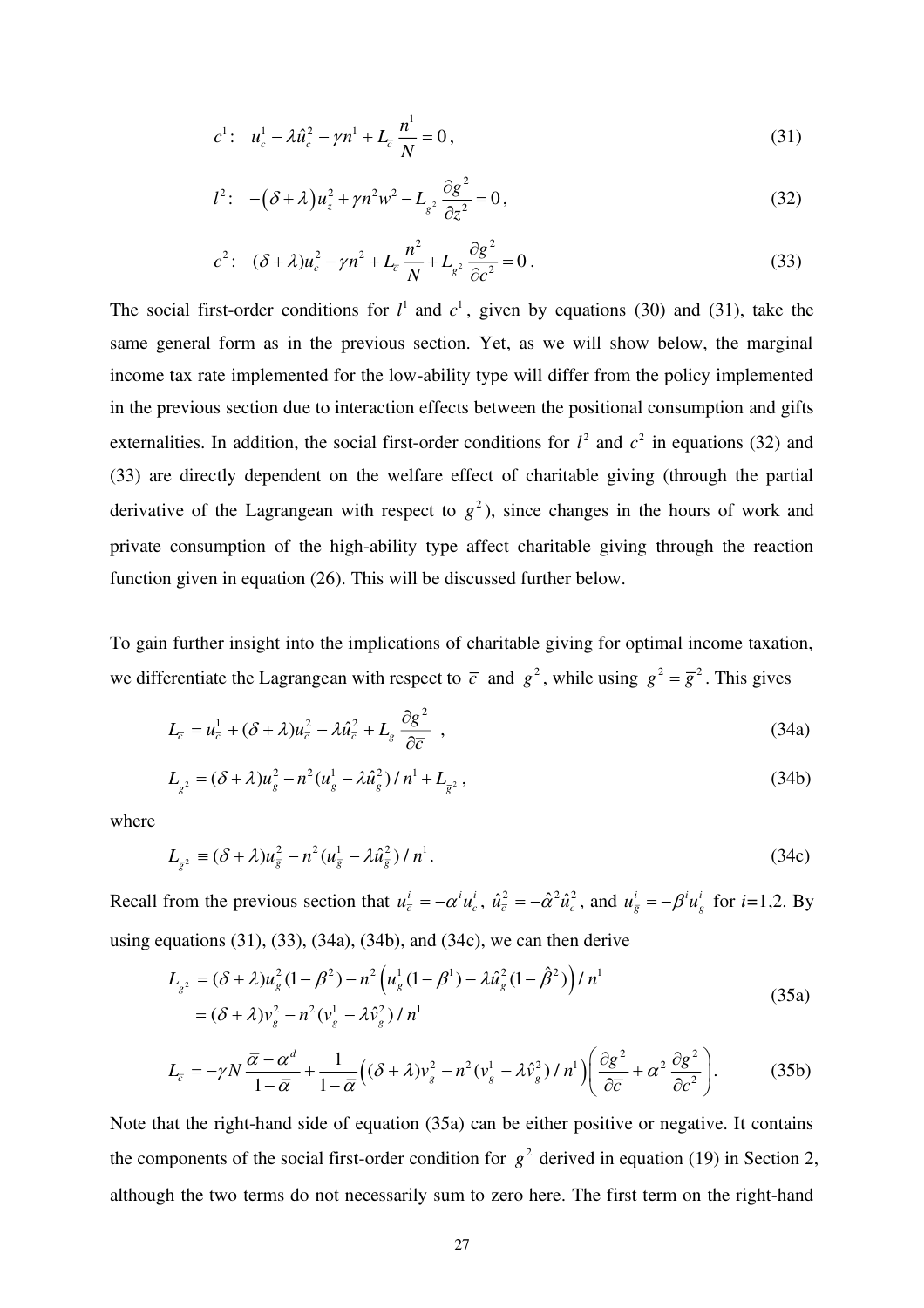side of equation (35b) is the *direct* partial welfare effect of increased reference consumption, which depends on the average degree of consumption positionality,  $\bar{\alpha}$ , and the difference in the degree of consumption positionality between the mimicker and the low-ability type,  $\alpha^d$ (as defined in the previous section). We can see that the larger the  $\bar{\alpha}$ , the greater the welfare cost of increased reference consumption, ceteris paribus. This effect is, in turn, either reinforced ( $\alpha^d$  < 0) or counteracted ( $\alpha^d$  > 0) by an incentive to relax the self-selection constraint by exploiting that the mimicker and the low-ability type typically differ in terms of the degree of consumption positionality.

The second term on the right-hand side of equation (35b) is an *indirect* welfare effect of increased reference consumption and arises because the two externalities interact through the reaction function for  $g^2$  in equation (26). As such, this component depends on the social cost benefit rule for  $g^2$  and would, of course, vanish in a setting where the government directly controls charitable giving, in which case the social first-order condition for  $g^2$  would read  $(\delta + \lambda)v_g^2 - n^2(v_g^1 - \lambda \hat{v}_g^2)/n^1 = 0$ , while the right-hand side of equation (35b) would reduce to  $L_{\bar{c}} = -\gamma N(\bar{\alpha} - \alpha^d)/(1 - \bar{\alpha})$ . The multiplier  $\partial g^2 / \partial \bar{c} + \alpha^2 \partial g^2 / \partial c^2$  reflects two different channels through which the two positional externalities interact. These channels are (i) a direct effect of  $\bar{c}$  on  $g^2$  and, therefore, on  $\bar{g}^2$ , and (ii) a feedback effect because  $\bar{c}$  affects  $c<sup>2</sup>$  through equation (33). The latter effect depends on the high-ability type's degree of consumption positionality: the higher this degree, the stronger the feedback effect. According to the comparative statics based on the simplified utility function in equation (27),  $\partial g^2 / \partial \overline{c} < 0$  and  $\partial g^2 / \partial c^2 > 0$ . Thus, the lower the high-ability type's degree of consumption positionality, the more likely it is that  $\partial g^2 / \partial \overline{c} + \alpha^2 \partial g^2 / \partial c^2$  is a negative number.

We are now ready to derive the marginal income tax rates, which is accomplished by combining the social first-order conditions in equations (30)–(33) with the private first-order condition for labor supply in equation (5). The marginal income tax policy is summarized in Proposition 3.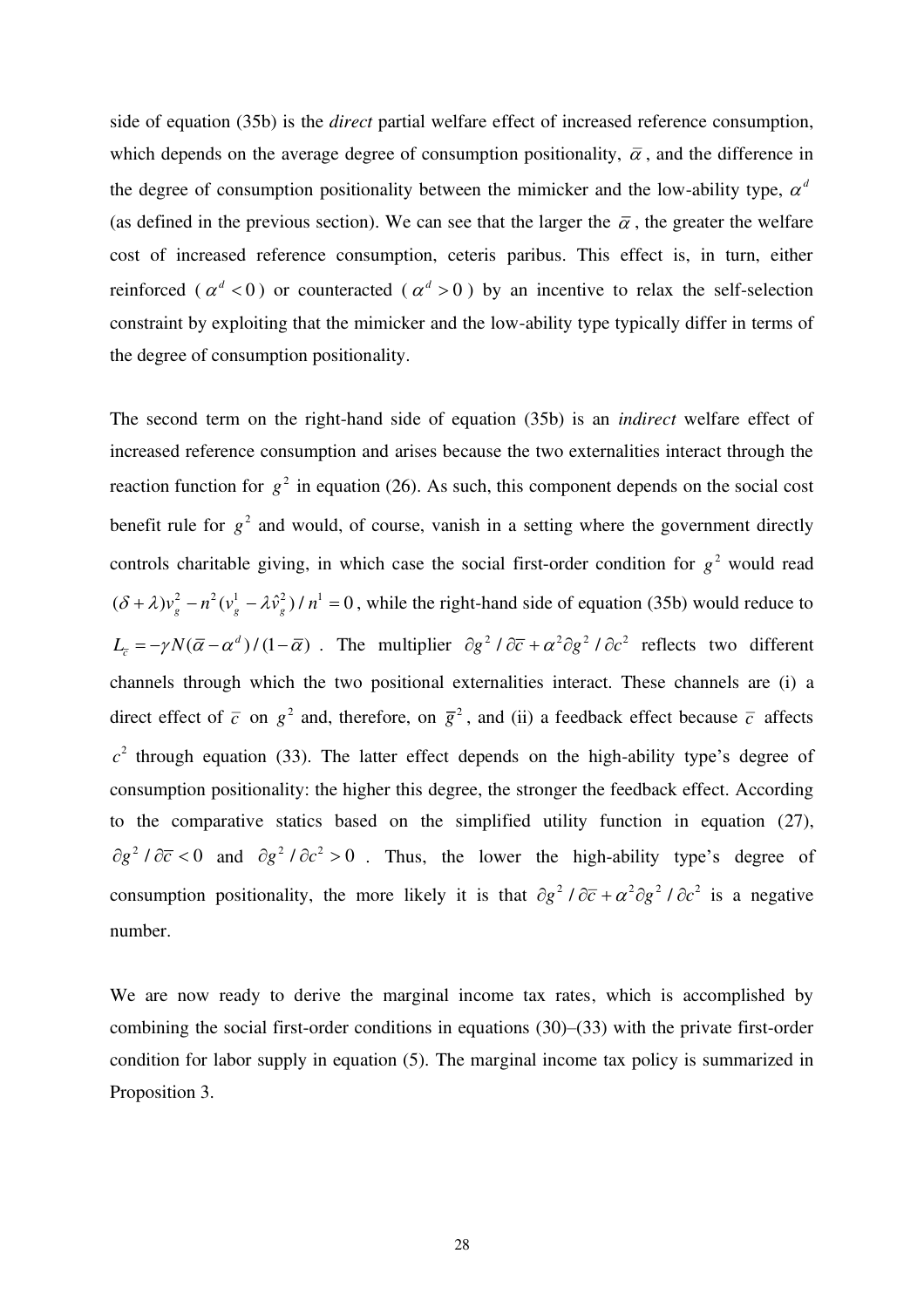**Proposition 3.** *If the government lacks a direct instrument for controlling charitable giving, the optimal marginal income tax rates can be characterized as* 

$$
T_{wl}^{1} = \frac{\lambda^{*}}{n^{1}w^{1}} \Big(MRS_{z,c}^{1} - \phi M\hat{R}S_{z,c}^{2}\Big) - \frac{L_{\overline{c}}}{w^{1}\gamma N} MRS_{z,c}^{1},
$$
 (36a)

$$
T_{wl}^2 = -MRS_{z,c}^2 \frac{L_z}{w^2 \gamma N} + \frac{L_{g^2}}{\gamma w^2 n^2} \left( \frac{\partial g^2}{\partial z^2} - MRS_{z,c}^i \frac{\partial g^2}{\partial c^2} \right),
$$
 (36b)

where  $\lambda^* = \lambda \hat{u}_c^2 / \gamma$ , MRS<sub>z</sub>, *i*  $\frac{i}{z,c} = \frac{u_z}{i}$  $MRS^i = \frac{u}{u}$  $=\frac{u_z}{u}$  for *i*=1,2, and 2 2  $, c \sim 2$  $\hat{R} S_{z,c}^2 = \frac{\hat{u}_z}{\hat{u}_z}$  $\frac{z}{z,c} = \frac{z}{\sqrt{2}}$ *c*  $M\hat{R}S^2 = \frac{u}{a}$ *u*  $=\frac{R_{z}}{22}$ .

Proof: See the Appendix.

The low-ability type's marginal income tax rate given in equation (36a) takes the same general form as in Aronsson and Johansson-Stenman (2008), with the modification that the welfare effect of increased reference consumption is now given by equation (35b). As a consequence, the sign of the second term on the right-hand side no longer depends only on the difference  $\alpha^d - \overline{\alpha}$  (as it did in Section 3), but also on whether an increase in  $g^2$  leads to higher or lower social welfare. An analogous effect appears as the first term on the right-hand side in the marginal income tax formula for the high-ability type given in equation (36b).

To provide intuition behind the tax policy implications of consumption positionality, and in particular the implications of the second term on the right-hand side of equation (35b), we add the (reasonable) assumption that  $\bar{\alpha} > \alpha^d$ , in which case the first term on the right-hand side of equation (35b) is negative, and then use the simplified utility function given in equation (27) and associated comparative statics in (28b). It follows that the partial welfare effect of increased reference consumption, as specified in equation (35b), is negative if

$$
\left( (\delta + \lambda) v_g^2 - n^2 (v_g^1 - \lambda \hat{v}_g^2) / n^1 \right) \left[ \frac{\partial g^2}{\partial \overline{c}} + \alpha^2 \frac{\partial g^2}{\partial c^2} \right] < 0,
$$
\n(37)

where  $\partial g^2 / \partial \overline{c} < 0$  and  $\partial g^2 / \partial c^2 > 0$  from (28b). Since the functional form assumption for the utility function implies  $\left|\frac{\partial g^2}{\partial c^2}\right| > \left|\frac{\partial g^2}{\partial c}\right|$ , the sign of the term in square bracket depends on the high-ability type's degree of consumption positionality. If this degree is sufficiently high, such that  $\partial g^2 / \partial \overline{c} + \alpha^2 \partial g^2 / \partial c^2 > 0$ , the negative sign of (37) requires that charity is over-provided relative to the second-best optimal provision rule in Section 2, i.e.,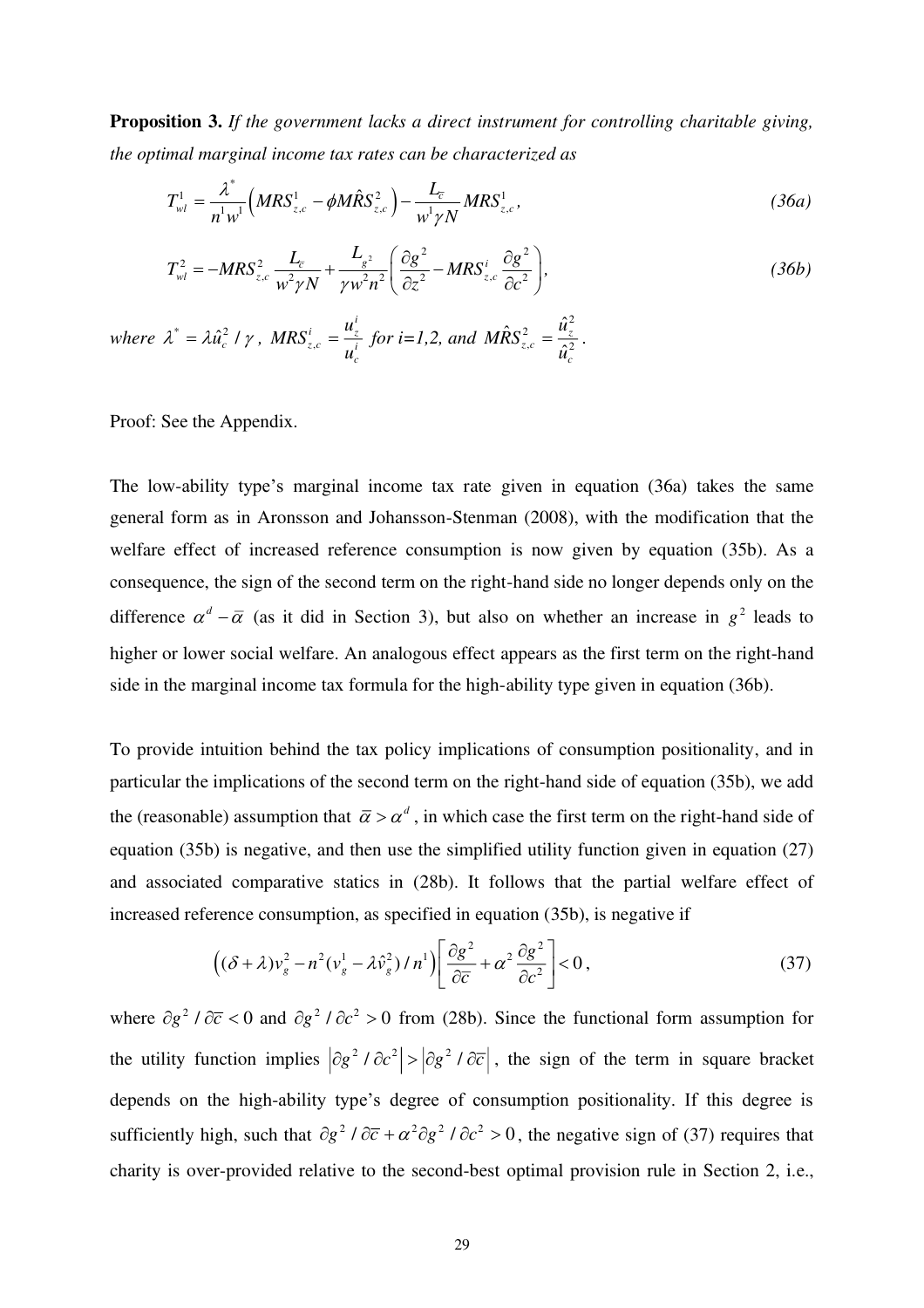$(\delta + \lambda)v_g^2 < n^2(v_g^1 - \lambda \hat{v}_g^2)/n^1$ . This exemplifies an incentive to increase the marginal income tax rates for both ability types that in turn leads to a smaller positional consumption externality as well as a simultaneous decrease in the level of charitable giving (both of which are desirable).

Instead, if the high-ability type's degree of consumption positionality is low enough such that  $\partial g^2 / \partial \overline{c} + \alpha^2 \partial g^2 / \partial c^2 < 0$ , and if we continue to assume that charitable giving is overprovided in equilibrium relative to the second-best optimal policy rule, (37) will be replaced with

$$
\left( (\delta + \lambda) v_g^2 - n^2 (v_g^1 - \lambda \hat{v}_g^2) / n^1 \right) \left( \frac{\partial g^2}{\partial \overline{c}} + \alpha^2 \frac{\partial g^2}{\partial c^2} \right) > 0. \tag{38}
$$

In this case, the two terms on the right-hand side of equation (35b) differ in sign (under the assumption that  $\bar{\alpha} > \alpha^d$ ), meaning that the marginal tax policy implication of the positional consumption externality is ambiguous (since a decrease in this externality would lead to an increase in the already over-provided charitable giving).

Policy implications opposite to those just discussed would follow if charitable giving were under-provided in equilibrium relative to the second-best optimal policy rule, i.e., if  $(\delta + \lambda)v_g^2 > n^2(v_g^1 - \lambda \hat{v}_g^2)/n^1$ .

The second term on the right-hand side of equation (36b) is also novel and arises because the high-ability type's labor supply and consumption choices directly affect the charitable giving and, therefore, the tax policy incentives. Note first that this effect has nothing to do with consumption positionality (i.e., it would be present also in a model without consumption positionality where  $L<sub>\tau</sub> = 0$ ). To provide intuition, consider once again the simplified utility function with comparative statics in (28b), in which case

$$
\frac{\partial g^2}{\partial z^2} - MRS_{z,c}^2 \frac{\partial g^2}{\partial c^2} < 0. \tag{39}
$$

With (39) at our disposal, it follows that the second term on the right-hand side of equation (36b) constitutes an incentive to tax high-ability labor at the margin if  $(\delta + \lambda)v_g^2 < n^2(v_g^1 - \lambda \hat{v}_g^2)/n^1$ . In this scenario, the high-ability type over-provides charitable donations relative to the policy rule ideally preferred by the government in equation (19). Therefore, by reducing the high-ability type's labor supply and disposable income, less will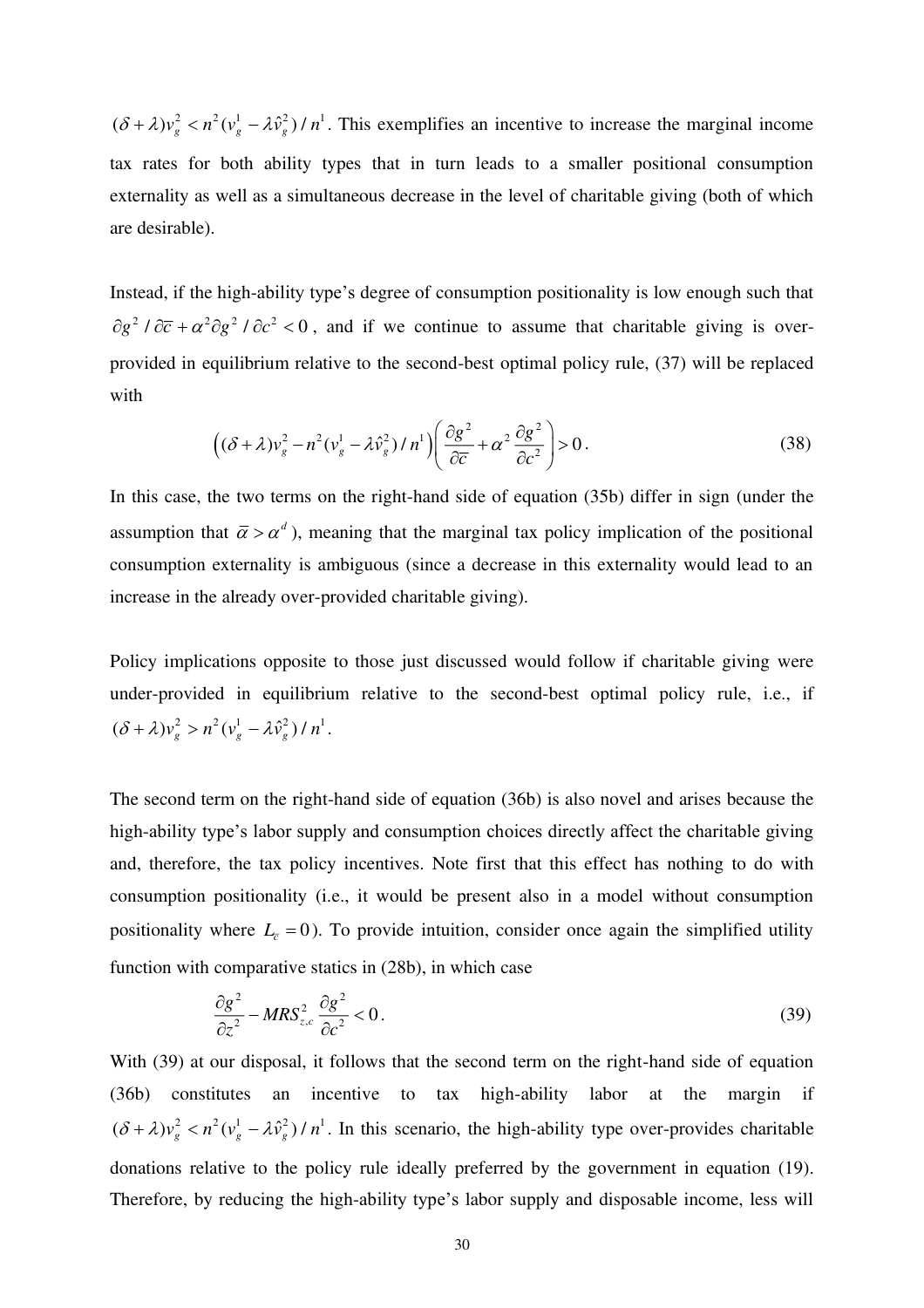be spent on charitable giving. If instead  $(\delta + \lambda)v_g^2 > n^2(v_g^1 - \lambda \hat{v}_g^2)/n^1$ , meaning that the highability type under-provides charitable donations in equilibrium, there is an analogous incentive to reduce the marginal income tax rate facing the high-ability type. The intuition is that lower marginal income taxation leads to increased charitable giving, which is desirable as long as giving falls below the level implied by equation (19).

Finally, note that equation (36a) and (36b) would coincide with equation (18a) and (18b) if

$$
L_{g^{2}} = (\delta + \lambda)v_{g}^{2} - n^{2}(v_{g}^{1} - \lambda \hat{v}_{g}^{2})/n^{1} = 0,
$$

i.e., if the marginal welfare contribution of charitable giving is zero at the optimum. This would be the case if the government were able to control the charitable donations through a direct instrument, as in Sections 2 and 3. Therefore, the fact that charitable giving is no longer necessarily at the socially optimal level (due to the lack of such an instrument) is the source of discrepancy between the policy rules for marginal income taxation given in equations (36) and those presented in Section 3.

#### **5. Numerical Simulations**

In this section, we simulate numerical versions of the models set out and examined in Sections 3 and 4. This makes it possible to quantify the importance of various mechanisms characterizing the policy rules for marginal taxation presented above. It also enables us to go beyond the policy rules by analyzing the levels of marginal taxation, and the overall redistribution policy. The main aim is to examine (i) how the two versions of the model (i.e., with and without a direct tax instrument for controlling charitable giving) differ in terms of marginal tax and redistribution policy and (ii) how the optimal tax and redistribution policies vary with key parameters of the model.

#### *5.1 Numerical Model*

Note that the policy rules for marginal taxation presented in Sections 3 and 4 are necessary conditions for maximizing *any* social welfare function that fulfills the Pareto criterion, as long as it is consistent with the assumption that the policy maker redistributes from the high-ability to the low-ability type. Furthermore, we did not make any specific assumption about the functional form of the individual utility functions. However, when examining the levels of marginal and average taxation, and to be able to quantify the overall redistribution policy, we must specify both the individual utility functions and the social welfare function.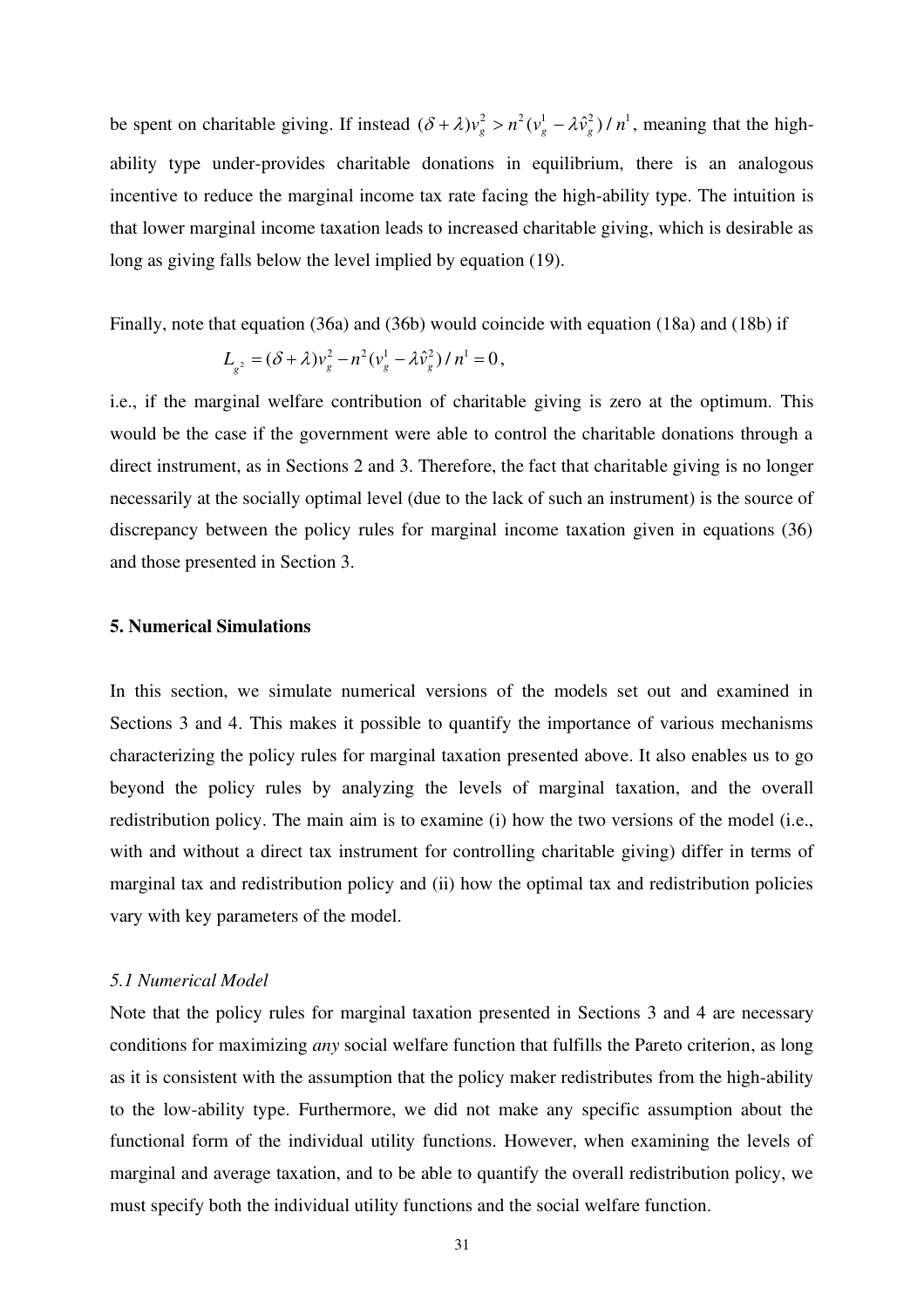We assume that all individuals share a common utility function, characterized by the same degree of consumption positionality for all equal to  $\alpha$ , as well as a common degree of gift positionality equal to  $\beta$ . We also assume that individuals derive additional utility from giving if, and only if, their own consumption level (or net income) is larger than the consumption level of the recipients. Therefore, only high-ability individuals may donate, and only lowability individuals will potentially receive charitable donations.

The utility related to the warm glow of donating for individual *i* is given by  $v \ln(M + D(give^{i} - \beta \overline{give}^{i}))$ , where *D* is a dummy variable taking the value 1 when the receiver has a lower consumption level than oneself and zero otherwise. The corresponding disutility of receiving donations for individual *i* then becomes  $\sigma \ln(M + receive^i - \beta \overrightarrow{receive}^i)$ . In equilibrium, only the high-ability individuals will potentially give donations and the lowability individuals potentially receive such donations, meaning that the utility functions facing the two types can be written as follows:<sup>25</sup>

$$
U^{1} = \ln(c^{1} - \alpha \overline{c}) + \eta \ln(z^{1}) + \nu \ln(M) - \sigma \ln(M - g^{1} + \beta \overline{g}^{1}),
$$
 (40a)

$$
U^{2} = \ln(c^{2} - \alpha \overline{c}) + \eta \ln(z^{2}) + \nu \ln(M + g^{2} - \beta \overline{g}^{2}) - \sigma \ln(M). \tag{40b}
$$

Note that these utility functions are leisure separable according to equation (3). Consider first the case where the government can control the charitable giving through a direct instrument. Based on equations (40), and by assuming that the resource cost of charitable giving takes the form  $\mu(g^2) = \varepsilon \sqrt{g^2}$  for  $\varepsilon > 0$ , the private first-order conditions become<sub>26</sub>

$$
MRS_{zc}^1 = \eta \frac{c^1 - \alpha \overline{c}}{z^1} = w^1 \left( 1 - T_{wl}^1 \right), \qquad (41a)
$$

$$
MRS_{zc}^2 = \eta \frac{c^2 - \alpha \overline{c}}{z^2} = w^2 \left( 1 - T_{wl}^2 \right),\tag{41b}
$$

$$
MRS_{gc}^{2} = \nu \frac{c^{2} - \alpha \overline{c}}{M + g^{2} - \beta \overline{g}^{2}} = 1 + T_{g}^{2} + 0.5 \varepsilon (g^{2})^{-0.5}.
$$
 (41c)

By analogy to equation (41c), we can derive the marginal rate of substitution between gifts and private consumption for the low-ability type:

<sup>25</sup> Similar functional form assumptions are used in other literature on optimal taxation under social comparisons; see Kanbur and Tuomala (2013) and Aronsson and Johansson-Stenman (2018). The latter study assumes a difference comparison, as we have done, whereas the former instead assumes a ratio comparison form. <sup>26</sup> It is not entirely clear to us whether the cost of charitable giving should be concave (as we assume) or convex (which is the conventional assumption for cost functions). We base our formulation on the assumption that the

initial cost of searching among presumptive charities is the main mechanism behind this cost.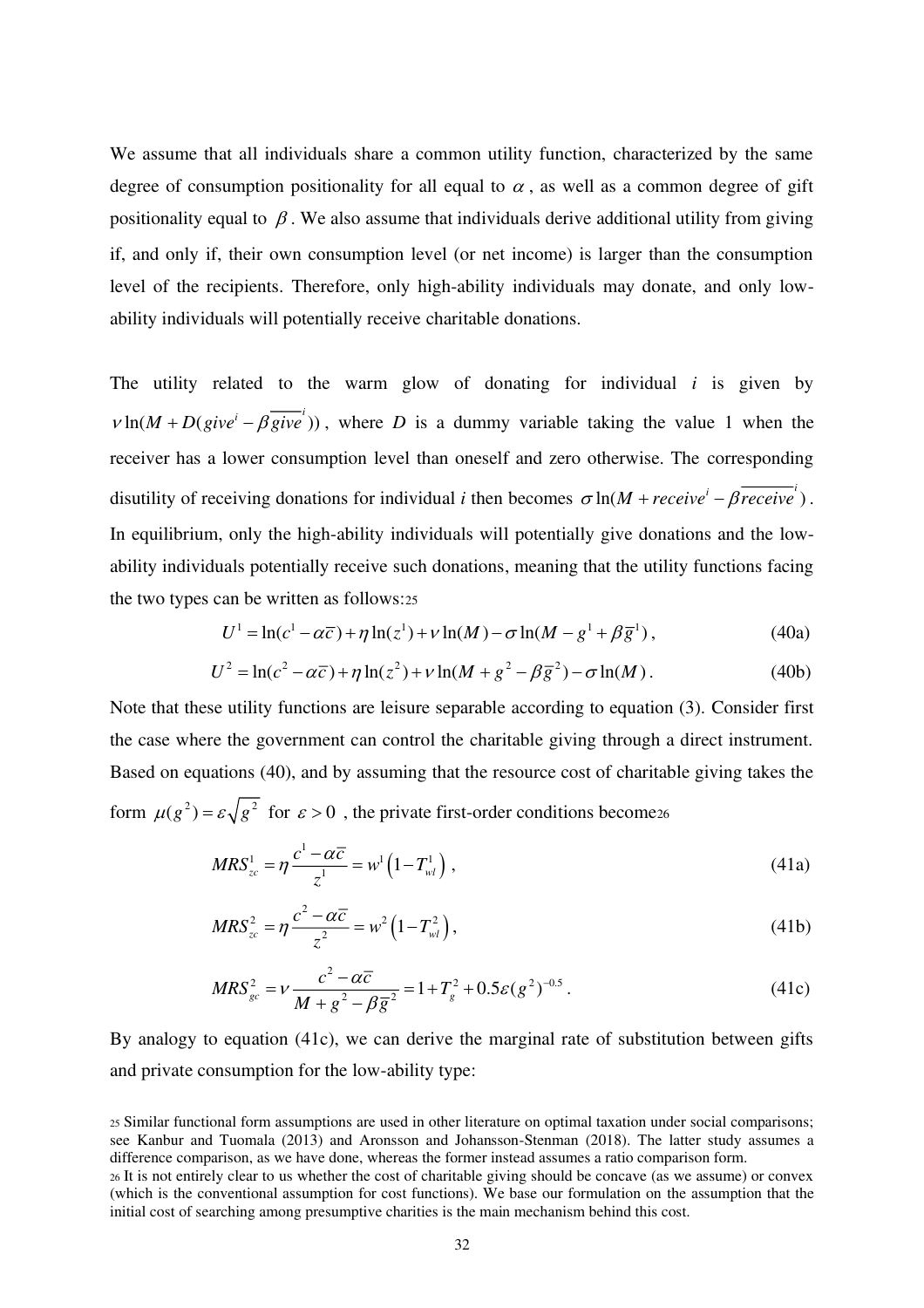$$
MRS_{gc}^{1} = \sigma \frac{c^1 - \alpha \overline{c}}{M - g^1 + \beta \overline{g}^1}.
$$
\n(42)

Note that *M* must be large enough such that low-ability individuals accept donations at a zero donation level, i.e., such that  $MRS^1_{gx} < 1$  when  $g^2 = 0$ , in turn implying  $M > \sigma(c^1 - \alpha \overline{c})$  in equilibrium. It must also be small enough to ensure that high-ability individuals are willing to donate at a zero donation level, i.e.,  $MRS_{gx}^2 > 1$  for  $g^2 = 0$ , in turn implying that  $M < v(c^2 - \alpha \overline{c})$  in equilibrium.

If the government cannot control charitable giving through a direct instrument, the private first-order conditions for work hours remain as above, while equation (41c) is replaced with

$$
MRS_{gc}^{2} = \nu \frac{c^{2} - \alpha \overline{c}}{M + g^{2} - \beta \overline{g}^{2}} = 1 + 0.5 \varepsilon (g^{2})^{-0.5}.
$$
 (43)

Therefore, by using  $g^2 = \overline{g}^2$ , equation (43) implicitly defines  $g^2$  as a function of  $c^2$  and  $\overline{c}$ , which constitutes the reaction function through which the government may influence the charitable giving via the income tax.

Turning to the optimal tax problem, we follow much earlier literature in assuming a utilitarian social welfare function:

$$
W = n^1 U^1 + n^2 U^2. \tag{44}
$$

The self-selection and resource constraints can be written as:

$$
\ln(c^2 - \alpha \overline{c}) + \eta \ln(z^2) + \nu \ln(M + g^2 - \beta \overline{g}^2) - \sigma \ln(M) \ge \ln(c^1 - \alpha \overline{c}) + \eta \ln(1 - \phi l^1) + \nu \ln(M) - \sigma \ln(M + (g^2 - \beta \overline{g}^2)n^2/n^1)
$$
\n(45)

$$
\sum_{i=1}^{2} n^i w^i l^i = \sum_{i=1}^{2} n^i c^i + n^2 \varepsilon \sqrt{g^2} \quad , \tag{46}
$$

where we have used  $g^1 = -n^2 g^2 / n^1$ . In the version of the model where the government can control the charitable giving through a direct tax instrument, the social decision-problem is to choose  $l^1$ ,  $c^1$ ,  $l^2$ ,  $c^2$ , and  $g^2$  to maximize the social welfare function given in equation (44) subject to the self-selection and resource constraints in equations (45) and (46). In doing so, the government (or social planner) also recognizes that the two reference measures are endogenous and given by  $\overline{c} = (1/N) \sum_{i} n^{i} c^{i}$  and  $\overline{g}^{2} = g^{2}$ , respectively. By analogy, if the government lacks a direct tax instrument for controlling charitable giving, the social decisionproblem is to choose  $l^1$ ,  $c^1$ ,  $l^2$ , and  $c^2$  to maximize the social welfare function subject to the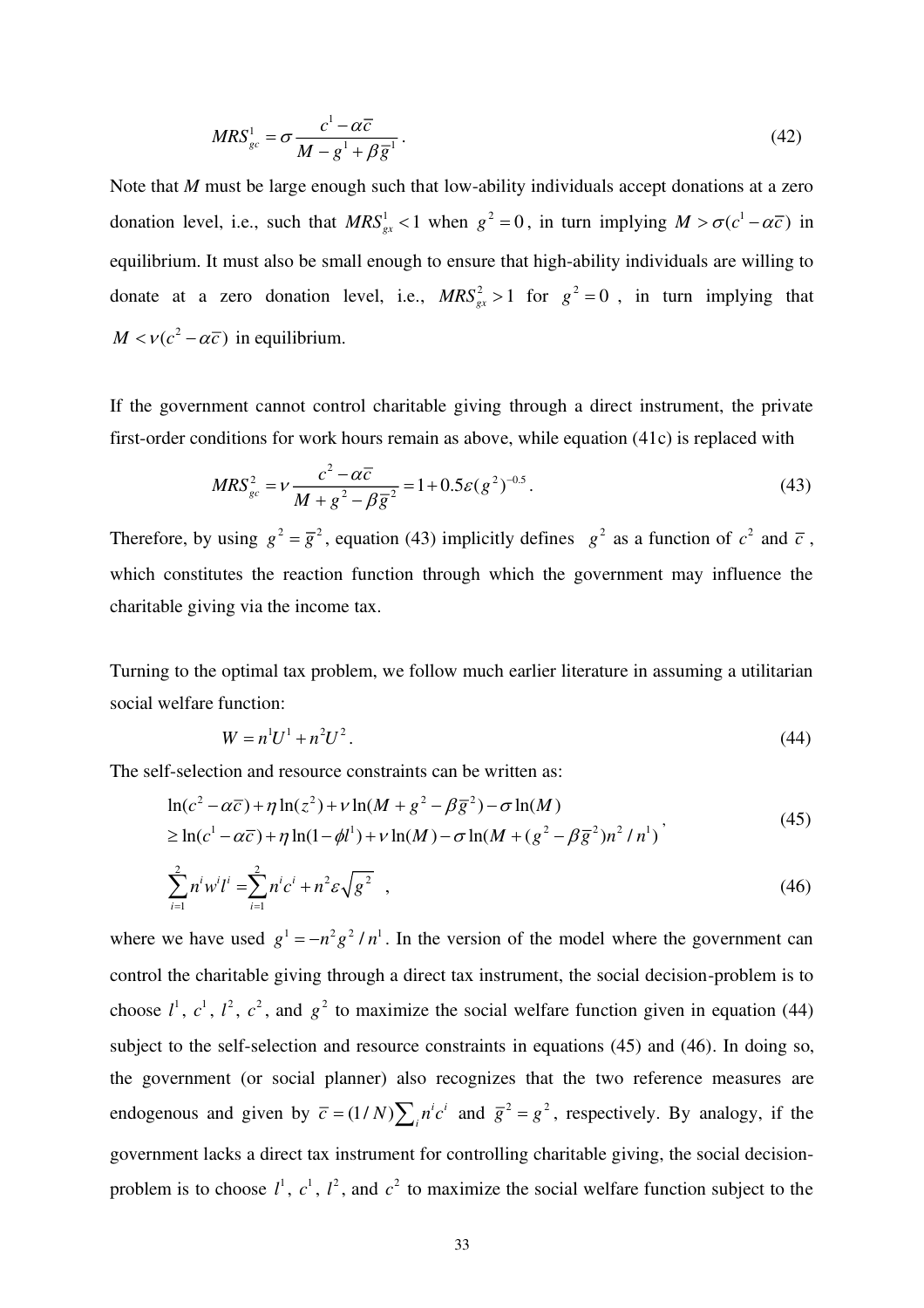same self-selection and resource constraints, and subject to the reaction function for  $g<sup>2</sup>$ implicitly defined by equation (43).

#### *5.2 Baseline Simulation Results*

In the baseline setting, we assume a substantial productivity differential between the types and that the degrees of positionality are relatively modest (equal to 0.2 for both consumption and charitable giving). The baseline parameters are the following:  $= 0.2$ ,  $= 0.2$ ,  $= 0.5$ ,  $= 0.4$ ,  $= 0.4$ ,  $v = 0.4$ ,  $M = 5$ ,  $n^1 = 0.8$ ,  $n^2 = 0.2$ ,  $w^1 = 15$ , and  $w^2 = 60$ . Average income tax rates will be denoted  $\overline{T}^1$  (for low-ability individuals) and  $\overline{T}^2$  (for high-ability individuals); all other notations are the same as above.

#### **Table 1.** Baseline Results

|  | 1a) Direct instrument for controlling charitable giving |  |  |  |
|--|---------------------------------------------------------|--|--|--|
|  |                                                         |  |  |  |

| $c^1$ $c^2$ $g^2$ $l^1$ $l^2$ $T_{wl}^1$ $T_{wl}^2$ $\bar{T}^1$ $\bar{T}^2$ $T_g^2$ |  |  |  |  |  |
|-------------------------------------------------------------------------------------|--|--|--|--|--|
| 15.29 22.19 3.39 0.56 0.84 0.27 0.20 -0.71 0.48 -0.16                               |  |  |  |  |  |

| 1b) No direct instrument for controlling charitable giving |  |  |  |  |  |  |  |                                                                                                               |  |  |  |  |  |
|------------------------------------------------------------|--|--|--|--|--|--|--|---------------------------------------------------------------------------------------------------------------|--|--|--|--|--|
|                                                            |  |  |  |  |  |  |  | $c^1$ $c^2$ $g^2$ $l^1$ $l^2$ $T_{wl}^1$ $T_{wl}^2$ $\bar{T}^1$ $\bar{T}^2$ Shadow value of $g^2$ : $L_{g^2}$ |  |  |  |  |  |
| 15.13 23.16 2.24 0.57 0.84 0.28 0.17 -0.72 0.48            |  |  |  |  |  |  |  | 0.11                                                                                                          |  |  |  |  |  |

In both parts of Table 1, we can observe a sizable redistribution through income taxes. Indeed, the average tax is around -70 percent for low-ability individuals (and about 50 percent for high-ability individuals), meaning that they will receive about 0.7 USD as a tax transfer per dollar earned; yet, their marginal tax rate is positive and equal to 27–28 per cent. Furthermore, despite that a first-best tax policy would equalize the consumption across individuals – due to the functional form assumptions for the individual utility functions and the social welfare function – the second-best allocation portrayed here implies a substantial inequality measured in terms of consumption, although it is substantially smaller than in terms of the before-tax wage rates. Thus, the self-selection constraint effectively reduces the scope for redistribution. Nevertheless, given this level of governmental redistribution through taxes, Table 1a shows that it is still optimal to subsidize charitable giving, with a subsidy rate of 16 percent. The resulting redistribution through charity is also far from negligible.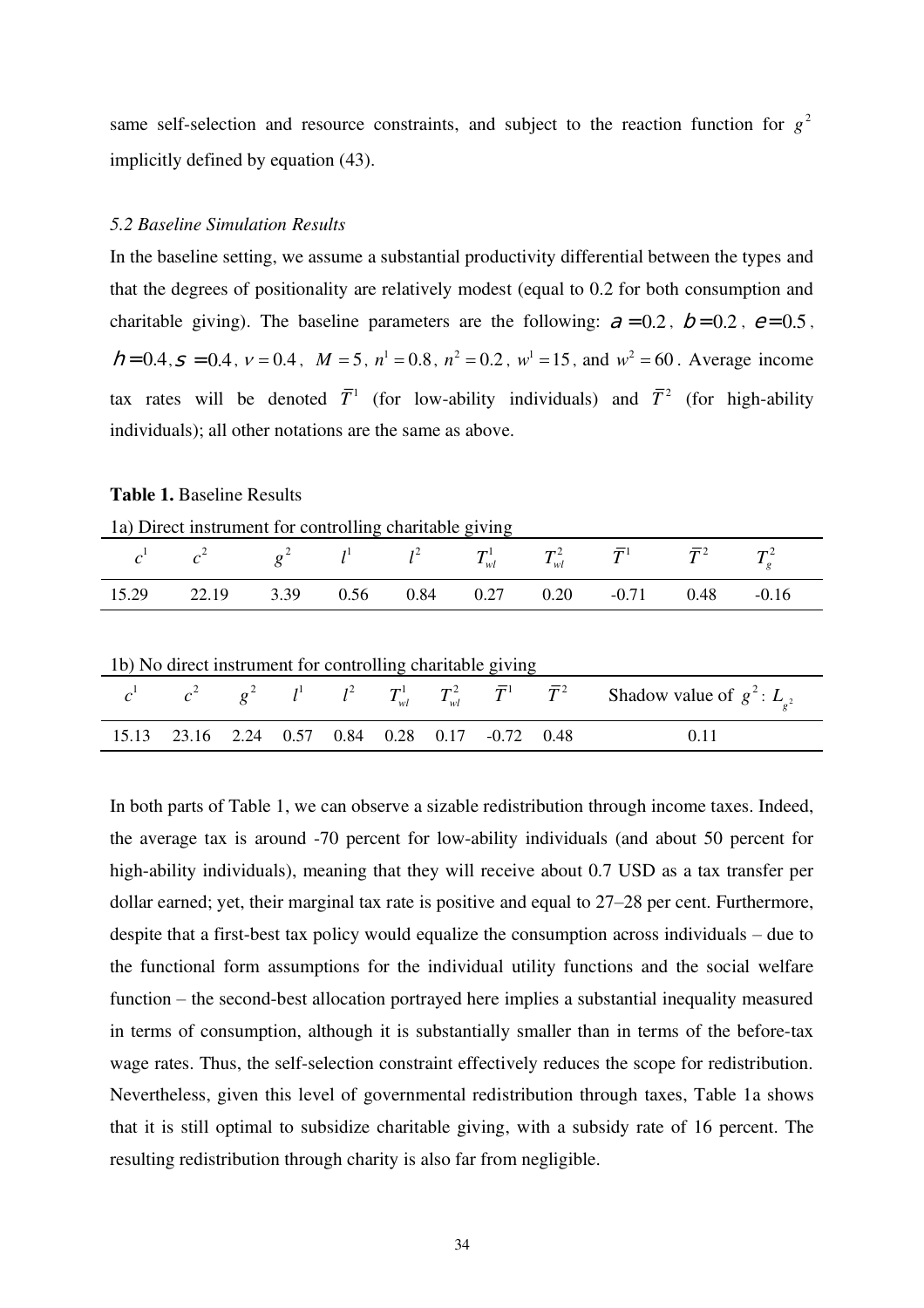Table 1b illustrates the case where the government lacks a direct instrument for influencing charitable donations (implying of course that  $T_g^2 = 0$ ) and presents results reminiscent of those in Table 1a, but with two important exceptions. First, without a direct instrument for influencing charitable giving, these donations are smaller at the optimum. In turn, this means that the high-ability individuals consume more and the low-ability individuals consume less in Table 1b than in Table 1a. Therefore, a full set of instruments allows for more redistribution without violating the self-selection constraint.

Second, and more interestingly, the marginal income tax rate implemented for the high-ability type is lower here than in Table 1a. The intuition is that the charitable giving is underprovided relative to the policy rule ideally preferred by the government, implying that the government now uses the marginal income tax faced by the high-ability type as an indirect instrument for increasing the level of charitable giving. This mechanism is illustrated in equation (36b): since the shadow value of charitable giving  $L_{g^2} > 0$  in Table 1b (meaning that increased charitable giving leads to higher social welfare, ceteris paribus), the second term on the right-hand side of equation (36) is negative and thus contributes to a lower marginal income tax rate. Note that this mechanism is absent in the simulation results presented in Table 1a, where the government has a direct instrument for influencing the charitable giving and uses this instrument such that  $L_{g^2} = 0$ .

We would, nevertheless, like to point out that the marginal and average income tax policies are quite similar in Tables 1a and 1b, despite that the direct tax/subsidy instrument for charitable giving is absent in the simulations underlying Table 1b. In other words, the benchmark simulations imply that the marginal income tax policies and overall redistribution are not very sensitive to whether the government can control the charitable giving through a direct instrument. This suggests that the marginal income tax is a somewhat weak instrument from the perspective of targeting charitable contributions, which is further emphasized by the discrepancy between Tables 1a and 1b regarding the level of these donations.

#### *5.3 Sensitivity Analyses*

In this subsection, we present a number of sensitivity analyses to examine how the results of the benchmark simulations will change in response to variations in the degree of consumption positionality,  $\alpha$ , the degree of gifts positionality,  $\beta$ , the measure of stigma attached to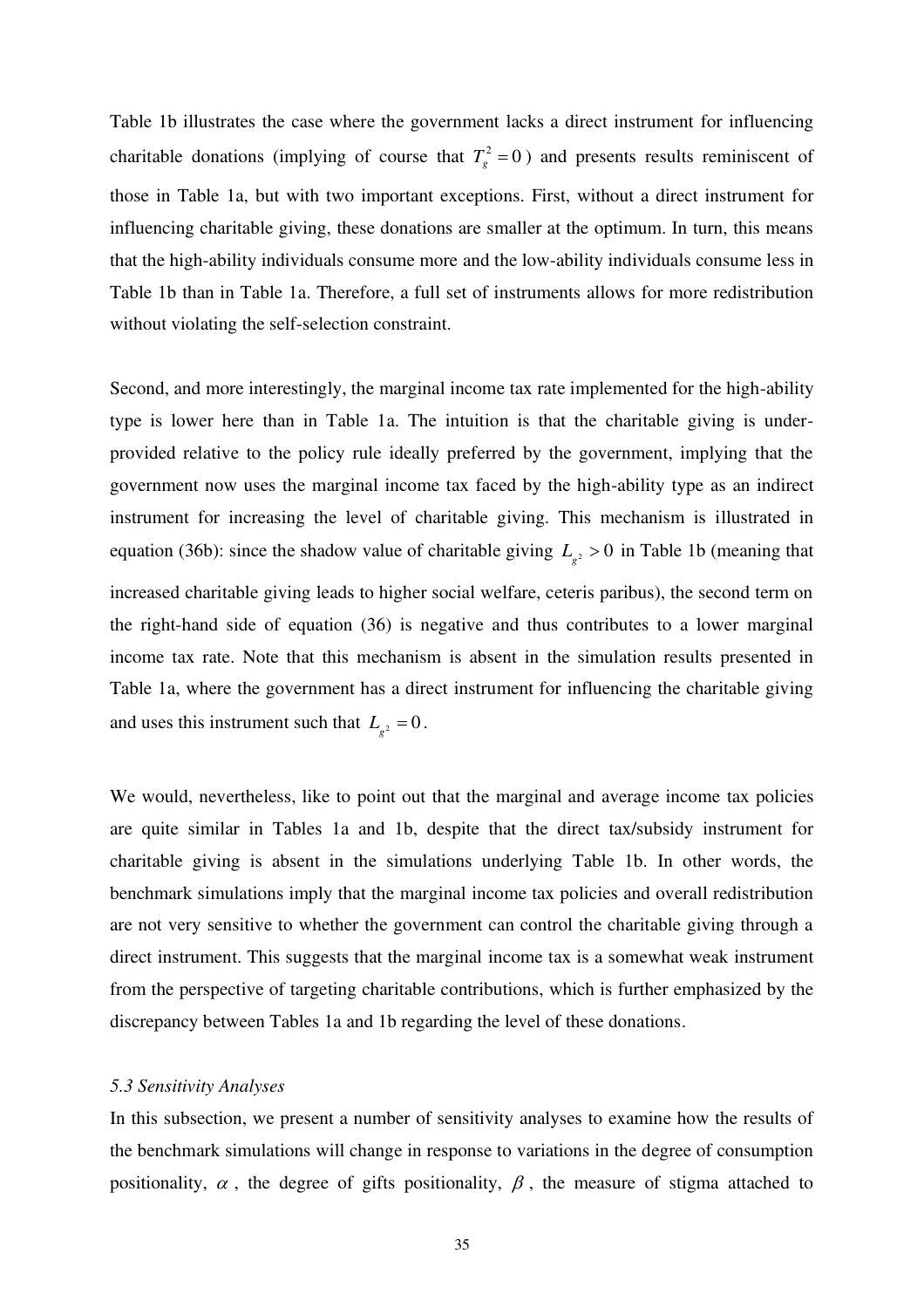charitable donations,  $\sigma$ , and the relative wage rate,  $w^2 / w^1$ , respectively. Variations in each such parameter will be addressed in turn, where the other parameters take the same values as in the benchmark model.

| $\alpha$ |       | $c^1$ $c^2$ | $g^2$ | $l^1$ | $l^2$ | $T_{\scriptscriptstyle wl}^{\scriptscriptstyle 1}$ | $T_{wl}^2$     | $\bar{T}^1$ | $\bar{T}^2$ |         |
|----------|-------|-------------|-------|-------|-------|----------------------------------------------------|----------------|-------------|-------------|---------|
| $\Omega$ | 14.94 | 23.57       | 3.39  | 0.56  | 0.84  | 0.09                                               | $\overline{0}$ | $-0.67$     | 0.45        | 0.09    |
| 0.05     | 15.03 | 23.22       | 3.39  | 0.56  | 0.84  | 0.14                                               | 0.05           | $-0.68$     | 0.46        | 0.03    |
| 0.25     | 15.37 | 21.84       | 3.39  | 0.56  | 0.84  | 0.28                                               | 0.25           | $-0.72$     | 0.48        | $-0.22$ |
| 0.45     | 15.72 | 20.46       | 3.39  | 0.56  | 0.84  | 0.50                                               | 0.45           | $-0.77$     | 0.51        | $-0.46$ |
| 0.65     | 16.06 | 19.08       | 3.39  | 0.56  | 0.84  | 0.68                                               | 0.65           | $-0.81$     | 0.54        | $-0.71$ |
| 0.85     | 16.41 | 17.70       | 3.39  | 0.56  | 0.84  | 0.86                                               | 0.85           | $-0.85$     | 0.56        | $-0.95$ |

**Table 2.** Varying the degree of consumption positionality,  $\alpha$ 2a) Direct instrument for controlling charitable giving

2b) No direct instrument for controlling charitable giving

|  |                                                        |  |  |  | $\alpha$ $c^1$ $c^2$ $g^2$ $l^1$ $l^2$ $T_{wl}^1$ $T_{wl}^2$ $\overline{T}^1$ $\overline{T}^2$ Shadow value of $g^2$ : $L_{g^2}$ |
|--|--------------------------------------------------------|--|--|--|----------------------------------------------------------------------------------------------------------------------------------|
|  | 0 15.04 23.02 3.98 0.56 0.84 0.09 0.02 -0.67 0.45      |  |  |  | $-0.05$                                                                                                                          |
|  | 0.05 15.06 23.06 3.57 0.56 0.84 0.14 0.06 -0.68 0.45   |  |  |  | $-0.01$                                                                                                                          |
|  | $0.25$ 15.16 23.21 1.75 0.57 0.84 0.32 0.20 -0.73 0.49 |  |  |  | 0.15                                                                                                                             |
|  | 0.45 15.51 23.13 0 0.58 0.84 0.51 0.34 -0.79 0.54      |  |  |  | $\theta$                                                                                                                         |
|  | 0.65 15.98 20.67 0 0.57 0.84 0.69 0.60 -0.86 0.59      |  |  |  | $\theta$                                                                                                                         |
|  | 0.85 16.39 18.32 0 0.57 0.83 0.87 0.84 -0.92 0.63      |  |  |  | $\Omega$                                                                                                                         |

Tables 2a and 2b show that the marginal income tax rates increase with the degree of consumption positionality, which is in line with earlier studies on optimal nonlinear income taxation under relative consumption concerns based on numerical models (e.g., Kanbur and Tuomala, 2013; Aronsson and Johansson-Stenman, 2018). As implied by equation (18), the marginal income tax rate implemented for the high-ability type always equals the common degree of consumption positionality in Table 2a, since there is no discrepancy in the degree of positionality between the mimicker and the low-ability type when the utility function takes the form of equation (40). The marginal income tax rate facing the low-ability type analogously exceeds the common degree of consumption positionality due to that marginal taxation of low-ability individuals also constitutes a means of relaxing the self-selection constraint (by exploiting that a potential mimicker and mimicked agent differ in terms of the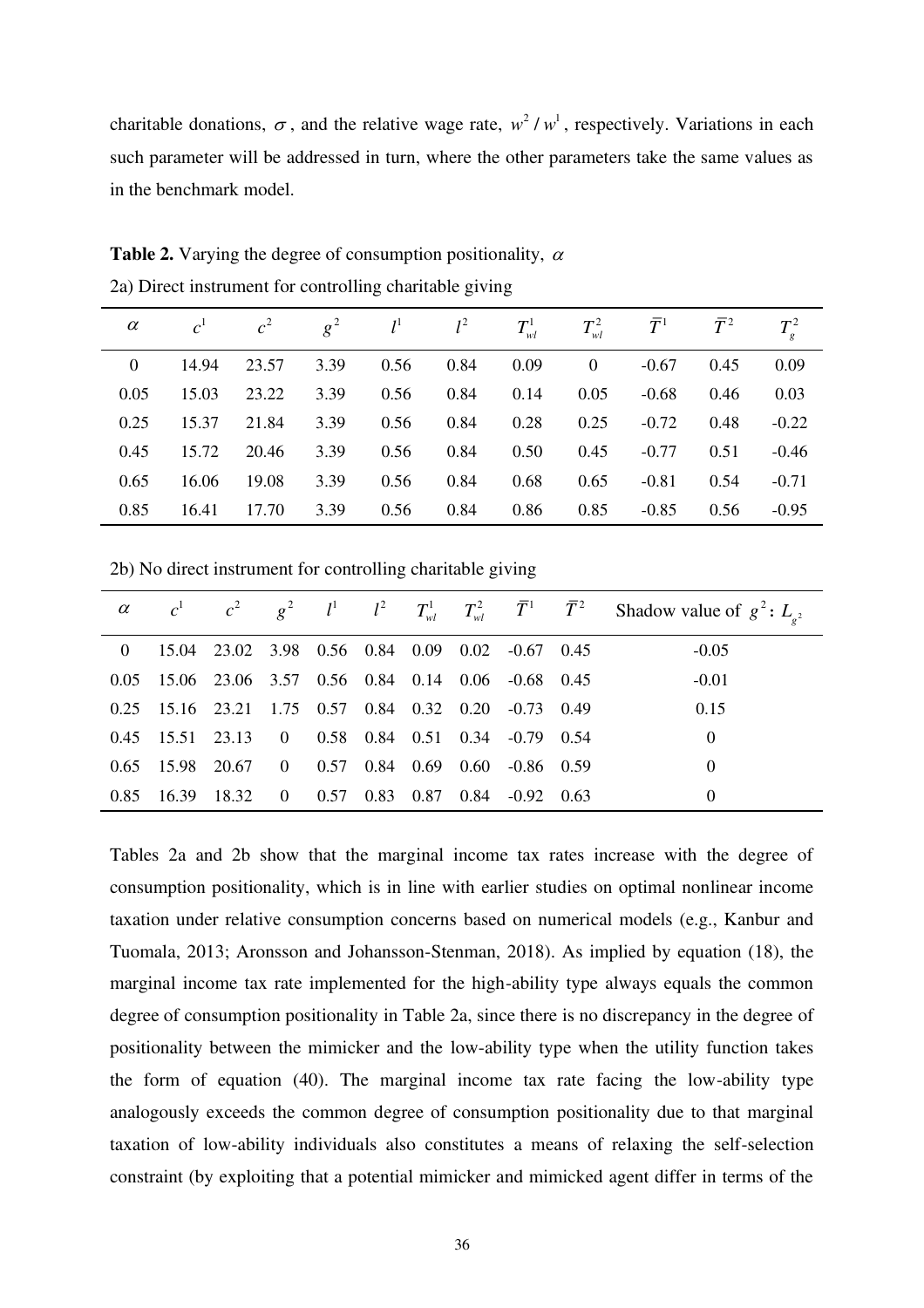marginal valuation of leisure). Another distinguishing feature is that the redistribution among consumer types increases substantially with the degree of consumption positionality.

We can also note from Table 2a that the optimal marginal subsidy for charitable giving increases with the degree of consumption positionality. In fact, when  $\alpha$  increases from zero,  $T<sub>g</sub><sup>2</sup>$  goes from a positive number (a marginal tax) to a negative number (marginal subsidy). As shown in the theoretical section, there are two simultaneous forces at work here. First, the higher the  $\alpha$ , the lower the marginal willingness to pay among low-ability individuals to avoid stigma. Second, positionality in private consumption induces the high-ability type to overestimate the social marginal cost of charitable giving (and for this reason to spend less resources on charity), which also contributes to increase the marginal subsidy.

Finally, the marginal and average tax rates, as well as the distribution of consumption, are qualitatively similar regardless of whether the government can control the charitable giving through a direct instrument.

|      |             |                                        |                          |  | $\beta$ $c^1$ $c^2$ $g^2$ $l^1$ $l^2$ $T_{w}^1$ $T_{w}^2$ $\bar{T}^1$ $\bar{T}^2$ |              | $T^2$   |
|------|-------------|----------------------------------------|--------------------------|--|-----------------------------------------------------------------------------------|--------------|---------|
|      |             | 0 15.33 22.12 2.83 0.56 0.84 0.27 0.20 |                          |  |                                                                                   | $-0.74$ 0.49 | $-0.19$ |
| 0.20 |             | 15.29 22.19 3.39 0.56 0.84 0.29 0.20   |                          |  | $-0.71$                                                                           | 0.48         | $-0.16$ |
| 0.40 |             | 15.23 22.30 4.22 0.56 0.84 0.28 0.20   |                          |  |                                                                                   | $-0.68$ 0.45 | $-0.11$ |
| 0.60 |             | 15.14 20.50 5.53 0.56 0.84 0.28 0.20   |                          |  | $-0.63$                                                                           | 0.42         | $-0.04$ |
| 0.80 | 14.89 23.18 |                                        | 6.51 0.57 0.83 0.29 0.20 |  | $-0.56$                                                                           | 0.38         | 0.16    |

**Table 3.** Varying the degree of gifts positionality,  $\beta$ 

3a) Direct instrument for controlling charitable giving

3b) No direct instrument for controlling charitable giving

|  |                                                       |  |  |  | $\beta$ $c^1$ $c^2$ $g^2$ $l^1$ $l^2$ $T_{wl}^1$ $T_{wl}^2$ $\overline{T}^1$ $\overline{T}^2$ Shadow value of $g^2$ : $L_{a^2}$ |
|--|-------------------------------------------------------|--|--|--|---------------------------------------------------------------------------------------------------------------------------------|
|  | 0 15.13 23.32 1.70 0.57 0.84 0.28 0.16 -0.73 0.49     |  |  |  | 0.16                                                                                                                            |
|  | 0.20 15.06 23.16 2.24 0.57 0.84 0.28 0.17 -0.72 0.48  |  |  |  | 0.11                                                                                                                            |
|  | 0.40 15.12 22.97 3.14 0.56 0.84 0.28 0.18 -0.69 0.47  |  |  |  | 0.05                                                                                                                            |
|  | 0.60 15.10 22.74 4.95 0.56 0.84 0.28 0.19 -0.64 0.43  |  |  |  | 0.01                                                                                                                            |
|  | 0.80 15.02 22.37 10.40 0.56 0.84 0.29 0.22 -0.47 0.32 |  |  |  | $-0.02$                                                                                                                         |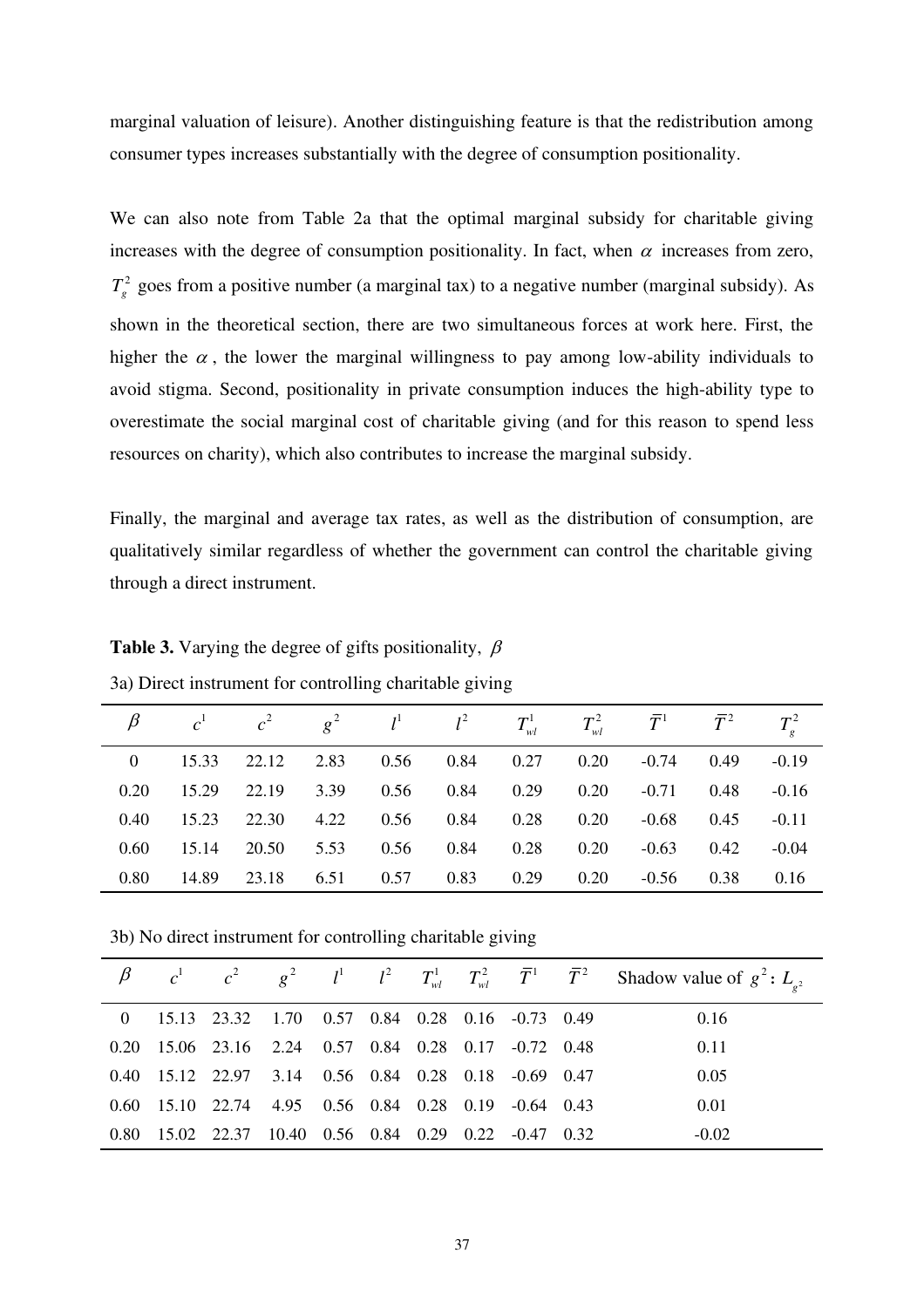We can see from Table 3a that none of the marginal income tax rates are very sensitive to changes in the degree of gifts positionality. The reason is that the government has a perfect instrument for influencing charitable giving (by construction of the model), meaning that the positionality in donations does not directly affect the policy rules for marginal income taxation. Therefore, the marginal income tax rate facing the high-ability type remains constant and equal to the degree of consumption positionality, while the marginal income tax rate implemented for the low-ability type varies slightly due to that a change in  $\beta$  may either tighten or relax the self-selection constraint.

In Table 3a, the optimal marginal subsidy for charitable donations decreases in response to an increase in  $\beta$  and eventually turns into a marginal tax. An increase in  $\beta$  means that a larger fraction of the high-ability type's marginal utility of charitable giving is social waste and that there is a greater tendency for the high-ability type to underestimate the social marginal cost of charitable giving. Both of these effects work to decrease the marginal subsidy for such donations. In Table 3b, where the simulations are based on the assumption that the government cannot directly tax or subsidize charitable contributions, the analogous (albeit indirect) policy response is to increase the marginal income tax rate facing the high-ability type to weaken the incentive for charitable contributions as  $\beta$  increases. The pattern of the average tax rates and distribution of consumption is similar across the two parts of the table: the government redistributes less via the tax system when the charitable donations increase.

**Table 4.** Variation in the marginal disutility of receiving charitable donations,  $\sigma$ 4a) Direct instrument for controlling charitable giving

| $\sigma$ $c^1$ $c^2$ $g^2$ $l^1$ $l^2$ $T_{wl}^1$ $T_{wl}^2$ $\bar{T}^1$ $\bar{T}^2$ $T_{\sigma}^2$ |  |  |  |  |  |
|-----------------------------------------------------------------------------------------------------|--|--|--|--|--|
| 0.1 16.83 16.33 37.26 0.55 0.89 0.19 0.20 0.09 -0.06 -0.89                                          |  |  |  |  |  |
| 0.3 15.66 20.86 6.58 0.56 0.85 0.25 0.20 -0.67 0.44 -0.41                                           |  |  |  |  |  |
| 0.5 14.95 23.40 1.40 0.56 0.83 0.29 0.20 -0.73 0.49 0.10                                            |  |  |  |  |  |

4b) No direct instrument to controlling charitable giving

|                                                      |  |  |  |  | $\sigma$ $c^1$ $c^2$ $g^2$ $l^1$ $l^2$ $T_{wl}^1$ $T_{wl}^2$ $\overline{T}^1$ $\overline{T}^2$ Shadow value of $g^2$ : $L_{g^2}$ |
|------------------------------------------------------|--|--|--|--|----------------------------------------------------------------------------------------------------------------------------------|
| 0.1 15.31 24.49 2.94 0.58 0.86 0.25 -0.04 -0.68 0.45 |  |  |  |  | 0.66                                                                                                                             |
| 0.3 15.20 23.57 2.46 0.57 0.85 0.27 0.11 -0.71 0.46  |  |  |  |  | 0.28                                                                                                                             |
| 0.5 15.05 22.77 2.02 0.56 0.83 0.29 0.22 -0.73 0.49  |  |  |  |  | $-0.06$                                                                                                                          |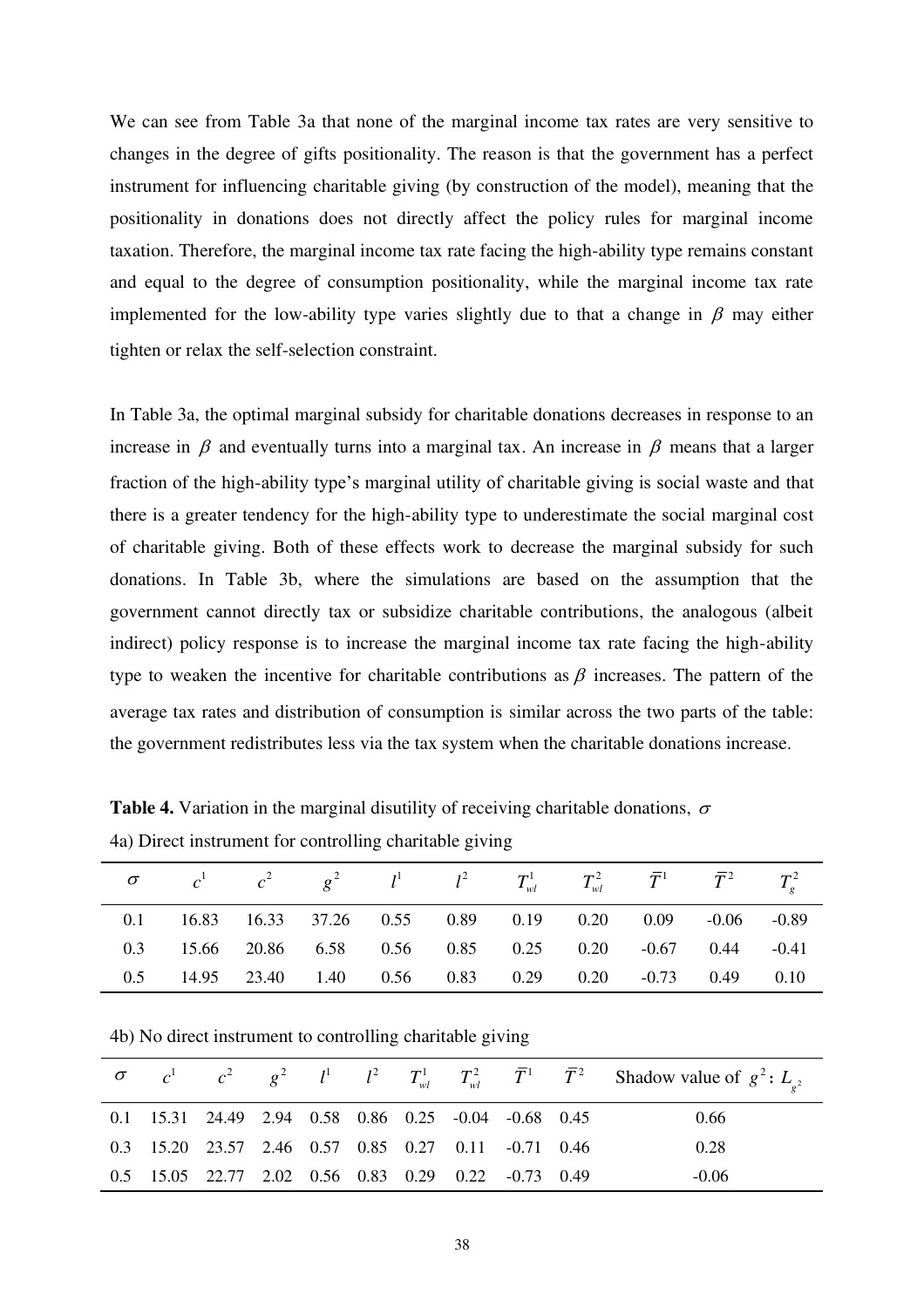Table 4a shows that the size of the donation per high-ability individual and the marginal subsidy for donations fall substantially when the stigma attached to receiving charitable donations increases. If the stigma is sufficiently high (represented by  $\sigma = 0.5$  in the table), charitable giving should be taxed at the margin. In Table 4b, the analogous policy response is to increase the marginal income tax rate implemented for the high-ability type when the stigma attached to charitable contributions increases. Here, the co-variation between the charitable contributions and  $\sigma$  is much smaller than in Table 4a, indicating once again that marginal income taxation is not an effective means of influencing charitable giving.

**Table 5.** Variation in the relative wage rate,  $w^2 / w^1$ , where  $w^1 = 15$ 

| $w^2/w^1$ $c^1$ $c^2$ $g^2$ $l^1$ $l^2$ $T_{wl}^1$ $T_{wl}^2$ $\bar{T}^1$ $\bar{T}^2$ |         |       |             |                      |  |                                                   |          |
|---------------------------------------------------------------------------------------|---------|-------|-------------|----------------------|--|---------------------------------------------------|----------|
|                                                                                       |         |       |             |                      |  | 13.50 19.10 2.44 0.62 0.82 0.27 0.20 -0.39 0.40   | $-0.23$  |
|                                                                                       |         |       |             |                      |  | 4 15.29 22.19 3.39 0.56 0.84 0.27 0.20 -0.71 0.48 | $-0.16$  |
|                                                                                       | 6 18.93 |       |             |                      |  | 28.25 4.52 0.45 0.87 0.28 0.20 -1.63 0.57         | $\Omega$ |
|                                                                                       |         |       |             |                      |  | 22.62 34.24 5.20 0.34 0.88 0.29 0.20 -3.16 0.61   | 0.17     |
| 10                                                                                    | 26.32   | 40.20 | $5.61$ 0.23 | $0.89$ $0.29$ $0.20$ |  | $-6.18$ 0.65                                      | 0.34     |

5a) Direct instrument for controlling charitable giving

5b) No direct instrument for controlling charitable giving

| $w^2/w^1$ $c^1$ $c^2$ $g^2$ $l^1$ $l^2$ $T_{wl}^1$ $T_{wl}^2$ $\bar{T}^1$ $\bar{T}^2$ |  |  |  |                                                 | Shadow value of $g^2$ : |
|---------------------------------------------------------------------------------------|--|--|--|-------------------------------------------------|-------------------------|
|                                                                                       |  |  |  |                                                 | $L_{\rho^2}$            |
|                                                                                       |  |  |  | 13.35 21.02 0.79 0.63 0.83 0.26 0.06 -0.40 0.40 | 0.01                    |
| 4                                                                                     |  |  |  | 15.13 23.16 2.24 0.57 0.84 0.28 0.17 -0.72 0.48 | 0.11                    |
| 6                                                                                     |  |  |  | 18.93 28.24 4.53 0.45 0.87 0.28 0.20 -1.63 0.57 | $\theta$                |
| 8                                                                                     |  |  |  | 22.85 32.99 6.51 0.34 0.88 0.28 0.23 -3.21 0.61 | $-0.07$                 |
| 10                                                                                    |  |  |  | 26.82 37.45 8.32 0.22 0.89 0.28 0.25 -6.51 0.65 | $-0.12$                 |

According to Tables 5a and 5b, an increased wage differential reduces the hours of work for the low-ability type and increases the hours of work for the high-ability type. At the same time, the tax system becomes more redistributive (as seen by the average tax rates). The charitable donation per high-ability individual increases with the relative wage, i.e., the more productive the high-ability type relative to the low-ability type, the larger the donation will be in absolute value. Note also from Table 5a that the donations increase when the relative wage rate increases, while the marginal subsidy for these donations decreases and eventually turns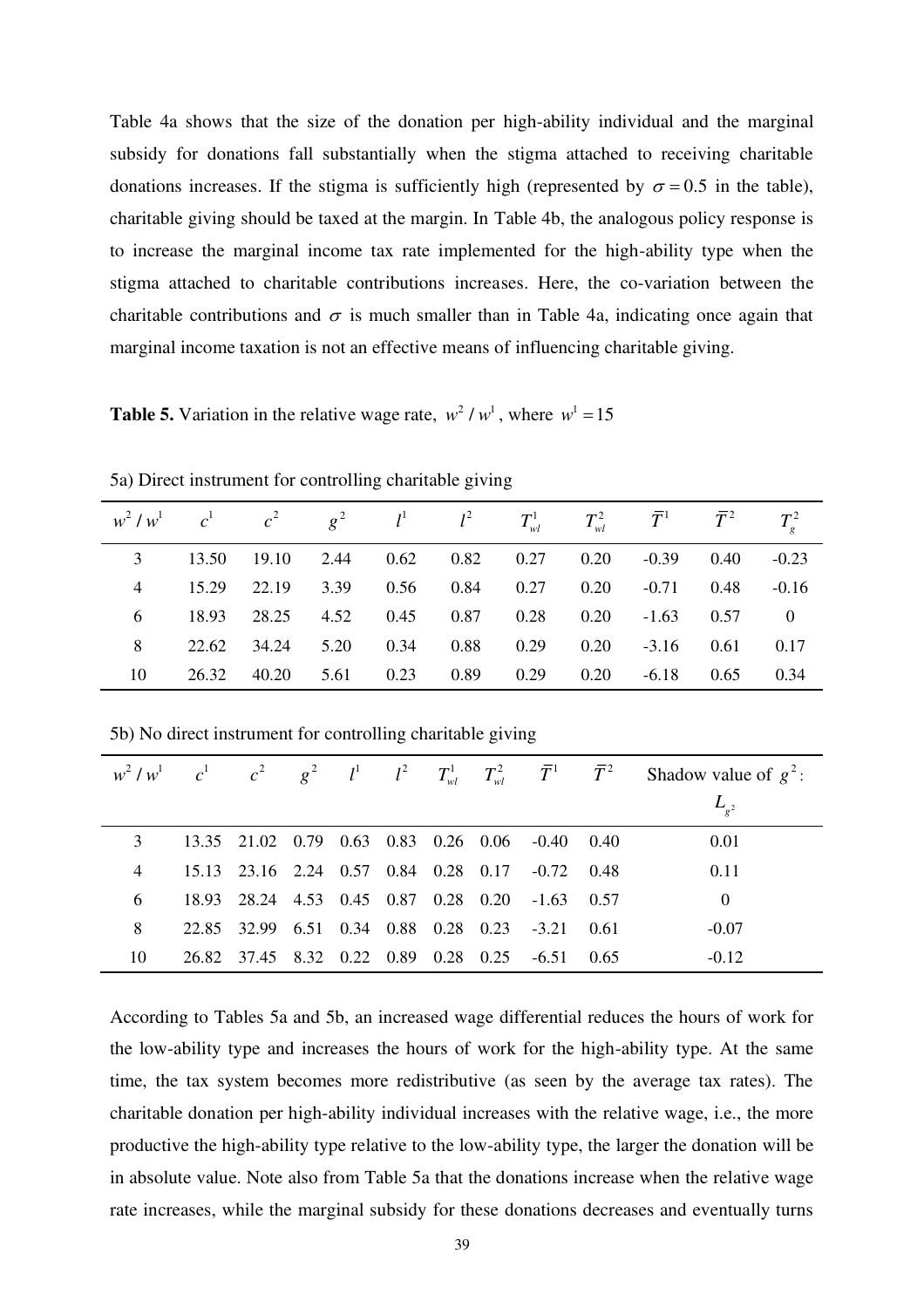into a marginal tax. In the absence of a direct instrument for influencing charitable giving, we can see from the final column of Table 5b that the charitable giving is under-provided (relative to the policy rule ideally preferred by the government) for moderate wage differentials and over-provided for high wage differentials. The latter explains why the charitable giving is more sensitive to variation in the relative wage rate in Table 5b than in Table 5a (where the charitable giving satisfies the social first-order condition given in equation [22]).

#### **6. Conclusions**

Taking the rapidly increased inequality in many countries as the point of departure, this paper analyzes the optimal tax policy implications of private redistribution through charitable giving from richer to poorer individuals based on a two-type model of optimal nonlinear income taxation. We consider a rich behavioral model where receiving charity is associated with a stigma effect, while potential givers are motivated not only by warm glow but also by status concerns. The latter means that donors derive utility from giving more than referent others. Furthermore, since charitable giving reflects a tradeoff between donations and private consumption, status concerns with respect to consumption are not only relevant from the perspective of income taxation; they are also directly relevant for tax policies aimed at influencing charitable donations. Consequently, in our study, both the consumption and charitable giving choices (partly) reflect social comparisons, which also accords well with empirical evidence.

An important take-home message of the paper is that the warm glow of giving and stigma of receiving charity play crucial roles for whether charitable giving should be subsidized or taxed at the margin. In a first-best resource allocation, where the self-selection constraint does not bind, and in the absence of any transaction cost of charitable contributions, a necessary condition for subsidizing charity at the margin is that givers experience a warm glow. Yet, in a second-best resource allocation with a binding self-selection constraint, it may be optimal to subsidize charitable giving at the margin also in the absence of any warm glow, since the stigma effect of receiving charity contributes to relax the self-selection constraint. When introducing transaction costs of charitable giving in the model, we find that the marginal transaction cost contributes to marginal subsidization (taxation) of charitable giving if the positional consumption externality exceeds (falls short of) the positional gift externality. The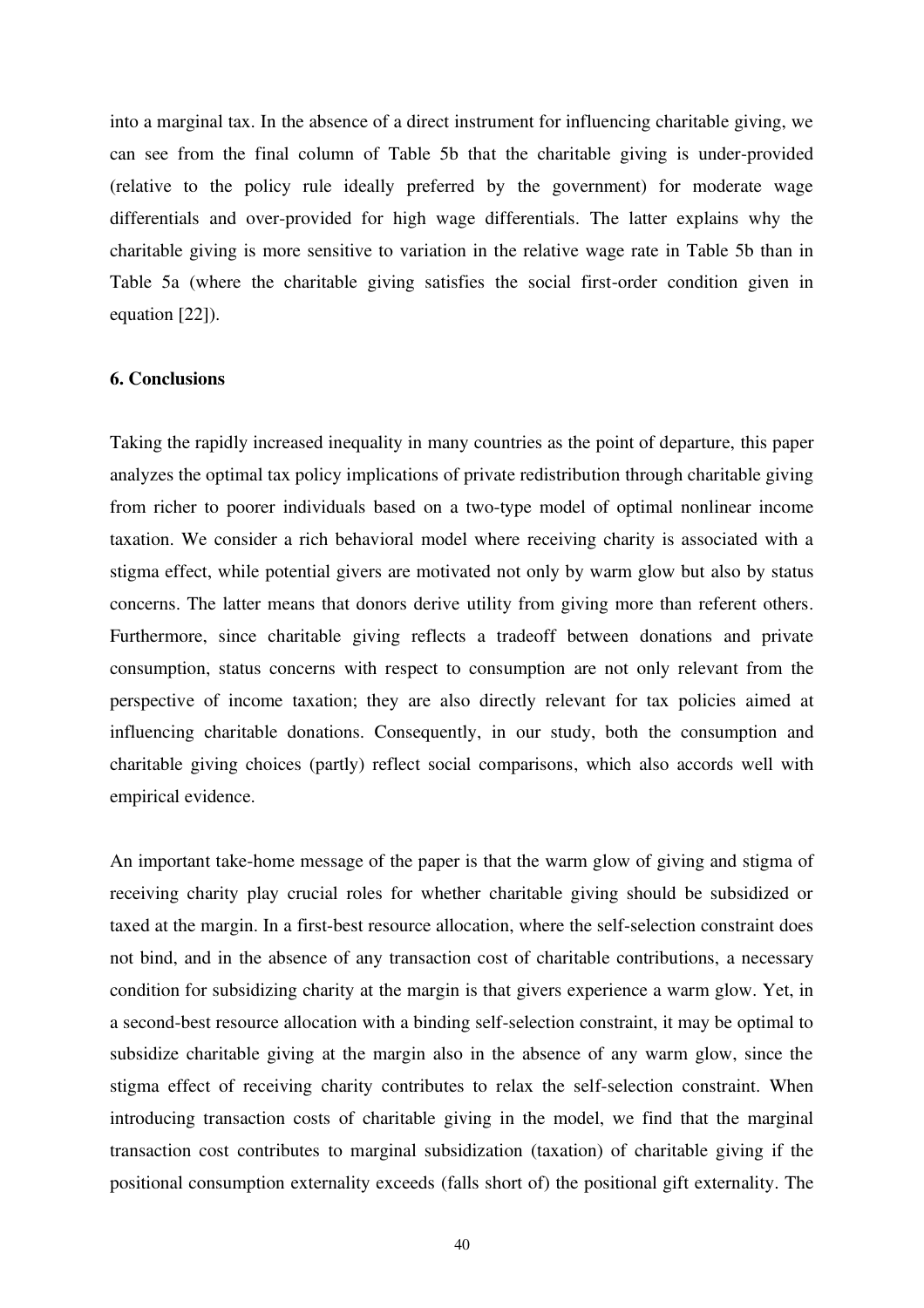intuition is that these externalities lead to a discrepancy between the public and private marginal cost of charitable giving. Overall, and based on our analysis, there are cases both for taxing and for subsidizing charitable giving.

We also characterize the optimal marginal income tax policy in a more restrictive – albeit empirically relevant – case where the government lacks a direct instrument for taxing or subsidizing charitable giving, and derived conditions under which this results in higher or lower marginal income taxes implemented for both ability types. Whether this additional restriction motivates higher or lower marginal income tax rates (compared with the more general model with a full set of tax instruments) largely depends on whether it leads to overor under-provision of charitable giving relative to the policy rule ideally preferred by the government.

The numerical analysis supports the theoretical results derived in Sections 3 and 4 as well as quantifies the mechanisms driving the optimal tax structure in general and the optimal tax treatment of charitable giving in particular. While the baseline simulation suggests that charitable giving should be subsidized at the margin, variation in key parameters confirms that there are cases where charitable giving ought to be subsidized at the margin and cases where it ought to be taxed. For instance, by increasing the parameter reflecting the social stigma of receiving charity, while holding the other parameters constant, the marginal subsidy rapidly declines and turns, eventually, into a marginal tax. A similar result follows through (ceteris paribus) increases in the degree of gifts positionality, where charitable giving becomes more and more wasteful from society's point of view. The opposite effects emerge from variation in the degree of consumption positionality, where very low levels of this degree may motivate taxation of charitable giving, while higher levels (some of which are in accordance with empirical evidence) motivate subsidization. Another important insight from our analysis is that both versions of the numerical model, i.e., the one with a full set of tax instruments and the one where the government lacks a direct instrument for influencing the level of charitable giving, result in very similar allocations in terms of consumption and work hours. In fact, the results from these two models primarily differ in the level of charitable giving with a corresponding adjustment in terms of the average income tax rates. This suggests that (i) the income tax alone can accomplish roughly the same redistribution as can be accomplished under a mix of taxes on income and charitable giving, although at a higher social cost, and that (ii) the income tax alone constitutes a very weak instrument for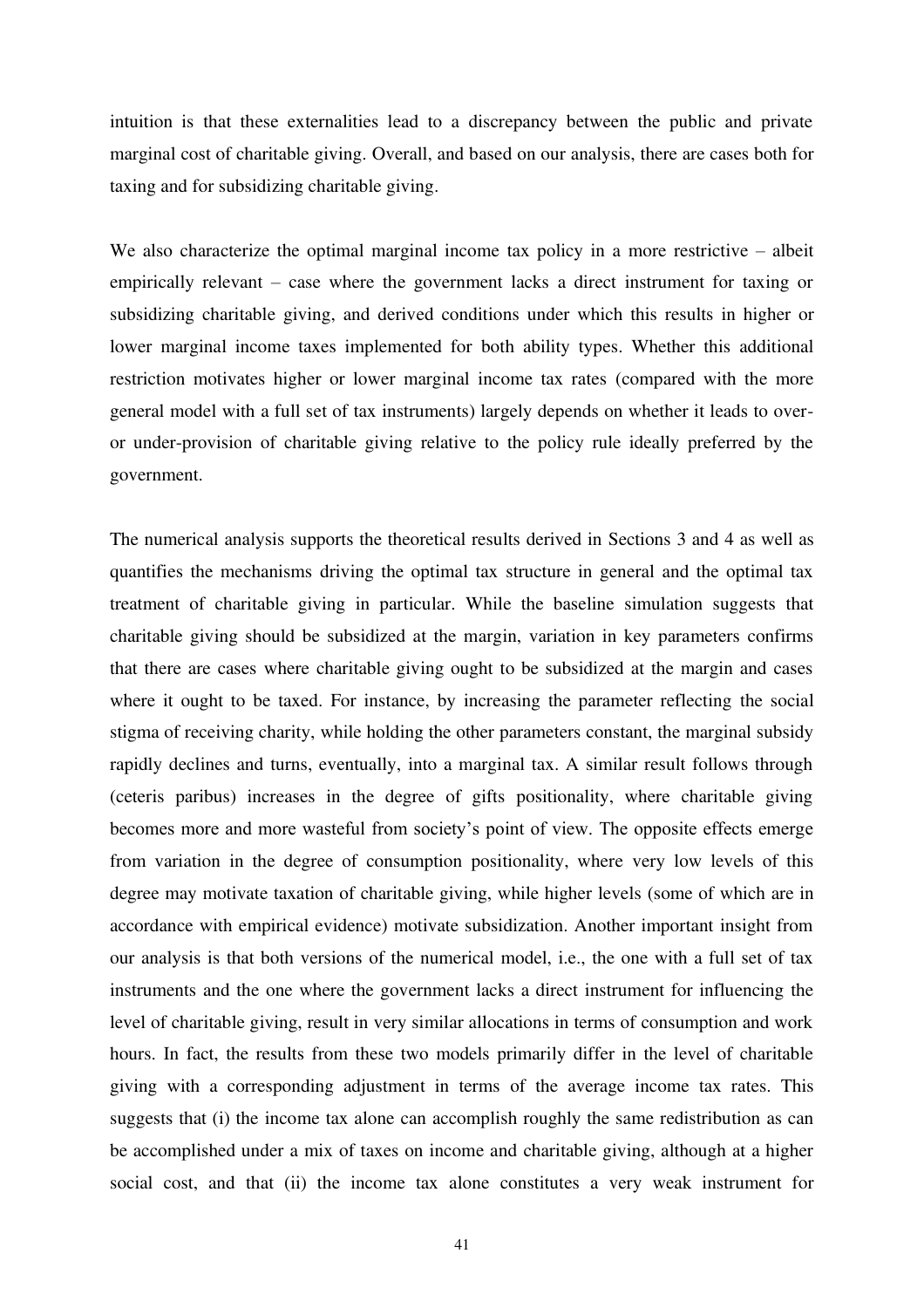influencing the level of charitable giving.

Although the present paper has generalized previous research in many ways, the results of course still depend on the strong assumptions made in order to be able to understand the key mechanisms involved. For example, whereas we have relied on a two-type model, a generalization to a model with many ability-types (or a model with a continuous ability distribution) would be more complex and require additional assumptions, in particular with respect to both tails of the ability distribution. By way of illustration, assuming that people would prefer to give to those with the lowest-income level, this would induce individuals of the second-lowest income level to mimic the lowest one, in turn implying potential optimal bunching at the lowest income level (i.e., also for the case where the lowest ability-type chooses to work at the optimum). Such mechanisms are important, both theoretically and of course even more so when modifying actual tax systems in practice, and deserve further attention in future research. Still, the key insights from the mechanisms analyzed here would still prevail.

Similarly, in our model there is only one type of voluntary contribution, whereas in reality there are many different types of charitable giving with different implications. It would be straightforward to generalize our model to several types of charitable giving as long as this giving is fully observable, such that different types of charitable giving can be treated differently by the tax system. The realistic case with imperfect observability of charitable giving is also an important question for future research.

Let us finally return to the initial questions whether a favorable tax treatment of redistributive charitable giving from the rich to the poor is an adequate way of dealing with the increasing inequalities observed in many countries, and more generally how such giving should be treated by the tax system. Not surprisingly, as demonstrated in the present paper, these questions have no unambiguous answers. Yet, there are clearer conditional answers, which depend on the relative importance of the warm glow of giving versus the stigma of receiving charity, how much the warm glow of giving depends on giving more than others, and the size of the transaction costs (in a broad sense) of charitable giving. Another important task for future research is therefore to obtain more empirical evidence of these factors.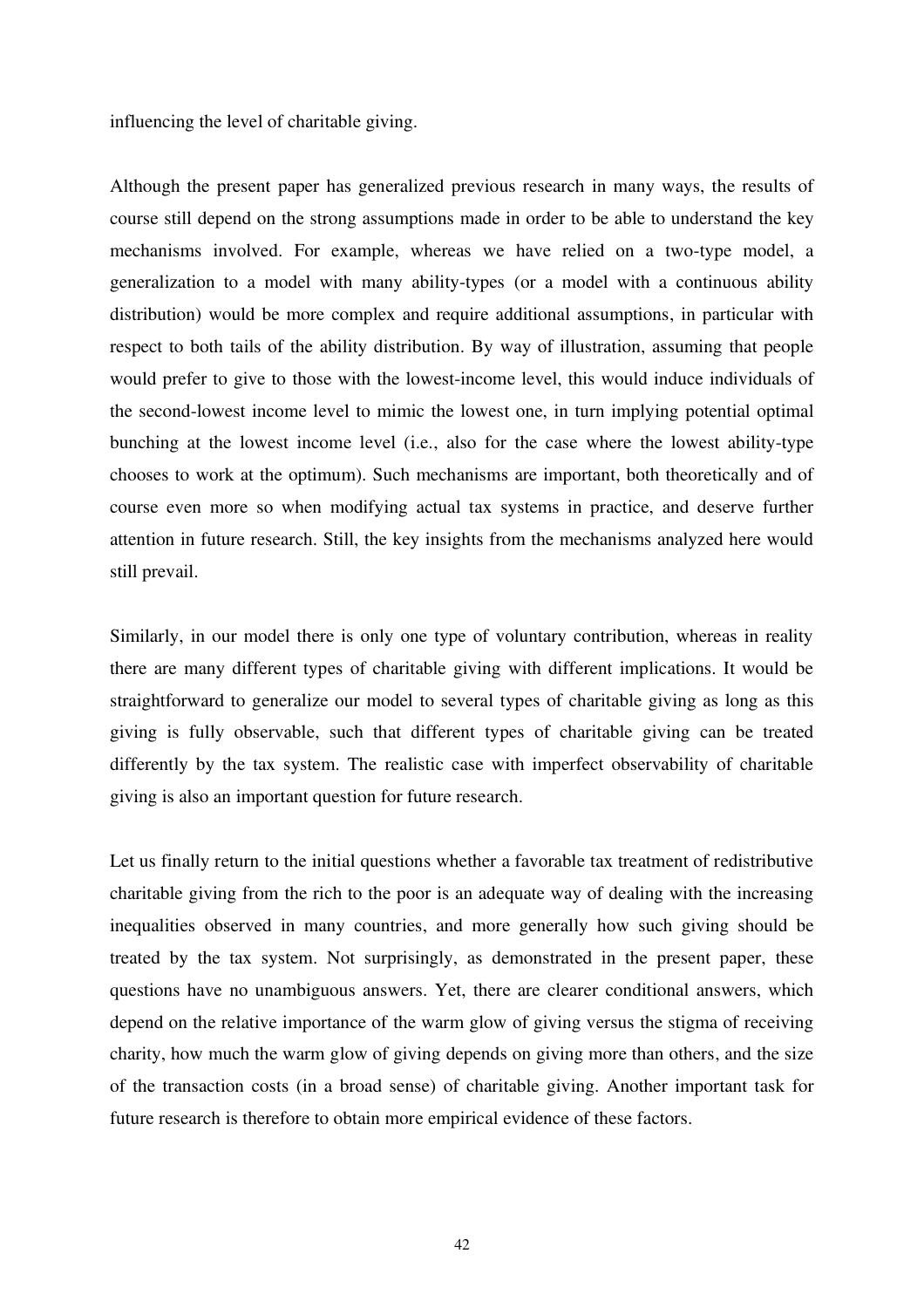# **Appendix**

# *Derivation of Equation (18a)*

Consider first the low-ability type. From equation (12) we can derive

$$
MRS_{z,c}^{1}(v_c^1 + v_{\Delta c}^1) = \lambda \phi \hat{v}_z^2 + \gamma n^1 w^1.
$$
 (A1)

Equation (10) implies

$$
v_c^1 + v_{\Delta c}^1 = \gamma n^1 + \lambda \hat{v}_c^2 + \lambda \hat{v}_{\Delta c}^2 - \frac{n^1}{N} L_{\overline{c}}.
$$
 (A2)

Combining equations (A1) and (A2) yields

$$
MRS_{z,c}^{1}\left(\lambda \hat{v}_{c}^{2} + \lambda \hat{v}_{\Delta c}^{2} - \frac{n^{1}}{N}L_{\overline{c}}\right) = \lambda \phi \hat{v}_{z}^{2} + \gamma n^{1} \left(w^{1} - MRS_{z,c}^{1}\right)_{},
$$
\n
$$
= \lambda \phi \hat{v}_{z}^{2} + \gamma n^{1} T_{wl}^{2} w^{1}
$$
\n(A3)

where in the last step we have used the private optimum condition for labor supply, i.e., equation (5). From equation (1) follows that for each type (including the mimicker)

$$
v_{\Delta c}^i = \alpha^i (v_c^i + v_{\Delta c}^i) \,, \tag{A4}
$$

which substituted into equation (15) implies

$$
L_{\bar{c}} = -\alpha^{1}(\nu_{c}^{1} + \nu_{\Delta c}^{1}) - (\delta + \lambda)\alpha^{2}(\nu_{c}^{2} + \nu_{\Delta c}^{2}) + \lambda\hat{\alpha}^{2}(\hat{\nu}_{c}^{2} + \hat{\nu}_{\Delta c}^{2}).
$$
 (A5)

Note also that equation (11) can be rearranged such that

$$
(\delta + \lambda)(v_c^2 + v_{\Delta c}^2) = \gamma n^2 - \frac{n^2}{N} L_{\bar{c}}.
$$
 (A6)

Substituting equations (A2) and (A6) into equation (A5) yields

$$
L_{\overline{c}} = -\alpha^1 \left( \gamma n^1 + \lambda (\hat{v}_c^2 + \hat{v}_{\Delta c}^2) - \frac{n^1}{N} L_{\overline{c}} \right) - \alpha^2 \left( \gamma n^2 - \frac{n^2}{N} L_{\overline{c}} \right) + \lambda \hat{\alpha}^2 (\hat{v}_c^2 + \hat{v}_{\Delta c}^2)
$$
  
\n
$$
= \overline{\alpha} L_{\overline{c}} - \overline{\alpha} \gamma N + \lambda (\hat{v}_c^2 + \hat{v}_{\Delta c}^2) (\hat{\alpha}^2 - \alpha^1)
$$
  
\n
$$
= -\gamma N \frac{\overline{\alpha}}{1 - \overline{\alpha}} + \lambda (\hat{v}_c^2 + \hat{v}_{\Delta c}^2) \frac{\hat{\alpha}^2 - \alpha^1}{1 - \overline{\alpha}}
$$
 (A7)

where we have used equation (16). Solving for the optimal marginal income tax rate in equation (3) and substituting equation (A7) then imply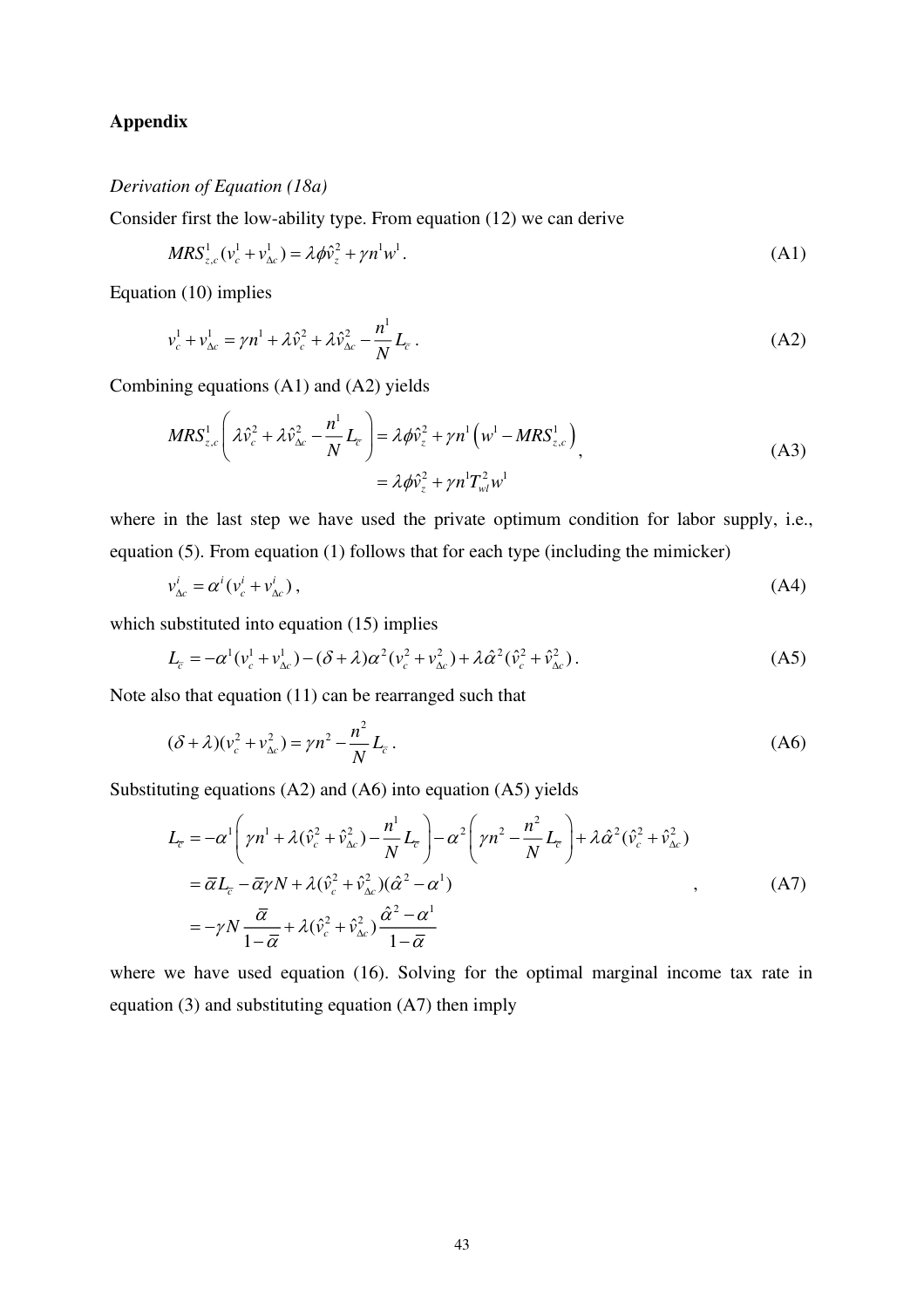$$
T_{wl}^{1} = \frac{MRS_{z,c}^{1}}{\gamma n^{1}w^{1}} \left( \lambda \hat{v}_{c}^{2} + \lambda \hat{v}_{\Delta c}^{2} - \frac{n^{1}}{N} L_{\bar{c}} \right) - \frac{\lambda \phi \hat{v}_{z}^{2}}{\gamma n^{1}w^{1}}
$$
  
\n
$$
= \frac{MRS_{z,c}^{1}}{\gamma n^{1}w^{1}} \left( \lambda \hat{v}_{c}^{2} + \lambda \hat{v}_{\Delta c}^{2} - \frac{n^{1}}{N} \left( -\gamma N \frac{\bar{\alpha}}{1 - \bar{\alpha}} + \lambda (\hat{v}_{c}^{2} + \hat{v}_{\Delta c}^{2}) \frac{\hat{\alpha}^{2} - \alpha^{1}}{1 - \bar{\alpha}} \right) \right) - \frac{\lambda \phi \hat{v}_{z}^{2}}{\gamma n^{1}w^{1}}
$$
  
\n
$$
= \frac{\lambda \hat{u}_{c}^{2}}{\gamma n^{1}w^{1}} \left( MRS_{z,c}^{1} - \phi M \hat{R} S_{z,c}^{1} \right) + \frac{MRS_{z,c}^{1}}{w^{1}} \left( \frac{\bar{\alpha}}{1 - \bar{\alpha}} - \frac{\lambda (\hat{v}_{c}^{2} + \hat{v}_{\Delta c}^{2})}{\gamma N} \frac{\hat{\alpha}^{2} - \alpha^{1}}{1 - \bar{\alpha}} \right)
$$
  
\n
$$
= \tau^{1} + \frac{MRS_{z,c}^{1}}{w^{1}} \left( \frac{\bar{\alpha}}{1 - \bar{\alpha}} - \frac{\alpha^{d}}{1 - \bar{\alpha}} \right)
$$
 (A8)

where

$$
\tau^1 = \frac{\lambda \hat{u}_c^2}{\gamma n^1 w^1} \Big( MRS_{z,c}^1 - \phi M \hat{R} S_{z,c}^1 \Big)
$$

is the policy rule for marginal income taxation for type 1 individuals in the original Stiglitz (1982) model, in which there are no relative consumption concerns. Let us finally again use the private optimum condition, equation (5), in equation (A8) in order to obtain

$$
T_{wl}^{1} = \tau^{1} + \left(1 - T_{wl}^{1}\right) \left(\frac{\overline{\alpha}}{1 - \overline{\alpha}} - \frac{\alpha^{d}}{1 - \overline{\alpha}}\right). \tag{A9}
$$

Solving for  $T_w^1$  and re-arranging gives equation (18a) for type 1 individuals. Equation (18) for type 2 individuals is derived similarly, in which  $\tau^2 = 0$ .

# *Proof of Propositions 1 and 2*

Consider first the proof of Proposition 2. From the individual optimum condition for charity, equation (6), it follows that

$$
T_g^2 = \frac{v_g^2 + v_{\Delta g}^2}{v_c^2 + v_{\Delta c}^2} - 1 - \mu_g (g^2) = \frac{v_g^2 \frac{v_g^2 + v_{\Delta g}^2}{v_g^2}}{v_c^2 + v_{\Delta c}^2} - 1 - \mu_g (g^2) = \frac{1}{1 - \beta^2} \frac{v_g^2}{v_c^2 + v_{\Delta c}^2} - 1 - \mu_g (g^2) \text{ (A10)}
$$

where we used equation (17) in the last step. By using the social first-order condition for charitable giving in equation (14), we can then derive

$$
v_g^2 = \frac{v_g^1 + \gamma n^1 \mu_g (g^2) - \lambda \hat{v}_g^2 n^2}{\delta + \lambda} \frac{n^2}{n^1}.
$$
 (A11)

The social first-order condition for consumption among type 2 individuals, equation (11), implies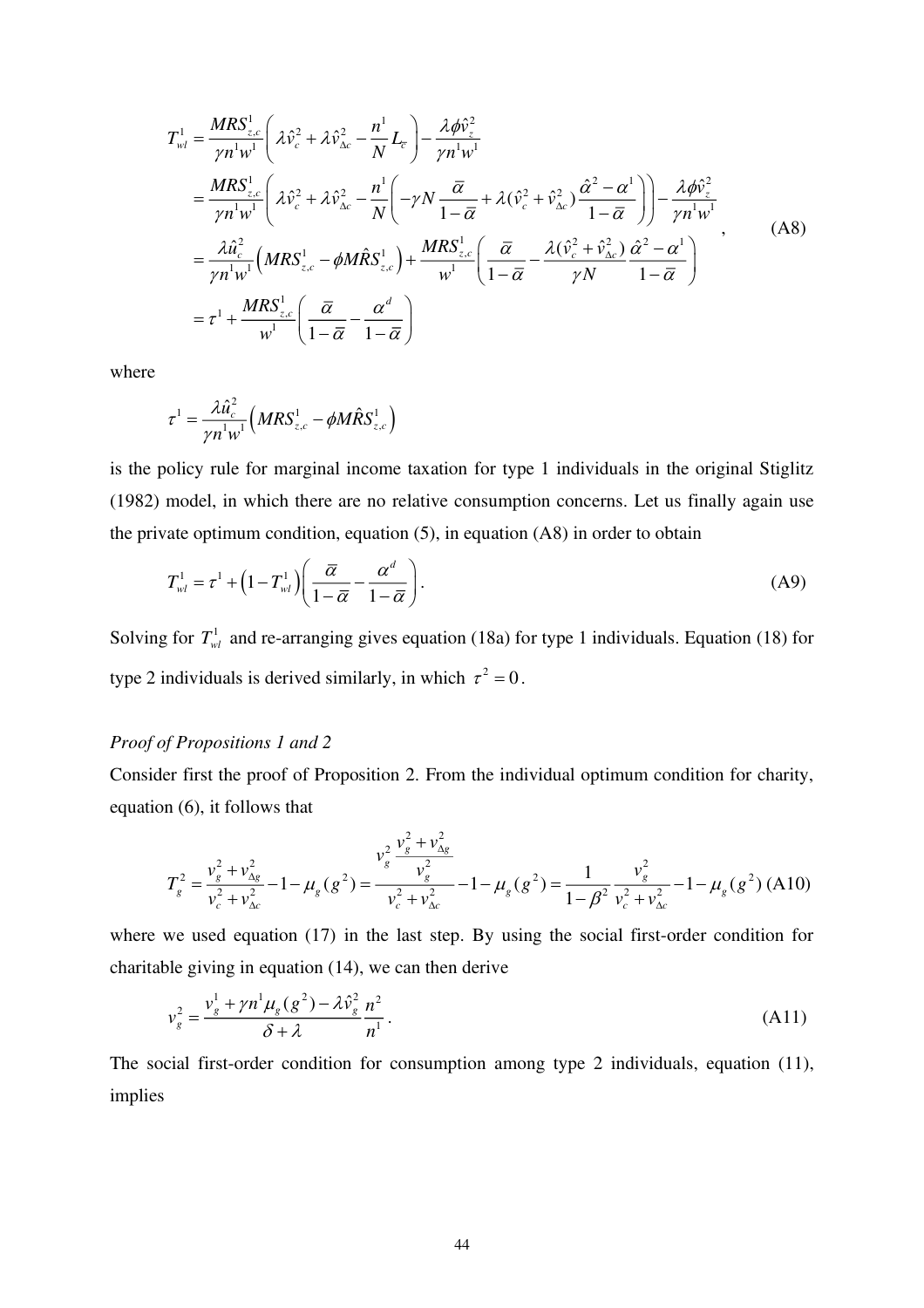$$
v_c^2 + v_{\Delta c}^2 = \frac{\gamma n^2 - \frac{n^2}{N}L_c}{\delta + \lambda} = \frac{\gamma n^2 + \frac{n^2}{N} \left(\gamma N \frac{\overline{\alpha}}{1 - \overline{\alpha}} - \lambda (\hat{v}_c^2 + \hat{v}_{\Delta c}^2) \frac{\hat{\alpha}^2 - \alpha^1}{1 - \overline{\alpha}}\right)}{\delta + \lambda}
$$
\n(A12)\n
$$
= \frac{1}{1 - \overline{\alpha}} \frac{\gamma n^2}{\delta + \lambda} \left(1 - \alpha^d\right)
$$

Substituting equations (A11) and (A12) into equation (A10) then gives

$$
T_{g}^{2} = \frac{1 - \overline{\alpha}}{1 - \alpha^{d}} \frac{v_{g}^{1} + \gamma n^{1} \mu_{g}(g^{2}) - \lambda \hat{v}_{g}^{2}}{\gamma n^{1} (1 - \beta^{2})} - \mu_{g}(g^{2}) - 1
$$
  
\n
$$
= \frac{1 - \overline{\alpha}}{1 - \alpha^{d}} \frac{v_{g}^{1} - \lambda \hat{v}_{g}^{2}}{\gamma n^{1} (1 - \beta^{2})} + \frac{1 - \overline{\alpha}}{1 - \alpha^{d}} \frac{\mu_{g}(g^{2})}{1 - \beta^{2}} - \mu_{g}(g^{2}) - 1
$$
  
\n
$$
= \frac{1 - \overline{\alpha}}{1 - \alpha^{d}} \frac{v_{g}^{1} - \lambda \hat{v}_{g}^{2}}{\gamma n^{1} (1 - \beta^{2})} + \mu_{g}(g^{2}) \left( \frac{1 - \overline{\alpha}}{1 - \alpha^{d}} \frac{1}{1 - \beta^{2}} - \frac{1 - \alpha^{d}}{1 - \alpha^{d}} \frac{1 - \beta^{2}}{1 - \beta^{2}} \right) - 1.
$$
  
\n
$$
= \frac{1 - \overline{\alpha}}{1 - \alpha^{d}} \frac{v_{g}^{1} - \lambda \hat{v}_{g}^{2}}{\gamma n^{1} (1 - \beta^{2})} - \frac{\overline{\alpha} - \alpha^{d} - \beta^{2} (1 - \alpha^{d})}{(1 - \alpha^{d}) (1 - \beta^{2})} \mu_{g}(g^{2}) - 1
$$
  
\n
$$
= \frac{1 - \overline{\alpha}}{1 - \alpha^{d}} \frac{v_{g}^{1} - \lambda \hat{v}_{g}^{2}}{\gamma n^{1} (1 - \beta^{2})} + \left[ \frac{1 - \overline{\alpha}}{(1 - \alpha^{d}) (1 - \beta^{2})} - 1 \right] \mu_{g}(g^{2}) - 1
$$

Let us finally eliminate  $\gamma n^1$ . Solving equation (10) for  $\gamma n^1$  gives

$$
\gamma n^1 = v_c^1 + v_{\Delta c}^1 - \lambda \hat{v}_c^2 - \lambda \hat{v}_{\Delta c}^2 + \frac{n^1}{N} L_{\overline{c}}
$$
  
=  $v_c^1 + v_{\Delta c}^1 - \lambda \hat{v}_c^2 - \lambda \hat{v}_{\Delta c}^2 - \gamma n^1 \frac{\overline{\alpha} - \alpha^d}{1 - \overline{\alpha}}$  (A14)

Now, using  $v_c^1 + v_{\Delta c}^1 = v_c^1 / (1 - \alpha^1)$  and  $\hat{v}_c^2 + \hat{v}_{\Delta c}^2 = \hat{v}_c^2 / (1 - \hat{\alpha}^2)$ , and then collecting the  $\gamma n^1$ terms, equation (A14) can be written as

$$
\gamma n^1 = \frac{1-\overline{\alpha}}{1-\alpha^d} \Big[ \nu_c^1 / (1-\alpha^1) - \lambda \hat{\nu}_c^2 / (1-\hat{\alpha}^2) \Big].
$$
 (A15)

Substituting equation (A15) into equation (A13) gives equation (23) in Proposition 2. Equation (20) in Proposition 1 follows as the special case where  $\mu_g(g^2) = 0$ .■

#### *Proof of Proposition 3*

Consider first the marginal income tax formula for the low-ability type. Combining equations (30) and (31) gives

$$
\frac{u_z^2}{u_c^2} \left[ \lambda \hat{u}_c^2 + \gamma n^1 - L_{\overline{c}} \frac{n^1}{N} \right] = \lambda \phi \hat{u}_z^2 + \gamma n^1 w^1.
$$
 (A16)

By using  $w^1 - u_z^1 / u_c^1 = w^1 T_w^1$  in equation (A16) and then solving for  $T_w^1$ , we can derive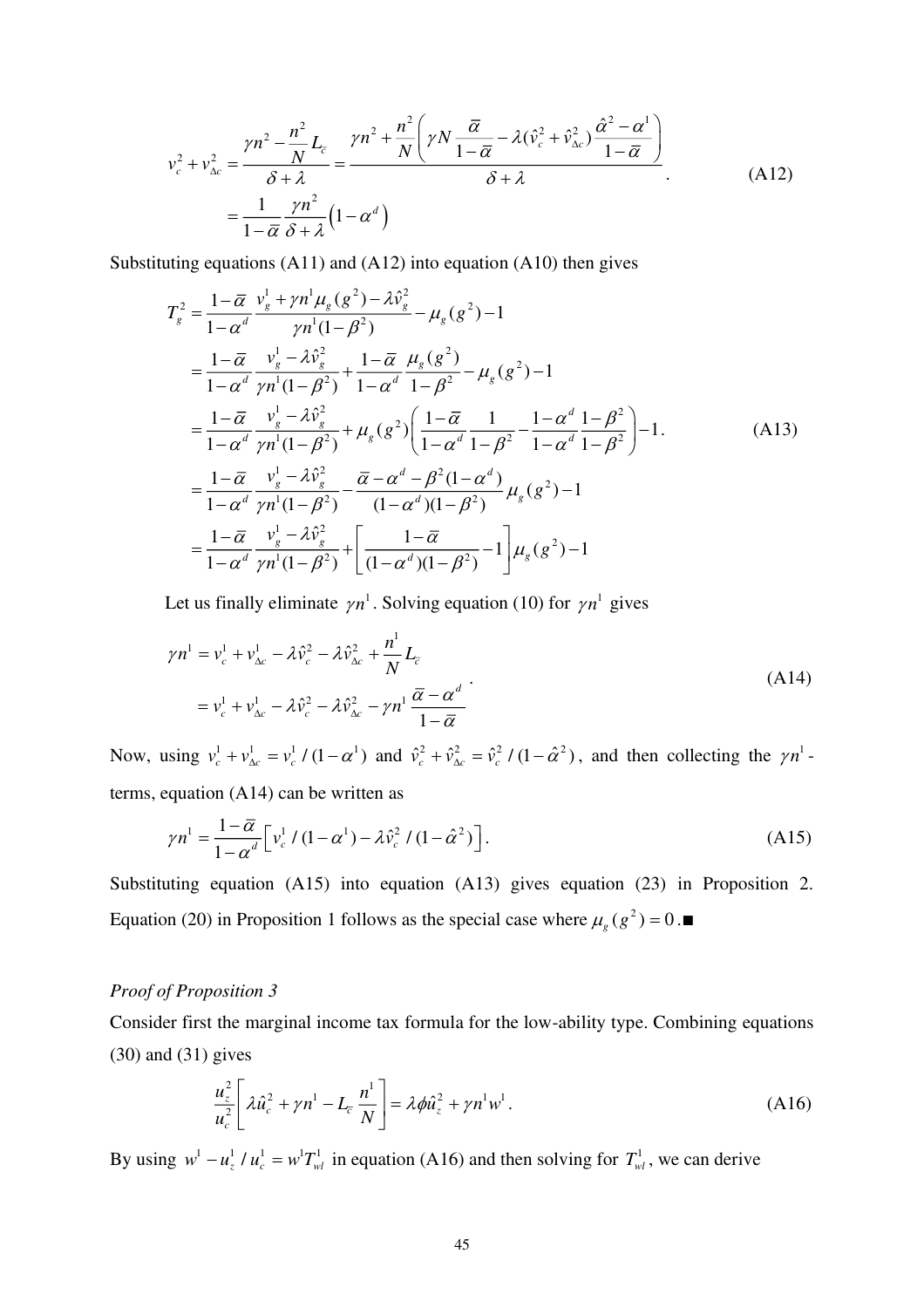$$
T_{wl}^1 = \frac{\lambda \hat{u}_c^2}{\gamma n^1 w^1} \left( \frac{u_z^1}{u_c^1} - \phi \frac{\hat{u}_z^2}{\hat{u}_c^2} \right) - \frac{u_z^1}{u_c^1} \frac{L_{\overline{c}}}{w^1 \gamma N} , \qquad (A17)
$$

which is equation (36a).

Turning to the marginal income tax formula for the high-ability type, we can similarly combine equations (32) and (33) to derive

$$
\frac{u_z^2}{u_c^2} \left[ \gamma n^2 - L_{\overline{c}} \frac{n^2}{N} - L_{g^2} \frac{\partial g^2}{\partial c^2} \right] = \gamma n^2 w^2 - L_{g^2} \frac{\partial g^2}{\partial z^2}.
$$
 (A18)

Using  $w^2 - u_z^2 / u_c^2 = w^2 T_w^2$  in equation (A18) and solving for  $T_w^2$  gives

$$
T_{wl}^2 = -\frac{u_z^2}{u_c^2} \frac{L_{\varepsilon}}{w^2 \gamma N} + \frac{L_g}{\gamma w^2 n^2} \left( \frac{\partial g^2}{\partial z^2} - \frac{u_z^2}{u_c^2} \frac{\partial g^2}{\partial c^2} \right),\tag{A19}
$$

which is equation (36b).∎

To derive equation (35b), we use  $u_{\overline{c}}^i = -\alpha^i u_c^i$  for  $i=1,2$  and  $\hat{u}_{\overline{c}}^2 = -\hat{\alpha}^2 \hat{u}_c^2$ . Substituting into equation (34a) gives

$$
L_{\overline{c}} = -\alpha^1 u_c^1 - (\delta + \lambda)\alpha^2 u_c^2 + \lambda \hat{\alpha}^2 \hat{u}_c^2 + L_g \frac{\partial g^2}{\partial \overline{c}}.
$$
 (A20)

Solving equation (31) for  $u_c^1$  and equation (33) for  $(\delta + \lambda)u_c^2$ , respectively, such that

$$
u_c^1 = \lambda \hat{u}_c^2 + \gamma n^1 - L_c \frac{n^1}{N}
$$
  

$$
(\delta + \lambda)u_c^2 = \gamma n^2 - L_c \frac{n^2}{N} - L_{g^2} \frac{\partial g^2}{\partial c^2},
$$

and substituting into equation (A20) implies

$$
L_{\overline{c}} = -\alpha^1 \left( \lambda \hat{u}_c^2 + \gamma n^1 - L_{\overline{c}} \frac{n^1}{N} \right) - \alpha^2 \left( \gamma n^2 - L_{\overline{c}} \frac{n^2}{N} - L_{g^2} \frac{\partial g^2}{\partial c^2} \right)
$$
  
+  $\lambda \hat{\alpha}^2 \hat{u}_c^2 + L_g \frac{\partial g^2}{\partial \overline{c}}$  (A21)

Collecting  $L_{\bar{c}}$ -terms and rearranging gives

$$
L_{\overline{c}}\left(1-\frac{n^1\alpha^1+n^2\alpha^2}{N}\right) = -\gamma\left(n^1\alpha^1+n^2\alpha^2\right) + \lambda\hat{u}_c^2\left(\hat{\alpha}^2-\alpha^1\right) + L_{g^2}\left(\frac{\partial g^2}{\partial \overline{c}} + \alpha^2\frac{\partial g^2}{\partial c^2}\right)
$$
\n(A22)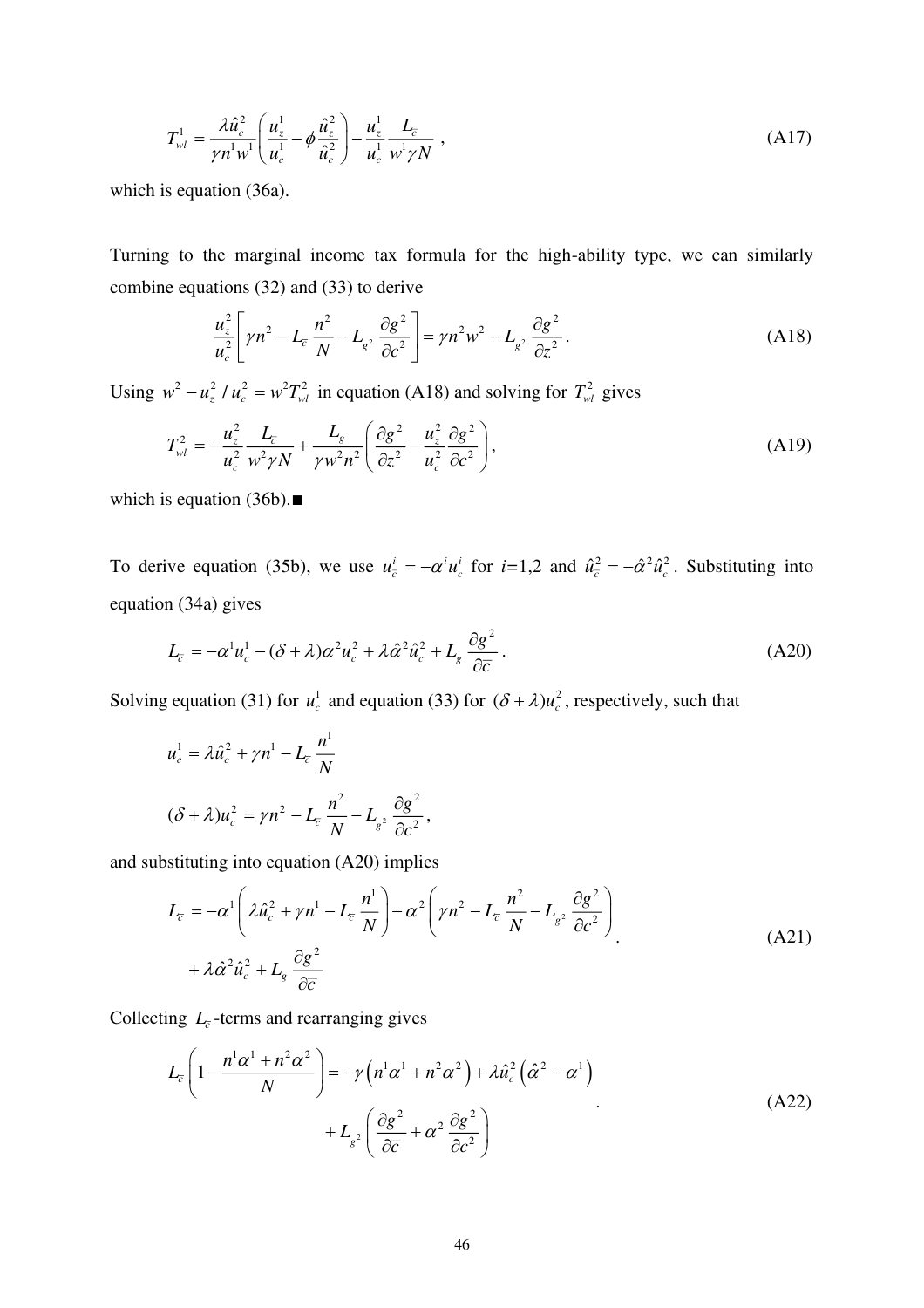Finally, by using the expression for  $L_{g^2}$  in equation (35a) and substituting into equation (A22), we obtain equation (35b).

#### **References**

- Abel, A.B., (2005) Optimal Taxation When Consumers Have Endogenous Benchmark Levels of Consumption. *Review of Economic Studies* 72, 1–19.
- Akerlof, G.A., (1997) [Social Distance and Social Decisions.](https://ideas.repec.org/a/ecm/emetrp/v65y1997i5p1005-1028.html) *[Econometrica](https://ideas.repec.org/s/ecm/emetrp.html)* 65, 1005–1028.
- Andreoni, J., (1989) Giving with Impure Altruism: Applications to Charity and Ricardian Equivalence. *Journal of Political Economy* 97, 1447–1458.
- Andreoni, J., (1990) Impure Altruism and Donations to Public Goods: A Theory of Warm-Glow Giving. *Economic Journal* 100, 464–77.
- Aronsson, T., O. Johansson-Stenman, (2008) When the Joneses' Consumption Hurts: Optimal Public Good Provision and Nonlinear Income Taxation. *Journal of Public Economics* 92, 986–997.
- Aronsson, T., O, Johansson-Stenman, (2010) Positional Concerns in an OLG Model: Optimal Labor and Capital Income Taxation. *International Economic Review* 51, 1071–1095.
- Aronsson, T., O. Johansson-Stenman (2018) Paternalism Against Veblen: Optimal Taxation and Non-Respected Preferences for Social Comparisons. *American Economic Journal: Economic Policy* 10, 39–76.
- Aronsson, T., O. Johansson-Stenman, and R. Wendner (2019) Charity, Status, and Optimal Taxation: Welfarist and Paternalist Approaches. Working paper. Umeå Economic Studies No. 959.
- Atkinson, A.B., (1976) The Income Tax Treatment of Charitable Contributions. In: Grieson, R. (Ed.), *Public and Urban Economics: Essays in the Honor of William S. Vickrey*. D.C. Heath, New York.
- Auten, G., H. Sieg, C.T. Clotfelter, (2002) Charitable Giving, Income and Taxes: An Analysis of Panel Data. *American Economic Review* 92, 371–382.
- Baumberg, B., (2016) The Stigma of Claiming Benefits: A Quantitative Study. *Journal of Social Policy* 45, 181–199.
- Besley, T., S. Coate, (1992) Understanding welfare stigma: Taxpayer resentment and statistical discrimination, *Journal of Public Economics* 48, 165–184.
- Blanchflower, D.G., A.J. Oswald, (2004) Well-Being Over Time in Britain and the USA. *Journal of Public Economics* 88, 1359–1386.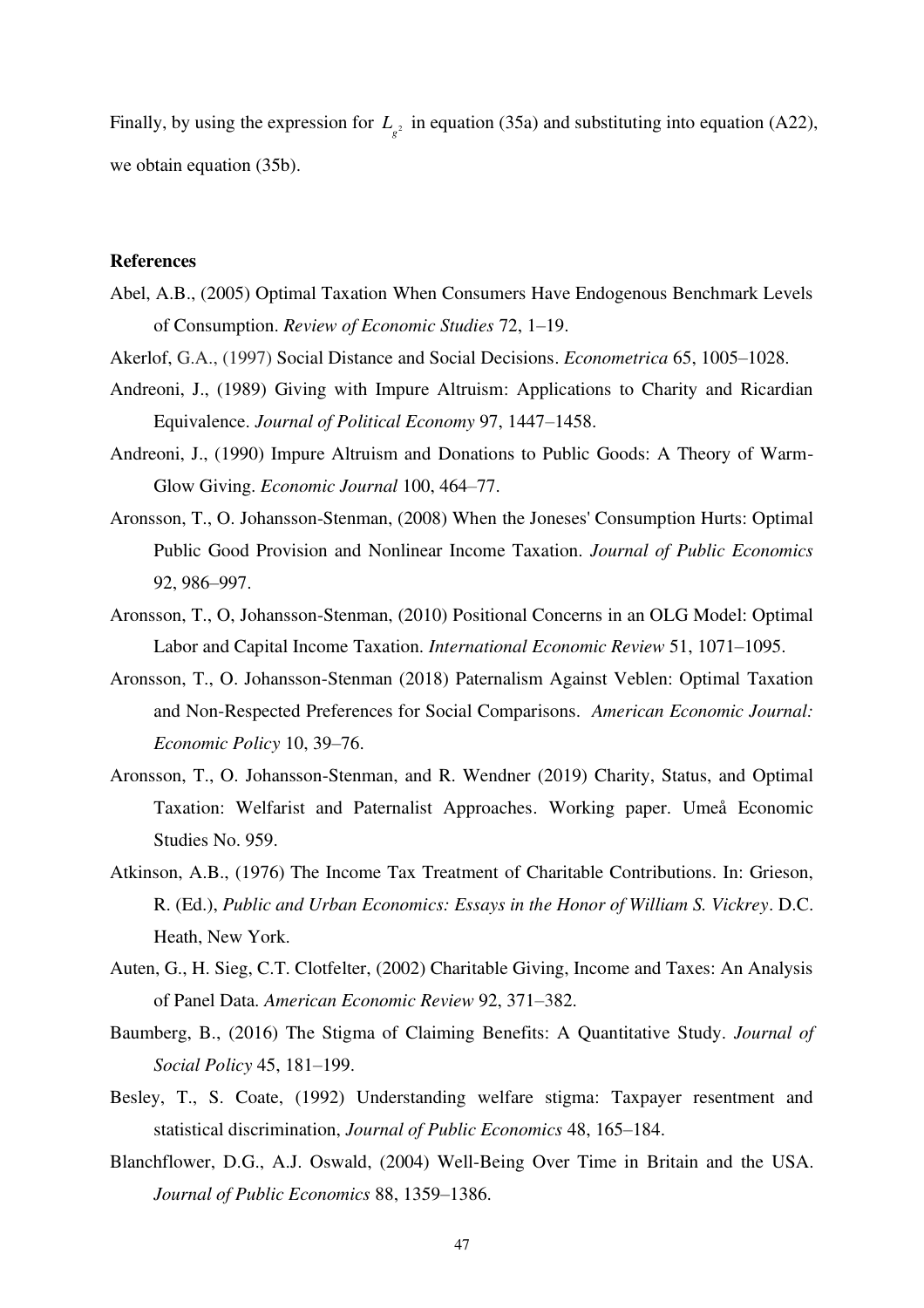- Blumkin, T., E. Sadka, (2007) A case for taxing charitable donations. *Journal of Public Economics* 91 (7–8), 1555–1564.
- Boskin, M.J., E. Sheshinski, (1978) Individual Welfare Depends Upon Relative Income. *Quarterly Journal of Economics* 92, 589–601.
- Bowles, S., Y. Park, (2005) Emulation, Inequality, and Work Hours: Was Thorsten Veblen Right? *Economic Journal* 115, F397-F412.
- Carlsson, F., O. Johansson-Stenman, P. Martinsson, (2007) Do You Enjoy Having More Than Others? Survey Evidence of Positional Goods. *Economica* 74, 586–598.
- Cartwright, E., A. Patel, (2013) How Category Reporting can Improve Fundraising. *Journal of Economic Behavior and Organization* 87, 73–90.
- Chase, E., R. Walker, (2013) The Co-Construction of Shame in the Context of Poverty: Beyond a Threat to the Social Bond. *Sociology* 47, 739–754.
- Clark, A.E., A.J. Oswald, (1994) Unhappiness and Unemployment, *Economic Journal* 104, 648–659.
- Clark, A., C. Senik, (2010) Who Compares to Whom? The Anatomy of Income Comparisons in Europe. *Economic Journal* 120, 573–594.
- Clotfelter, C.T. (Ed.), (1992) *Who Benefits from the Nonprofit Sector*. The University of Chicago Press, Chicago.
- Clotfelter, C.T., (2014) Charitable Giving and Tax Policy in the U.S. In: Fack, G., C. Landais (Eds.), *Charitable Giving and Tax Policy: A Historical and Comparative Perspective*. Oxford, Oxford University Press.
- DellaVigna, S., J. List, U. Malmendier, (2012) Testing for Altruism and Social Pressure in Charitable Giving. *Quarterly Journal of Economics* 127, 1–56.
- Diamond, P., (2006) Optimal Tax Treatment of Private Contributions for Public Goods with and Without Warm-Glow Preferences. *Journal of Public Economics* 90, 897–919.
- Dupor, B., W.F. Liu, (2003) Jealousy and Overconsumption. *American Economic Review* 93, 423–428.
- Easterlin, R.A., (2001) Income and Happiness: Towards a Unified Theory. *Economic Journal* 111, 465–484.
- Eckerstorfer, P., R. Wendner (2013) Asymmetric and Non-atmospheric Consumption Externalities, and Efficient Consumption Taxation, *Journal of Public Economics* 106, 42–56.
- Feldstein, M., (1980) A Contribution to the Theory of Tax Expenditures: The Case of Charitable Giving. In: Aaron, H. J., and M. J. Boskin (Eds.), *The Economics of*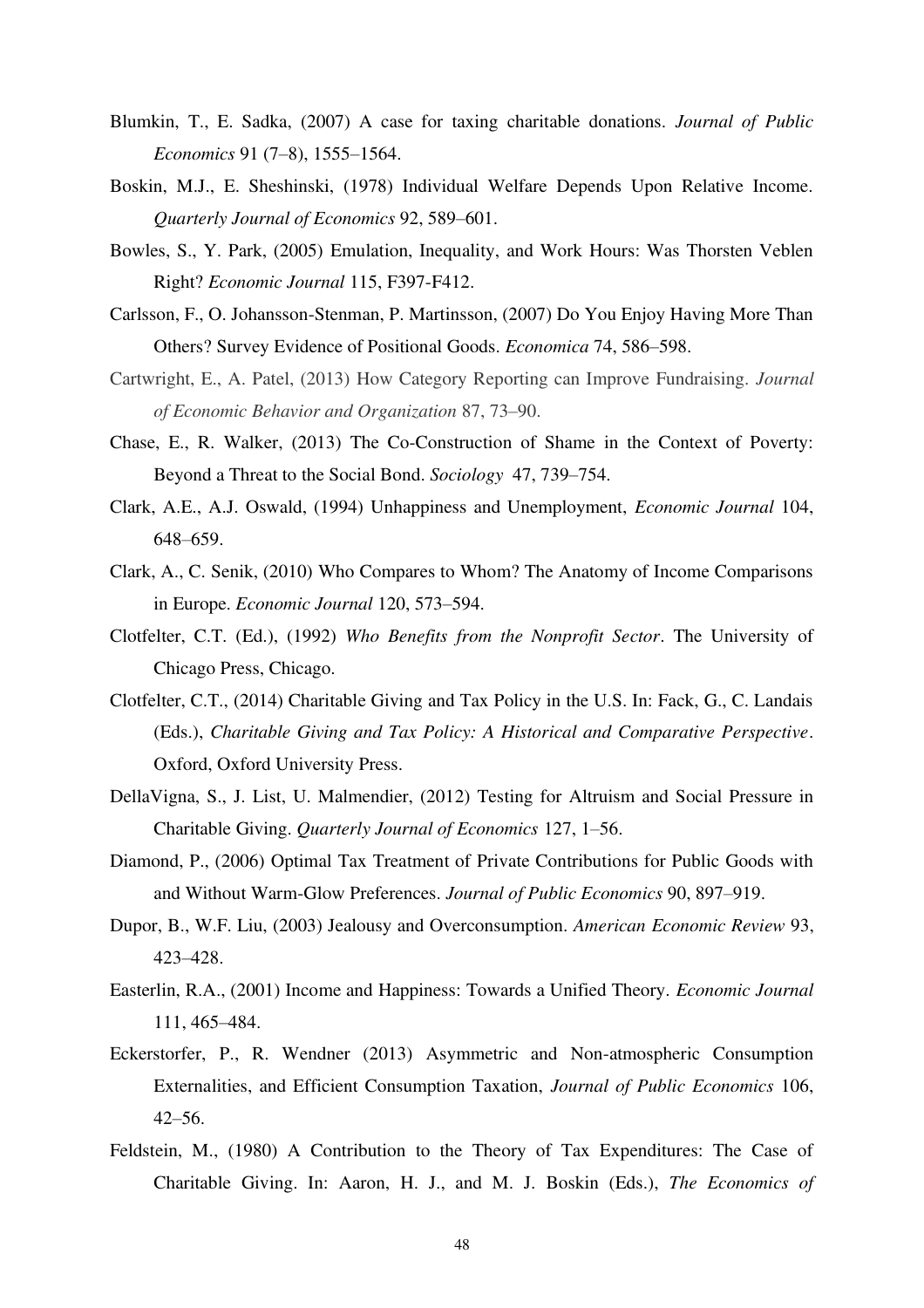*Taxation, Essays in Honor of Joseph Peckman*, 99–122. Brookings Institution, Washington, D.C.

- Ferrer-i-Carbonell, A., (2005) Income and Well-being: An Empirical Analysis of the Comparison Income Effect. *Journal Public Economics* 89, 997–1019.
- Galí, J., (1994) Keeping Up with the Joneses: Consumption Externalities, Portfolio Choice and Asset Prices. *Journal of Money, Credit, and Banking* 26, 1–8.
- Glazer, A., K. Konrad, (1996) A Signaling Explanation for Charity. *American Economic Review* 86, 1019–1028.
- Harbaugh, W., (1998a) What do Donations Buy? A Model of Philanthropy Based on Prestige and Warm Glow. *Journal of Public Economics* 67, 269–284.
- Harbaugh, W., (1998b) The Prestige Motive for Making Charitable Transfers. *American Economic Review* 88, 277–282.
- Harsanyi, J. (1982) Morality and the Theory of Rational Behavior. In *Utilitarianism and Beyond*, edited by Sen, A. and Williams, B. Cambridge: Cambridge University Press.
- Johansson-Stenman, O., F. Carlsson, D. Daruvala, (2002) Measuring Future Grandparents' Preferences for Equality and Relative Standing. *Economic Journal* 112, 362–383.
- Kanbur, R., M. Tuomala. (2013) Relativity, Inequality and Optimal Nonlinear Income Taxation. *International Economic Review* 54, 1199–1217.
- Kaplow, L., (1995) A note on subsidizing gifts. *Journal of Public Economics* 58, 469–477.
- Kaplow, L., (1998) Tax policy and gifts. *American Economic Review: Papers and Proceedings* 88, 283–288.
- Kleven, H., W. Kopczuk, (2011) Transfer program complexity and the takeup of social benefits. *American Economic Journal: Economic Policy* 3, 54–90.
- Layard, R., (1980) Human Satisfaction and Public Policy. *Economic Journal* 90, 737–750.
- Moffit, R., (1983) An economic model of welfare stigma, *American Economic Review* 75, 1023–1035.
- Oswald, A., (1983) Altruism, Jealousy and the Theory of Optimal Non-Linear Taxation. *Journal of Public Economics* 20, 77–87.
- Reinstein, D., G. Riener, (2012) Decomposing Desert and Tangibility Effects in a Charitable Giving Experiment. *Experimental Economics* 15, 229–240.
- Roberts, R.D., (1987) Financing Public Goods. *Journal of Political Economy* 95, 420–437.
- Sen, A.K., (1983) Development: Which Way Now? *The Economic Journal* 93, 745–762.
- Sen, A.K., (1999) *Development as Freedom* (ed. A. Knopf), New York: Oxford University Press.